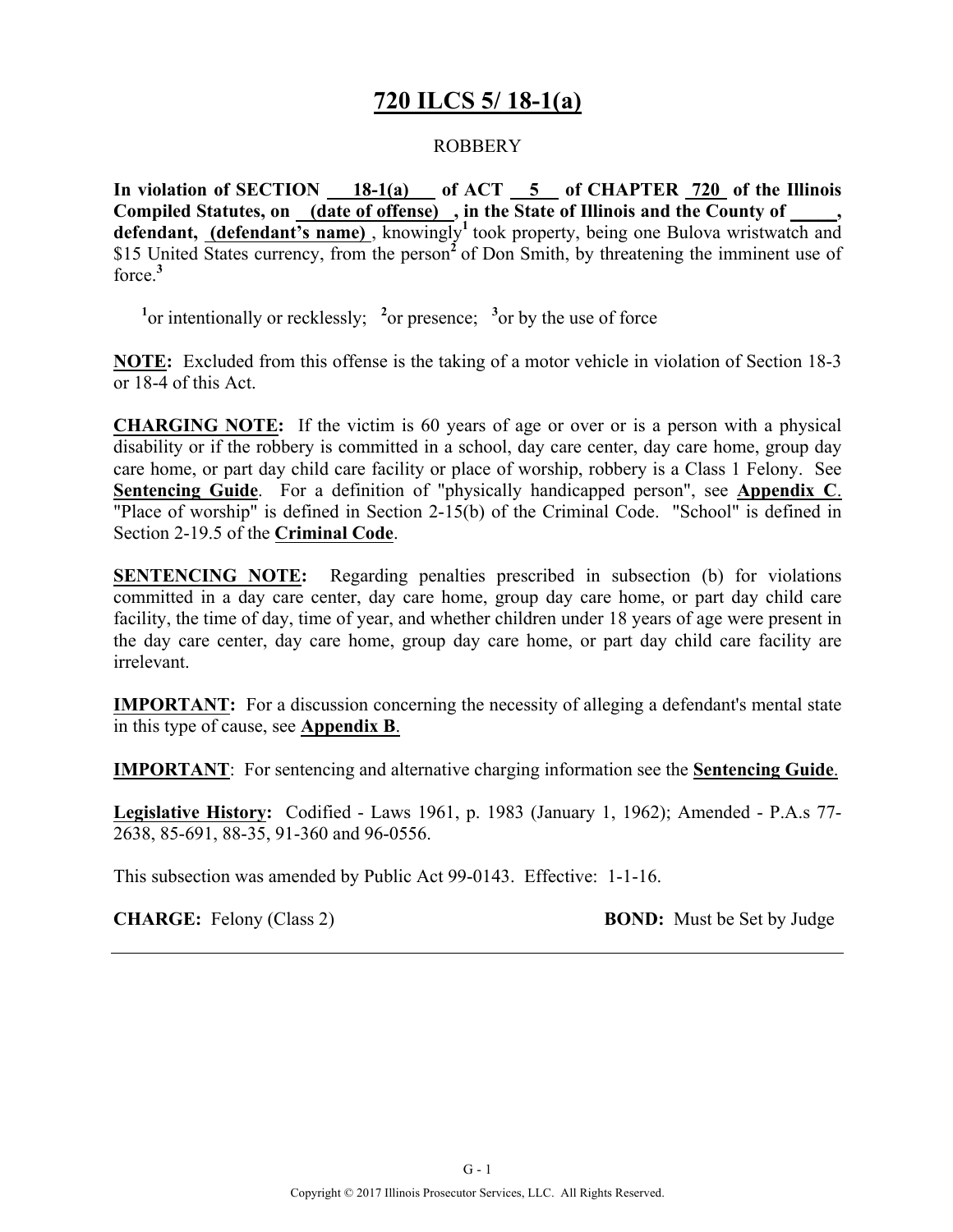# **720 ILCS 5/ 18-1(b)(1)**

#### AGGRAVATED ROBBERY

**In violation of SECTION 18-1(b)(1) of ACT 5 of CHAPTER 720 of the Illinois**  Compiled Statutes, on (date of offense), in the State of Illinois and the County of, **defendant,** (defendant's name), while indicating verbally<sup>1</sup> to Don Smith that he had a firearm,<sup>2</sup> knowingly<sup>3</sup> took property, being one Bulova wristwatch and \$15 United States currency, from the person<sup>4</sup> of Don Smith, by threatening the imminent use of force.<sup>5</sup>

<sup>1</sup> or by his or her actions; <sup>2</sup> or other dangerous weapon, including a knife, club, ax or bludgeon; <sup>3</sup> or intentionally or recklessly; <sup>4</sup> or from the presence; <sup>5</sup> or by the use of force

**NOTE:** This offense is applicable even though it is later determined that the defendant had no firearm in his or her possession when he or she committed the robbery.

**IMPORTANT:** For a discussion concerning the necessity of alleging a defendant's mental state in this type of cause, see Appendix B.

**IMPORTANT**: For sentencing and alternative charging information see the Sentencing Guide.

**ADDITIONAL CASE AUTHORITY** - - This subsection withstands a constitutional due process attack. People v. Williams, 329 Ill. App. 3d 846, 769 N. E. 2d 518, 264 Ill. Dec. 16 (1st Dist., 2002)

**Legislative History:** Created - P.A. 88-144 (January 1, 1994); Amended - P.A. 88-670, 90-593, 90-735 and 91-357.

**CHARGE:** Felony (Class 1) **BOND:** Must be Set by Judge

### **720 ILCS 5/ 18-1(b)(2)**

#### AGGRAVATED ROBBERY

In violation of SECTION  $18-1(b)(2)$  of ACT  $-5$  of CHAPTER  $720$  of the Illinois **Compiled Statutes, on (date of offense) , in the State of Illinois and the County of \_\_\_\_\_,**  defendant, (defendant's name), took property, a gold watch, from the person<sup>1</sup> of Don Smith after delivering heroin, a controlled substance, by injection<sup>2</sup> to Don Smith without his consent<sup>3</sup> and for other than medical purposes.

<sup>1</sup> or presence; <sup>2</sup> or by inhalation, ingestion, transfer of possession, or any other means; <sup>3</sup> or by threat or deception

**IMPORTANT**: For sentencing and alternative charging information see the Sentencing Guide.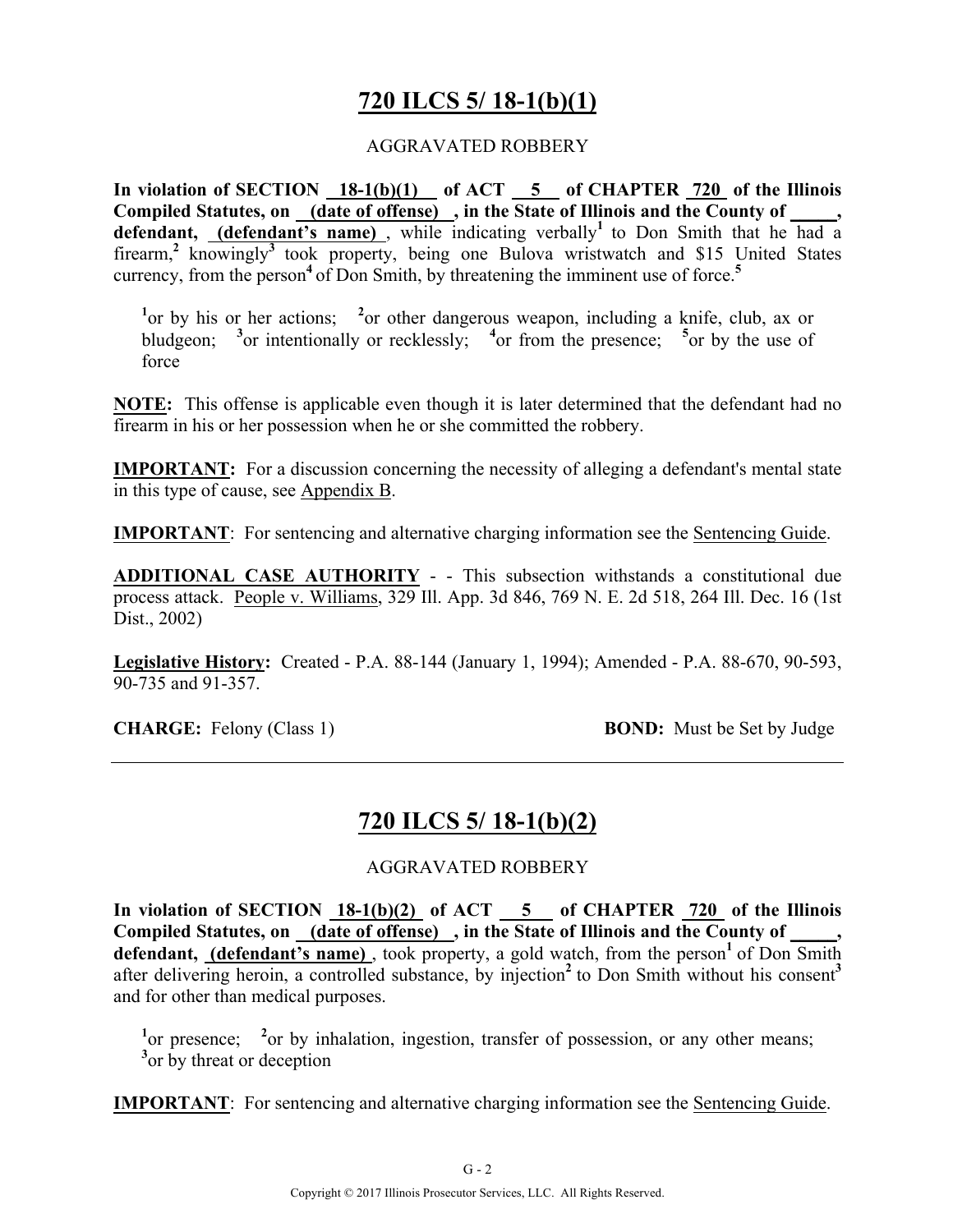**Legislative History:** This complaint was re-numbered by P. A. 97-1108; (eff: 1-1-13).

**CHARGE:** Felony (Class 1) **BOND:** Must be Set by Judge

# **720 ILCS 5/ 18-2(a)(1)**

### ARMED ROBBERY

In violation of SECTION  $18-2(a)(1)$  of ACT  $-5$  of CHAPTER  $720$  of the Illinois **Compiled Statutes, on (date of offense) , in the State of Illinois and the County of \_\_\_\_\_,**  defendant, **(defendant's name)**, while armed with a dangerous weapon, a knife,<sup>1</sup> knowingly took property, being one Bulova wristwatch and \$15 United States currency, from the person**<sup>3</sup>**of Don Smith, by threatening the imminent use of force.**<sup>4</sup>**

<sup>1</sup> any dangerous weapon other than a firearm; <sup>2</sup> or intentionally or recklessly; <sup>3</sup>  $3_{\alpha r}$ presence; <sup>4</sup> or by the use of force

**NOTE:** 720 ILCS 5/33A-1 defines dangerous weapon. See Appendix C.

**IMPORTANT:** For a discussion concerning the necessity of alleging a defendant's mental state in this type of cause, see Appendix B.

**IMPORTANT**: For sentencing and alternative charging information see the Sentencing Guide.

**Legislative History:** Codified - Laws 1961, p.1983 (January 1, 1962); Amended - Laws 1967, p.2595; P.A.s 77-1233, 77-2638, 78-255, 80-1099 and 91-404.

**CHARGE:** Felony (Class X) **BOND:** Must be Set by Judge

# **720 ILCS 5/ 18-2(a)(2)**

### ARMED ROBBERY

**In violation of SECTION 18-2(a)(2) of ACT 5 of CHAPTER 720 of the Illinois**  Compiled Statutes, on (date of offense), in the State of Illinois and the County of defendant, **(defendant's name)**, while carrying a firearm on his person,<sup>1</sup> knowingly<sup>2</sup> took property, being one Bulova wristwatch and \$15 United States currency, from the person<sup>3</sup> of Don Smith, by threatening the imminent use of force.<sup>4</sup>

<sup>1</sup> or about his person or while otherwise armed with a firearm; <sup>2</sup> or intentionally or recklessly;  $\frac{3}{2}$  or presence;  $\frac{4}{2}$  or by the use of force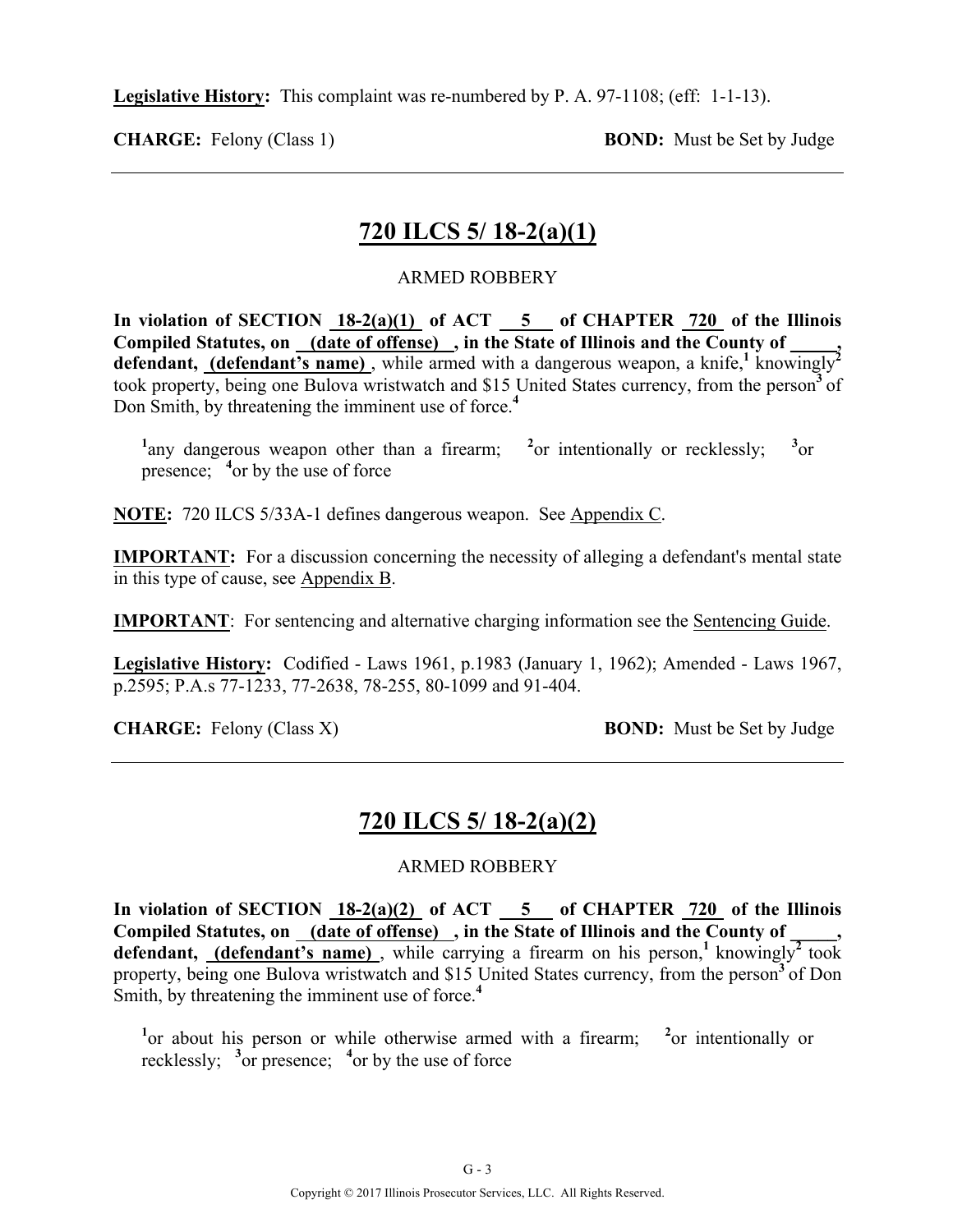**IMPORTANT**: For sentencing and alternative charging information see the Sentencing Guide.

**WARNING**: The enhanced sentence created by this subsection based upon the use of a firearm was struck down as unconstitutionally disproportionate by the following cases: People v. Walden, 199 Ill. 2d 392, 769 N. E. 2d 928, 264 Ill. Dec. 2d 91 (Ill. 2002) & People v. Moss, 206 Ill. 2d 503, 795 N. E. 2d 208, 276 Ill. Dec. 2d 855 (Ill. 2003)

**CHARGE:** Felony (Class X) **BOND:** Must be Set by Judge

### **720 ILCS 5/ 18-2(a)(3)**

#### ARMED ROBBERY

**In violation of SECTION 18-2(a)(3) of ACT 5 of CHAPTER 720 of the Illinois Compiled Statutes, on (date of offense) , in the State of Illinois and the County of \_\_\_\_\_,**  defendant, (defendant's name), knowingly<sup>1</sup> took property, being one Bulova wristwatch and \$15 United States currency, from the person<sup>2</sup> of Don Smith, by threatening the imminent use of force**<sup>3</sup>**and during the commission of this offense said defendant personally discharged a firearm.

<sup>1</sup><sup>or</sup> intentionally or recklessly; <sup>2</sup><sup>or</sup> presence; <sup>3</sup><sup>or</sup> by the use of force

**IMPORTANT**: For sentencing and alternative charging information see the Sentencing Guide.

**WARNING**: The enhanced sentence created by this subsection based upon the use of a firearm was struck down as unconstitutionally disproportionate by the following case: People v. Moss, 206 Ill. 2d 503, 795 N. E. 2d 208, 276 Ill. Dec. 2d 855 (Ill. 2003)

**CHARGE:** Felony (Class X) **BOND:** Must be Set by Judge

### **720 ILCS 5/ 18-2(a)(4)**

#### ARMED ROBBERY

**In violation of SECTION 18-2(a)(4) of ACT 5 of CHAPTER 720 of the Illinois Compiled Statutes, on (date of offense) , in the State of Illinois and the County of \_\_\_\_\_,**  defendant, (defendant's name), knowingly<sup>1</sup> took property, being one Bulova wristwatch and \$15 United States currency, from the person<sup>2</sup> of Don Smith, by threatening the imminent use of force**<sup>3</sup>**and during the commission of this offense said defendant personally discharged a firearm that proximately caused great bodily harm**<sup>4</sup>**to Don Smith in that said defendant shot Don Smith in the chest.

<sup>1</sup>or intentionally or recklessly; <sup>2</sup> or presence; <sup>3</sup> or by the use of force; <sup>4</sup> or permanent disability, permanent disfigurement, or death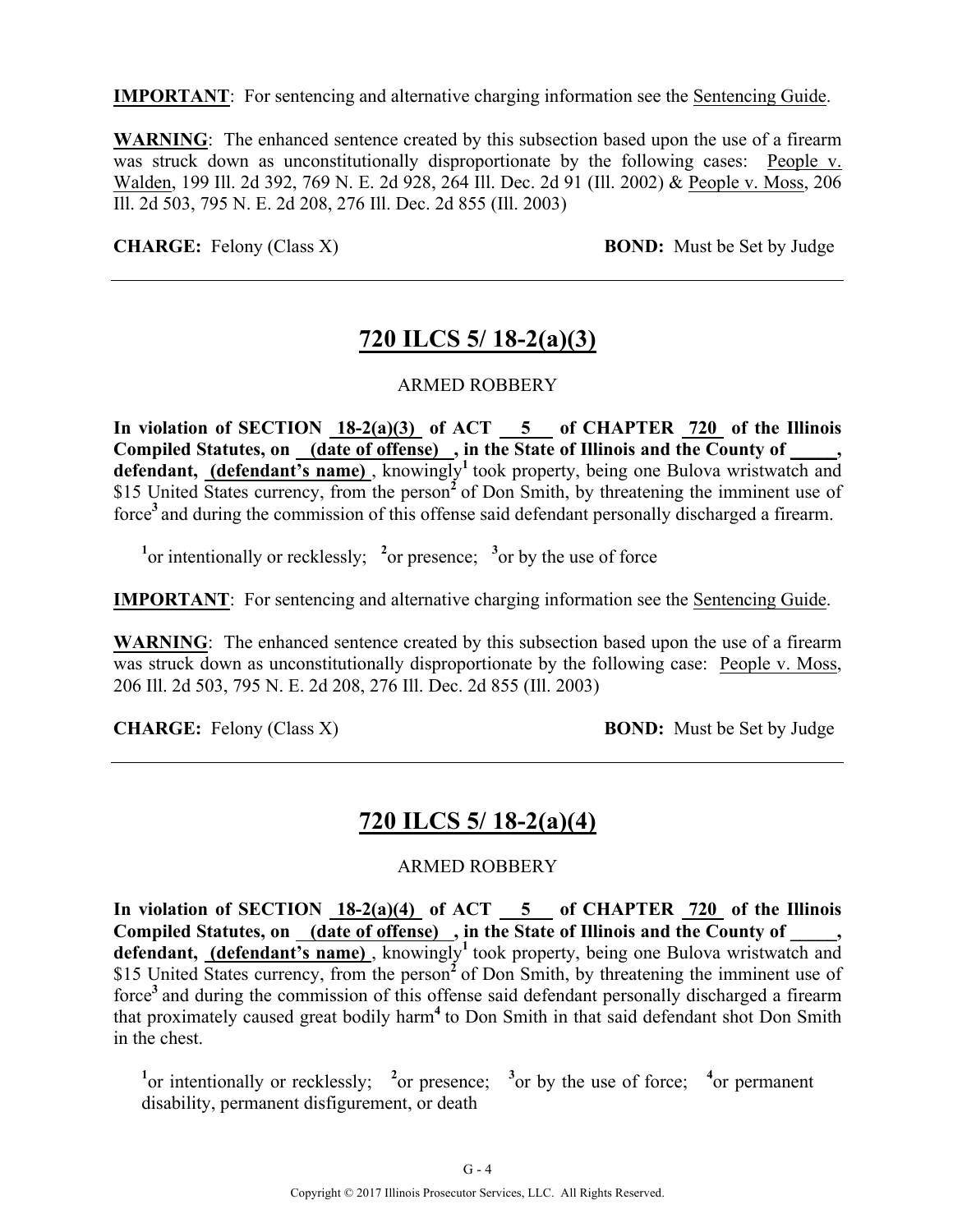**IMPORTANT**: For sentencing and alternative charging information see the Sentencing Guide.

**ADDED AUTHORITY**: The enhanced sentence created by this subsection based upon the use of a firearm was affirmed as constitutional by the following case: People v. Moss, 206 Ill. 2d 503, 795 N. E. 2d 208, 276 Ill. Dec. 2d 855 (Ill. 2003)

**CHARGE:** Felony (Class X) **BOND:** Must be Set by Judge

# **720 ILCS 5/ 18-3**

### VEHICULAR HIJACKING

In violation of SECTION 18-3 of ACT 5 of CHAPTER 720 of the Illinois **Compiled Statutes, on (date of offense) , in the State of Illinois and the County of \_\_\_\_\_, defendant, (defendant's name)** , knowingly took a motor vehicle, a 2008 Ford Falcon with a vehicle identification number of BB777-4321, from the person<sup>1</sup> of Sam Smith by the use of force.**<sup>2</sup>**

<sup>1</sup> or from the immediate presence;  $\frac{2}{x}$  or by threatening the imminent use of force

**VERY IMPORTANT:** For a discussion concerning the necessity of alleging a defendant's mental state in this type of cause, see Appendix B.

**IMPORTANT**: For sentencing and alternative charging information see the Sentencing Guide.

**Legislative History:** Created - P.A. 88-351 (August 13, 1993). Amended: 88-0670 and by P. A. 97-1108; (eff: 1-1-13).

**CHARGE:** Felony (Class 1) **BOND:** Must be Set by Judge

### **720 ILCS 5/ 18-4(a)(1)**

### AGGRAVATED VEHICULAR HIJACKING

In violation of SECTION 18-4(a)(1) of ACT 5 of CHAPTER 720 of the Illinois Compiled Statutes, on (date of offense), in the State of Illinois and the County of, defendant, (defendant's name), knowingly<sup>1</sup> took a motor vehicle, a 2008 Ford Falcon with a vehicle identification number of BB777-4321, from the person<sup>2</sup> of Sam Smith, a person 60 years of age or over,**<sup>3</sup>**by the use of force.**<sup>4</sup>**

<sup>1</sup> or intentionally or recklessly; <sup>2</sup> or from the immediate presence; <sup>3</sup> or a person with a physical disability; **<sup>4</sup>** or by threatening the imminent use of force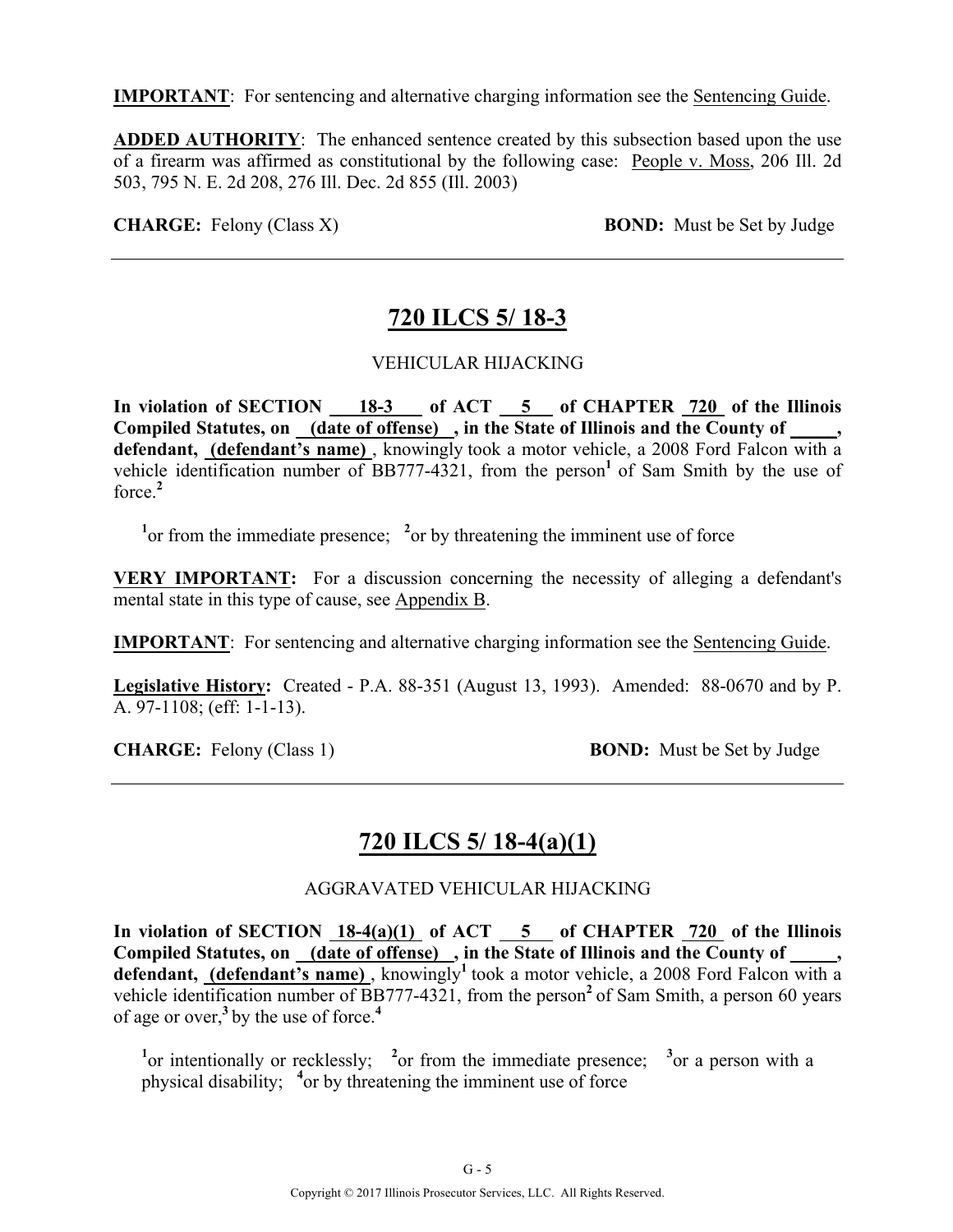**NOTE:** This offense may also be committed when: 1). a person under 16 years of age is a passenger in the motor vehicle at the time of the offense (18-4(a) (2)) or 2). a defendant carries, on or about his or her person or is otherwise armed with, a dangerous weapon other than a firearm.  $(18-4(a)(3))$ 

**CHARGING NOTE:** A violation of subsections  $(a)(1)$  or  $(a)(2)$  is a Class X felony. A violation of subsection (a)(3) is a Class X felony for which a term of imprisonment of not less than 7 years shall be imposed. See the **Sentencing Guide**.

**IMPORTANT:** For a discussion concerning the necessity of alleging a defendant's mental state in this type of cause, see **Appendix B**.

**IMPORTANT**: For sentencing and alternative charging information see the **Sentencing Guide**.

**Legislative History:** Created - P.A. 88-351 (Eff: 8-13-93). Amended: P.A. 91-404

This subsection was amended by Public Act 99-0143. Effective: 1-1-16.

**CHARGE:** Felony (Class X) **BOND:** Must be Set by Judge

# **720 ILCS 5/ 18-4(a)(4)**

### AGGRAVATED VEHICULAR HIJACKING

in violation of SECTION  $18-4(a)(4)$  of ACT  $\overline{5}$  of CHAPTER 720 of the Illinois **Compiled Statutes, on (date of offense) , in the State of Illinois and the County of \_\_\_\_\_,**  defendant, (defendant's name), while carrying a firearm on his person,<sup>1</sup> knowingly<sup>2</sup> took a motor vehicle, a 2008 Ford Falcon with a vehicle identification number of XX777-8888, from the person**<sup>3</sup>**of Sam Smith by the use of force.**<sup>4</sup>**

<sup>1</sup> or about his person or while otherwise armed with a firearm; <sup>2</sup> or intentionally or recklessly;  $\frac{3}{3}$  or from the immediate presence;  $\frac{4}{3}$  or by threatening the imminent use of force

**IMPORTANT**: For sentencing and alternative charging information see the Sentencing Guide.

**WARNING**: The enhanced sentence created by this subsection based upon the use of a firearm was struck down as unconstitutionally disproportionate by the following case: People v. Moss, 206 Ill. 2d 503, 795 N. E. 2d 208, 276 Ill. Dec. 2d 855 (Ill. 2003)

**CHARGE:** Felony (Class X) **BOND:** Must be Set by Judge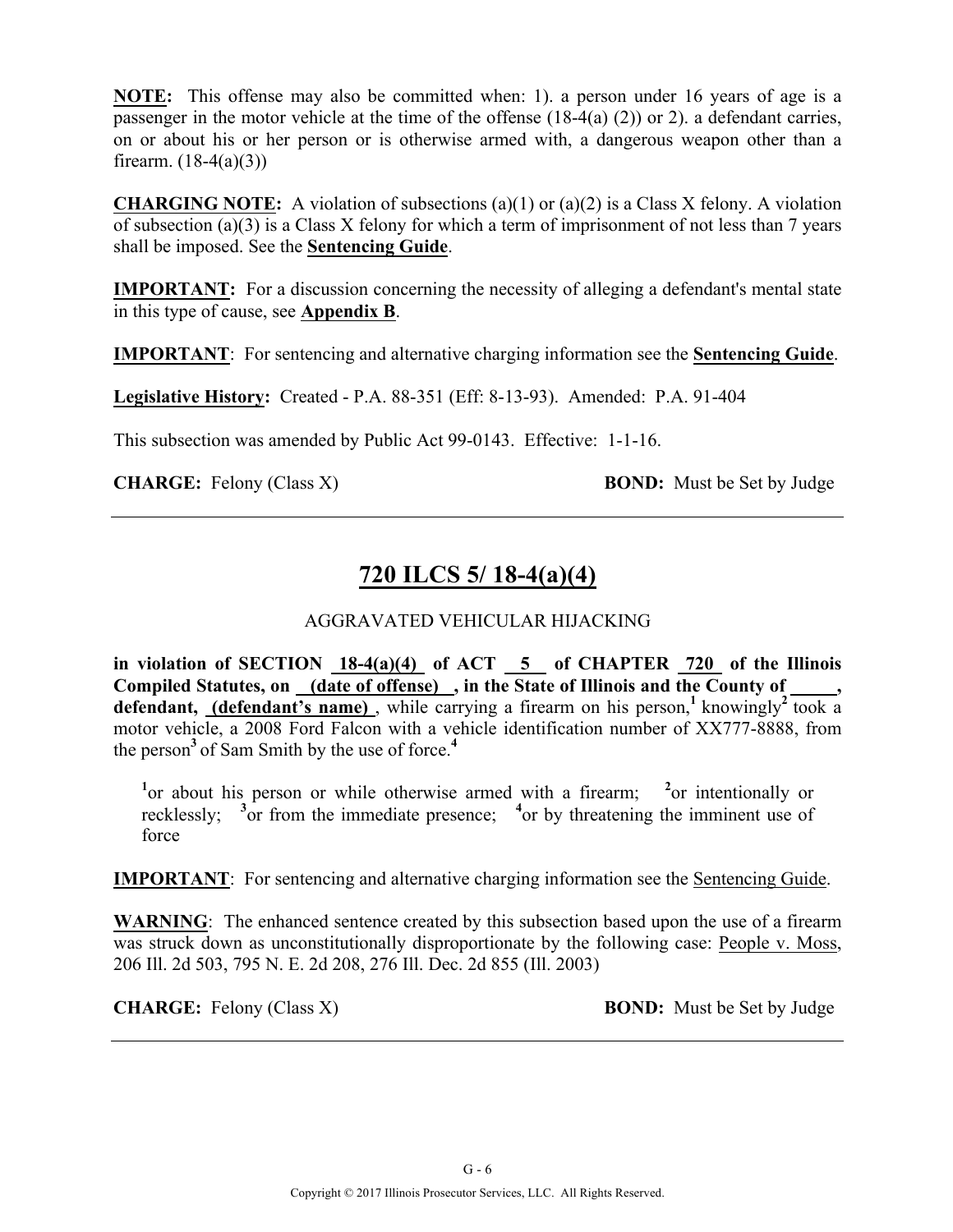# **720 ILCS 5/ 18-4(a)(5)**

### AGGRAVATED VEHICULAR HIJACKING

**In violation of SECTION 18-4(a)(5) of ACT 5 of CHAPTER 720 of the Illinois**  Compiled Statutes, on (date of offense), in the State of Illinois and the County of, defendant, (defendant's name), knowingly<sup>1</sup> took a motor vehicle, a 2008 Ford Falcon with a vehicle identification number of XX777-4321, from the person**<sup>2</sup>**of Sam Smith by the use of force**<sup>3</sup>**and during the commission of this offense, said defendant personally discharged a firearm.

<sup>1</sup><sup>or</sup> intentionally or recklessly; <sup>2</sup><sup>or</sup> from the immediate presence; <sup>3</sup><sup>or</sup> by threatening the imminent use of force

**IMPORTANT**: For sentencing and alternative charging information see the Sentencing Guide.

WARNING: The enhanced sentence created by this subsection based upon the use of a firearm was struck down as unconstitutionally disproportionate by the following case: People v. Moss, 206 Ill. 2d 503, 795 N. E. 2d 208, 276 Ill. Dec. 2d 855 (Ill. 2003)

**CHARGE:** Felony (Class X) **BOND:** Must be Set by Judge

### **720 ILCS 5/ 18-4(a)(6)**

### AGGRAVATED VEHICULAR HIJACKING

**In violation of SECTION 18-4(a)(6) of ACT 5 of CHAPTER 720 of the Illinois**  Compiled Statutes, on (date of offense), in the State of Illinois and the County of \_\_\_\_, defendant, (defendant's name), knowingly<sup>1</sup> took a motor vehicle, a 2008 Ford Falcon with a vehicle identification number of XX777-4321, from the person**<sup>2</sup>**of Sam Smith by the use of force**<sup>3</sup>**and during the commission of this offense, said defendant personally discharged a firearm that proximately caused great bodily harm**<sup>4</sup>**to Sam Smith in that said defendant shot Sam Smith in the chest.

<sup>1</sup><sup>or</sup> intentionally or recklessly; <sup>2</sup><sup>or</sup> from the immediate presence; <sup>3</sup><sup>or</sup> by threatening the imminent use of force; <sup>4</sup> or permanent disability, permanent disfigurement, or death

**IMPORTANT**: For sentencing and alternative charging information see the Sentencing Guide.

**CHARGE:** Felony (Class X) **BOND:** Must be Set by Judge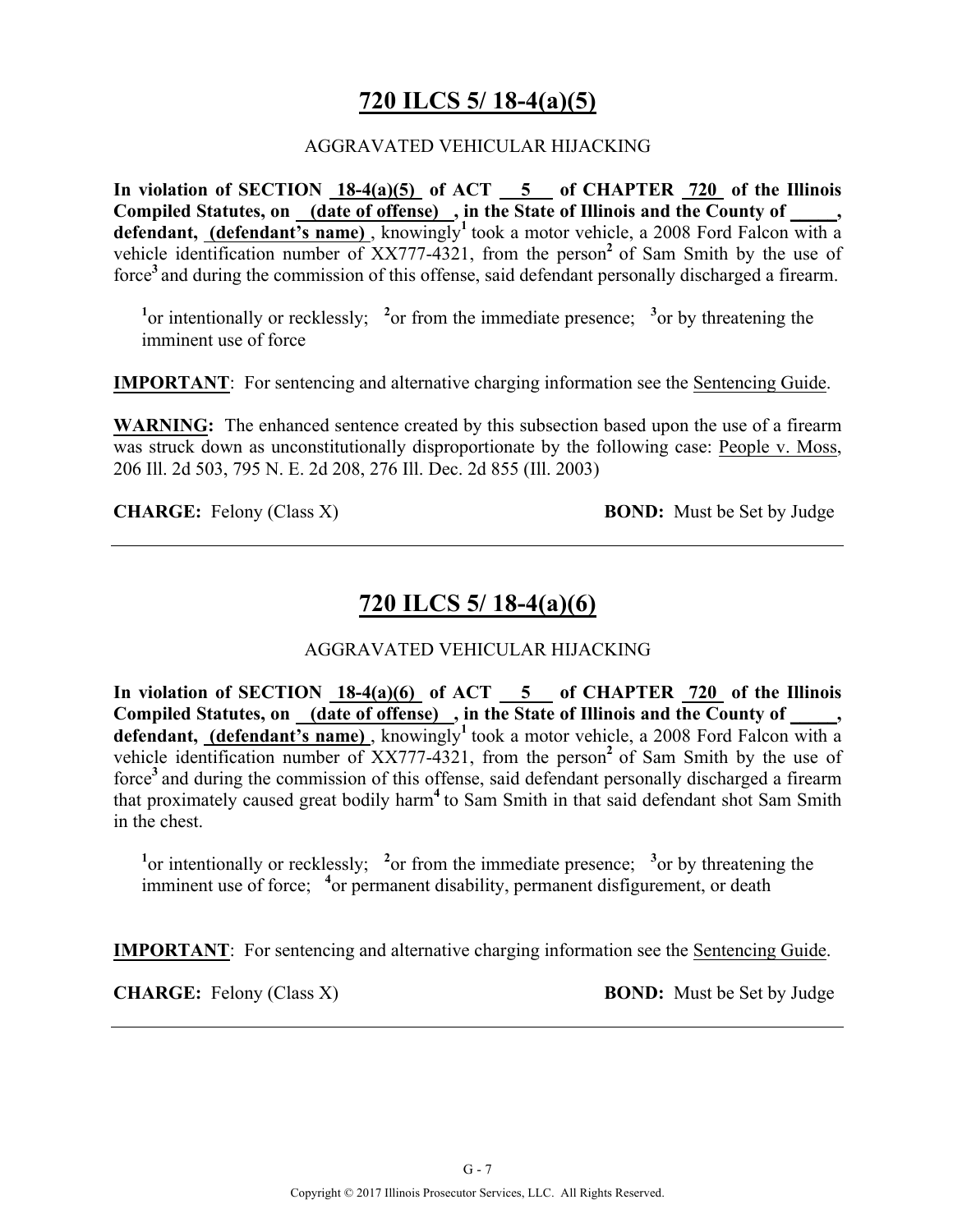### **720 ILCS 5/ 18-6(a)**

### VEHICULAR INVASION

**In violation of SECTION 18-6(a) of ACT 5 of CHAPTER 720 of the Illinois Compiled Statutes, on (date of offense) , in the State of Illinois and the County of \_\_\_\_\_, defendant, (defendant's name)** , knowingly, by force, entered**<sup>1</sup>**into the interior of a 2012 Ford Falcon<sup>2</sup> owned by Don Smith while such Ford Falcon was occupied by Don Smith<sup>3</sup> with the intent to commit therein a theft.**<sup>4</sup>**

<sup>1</sup> or reached; <sup>2</sup> or any motor vehicle as defined by the Illinois Vehicle Code; <sup>3</sup> or by any other person or persons; **<sup>4</sup>** or a felony

**CHARGING NOTE:** The phrase "without lawful justification" has been deleted. See Appendix B for an explanation.

**IMPORTANT:** For sentencing and alternative charging information see the Sentencing Guide.

**Legislative History:** Created - P.A. 88-1392 (Jan. 1, 1991) and re-numbered by P.A. 97-1108; (eff: 1-1-13).

**CHARGE:** Felony (Class 1) **BOND:** Must be Set by Judge

### **720 ILCS 5/ 19-1(a)**

### **BURGLARY**

**In violation of SECTION 19-1(a) of ACT 5 of CHAPTER 720 of the Illinois**  Compiled Statutes, on (date of offense), in the State of Illinois and the County of defendant, (defendant's name), without authority, knowingly entered<sup>1</sup> a building<sup>2</sup> of Don Smith, doing business as Smith's Meat Market, located at 777 South Avenue, Union City, Union County, Illinois, with the intent to commit therein a theft.**<sup>3</sup>**

<sup>1</sup> or remained within; <sup>2</sup> house-trailer, watercraft, aircraft, motor vehicle, railroad car or any part thereof;  $\frac{3}{2}$  or felony (be specific as to particular felony)

**NOTE:** This offense does not include the offense set out in 625 ILCS 5/4-102.

**CHARGING NOTE:** A burglary committed in a school, day care center, day care home, group day care home, or part day child care facility or place of worship is a Class 1 Felony, except that this provision does not apply to a day care center, day care home, group day care home, or part day child care facility operated in a private residence used as a dwelling. See the Sentencing Guide. "Place of worship" is defined in Section 2-15b of the Criminal Code. "School" is defined in Section 2-19.5 of the Criminal Code.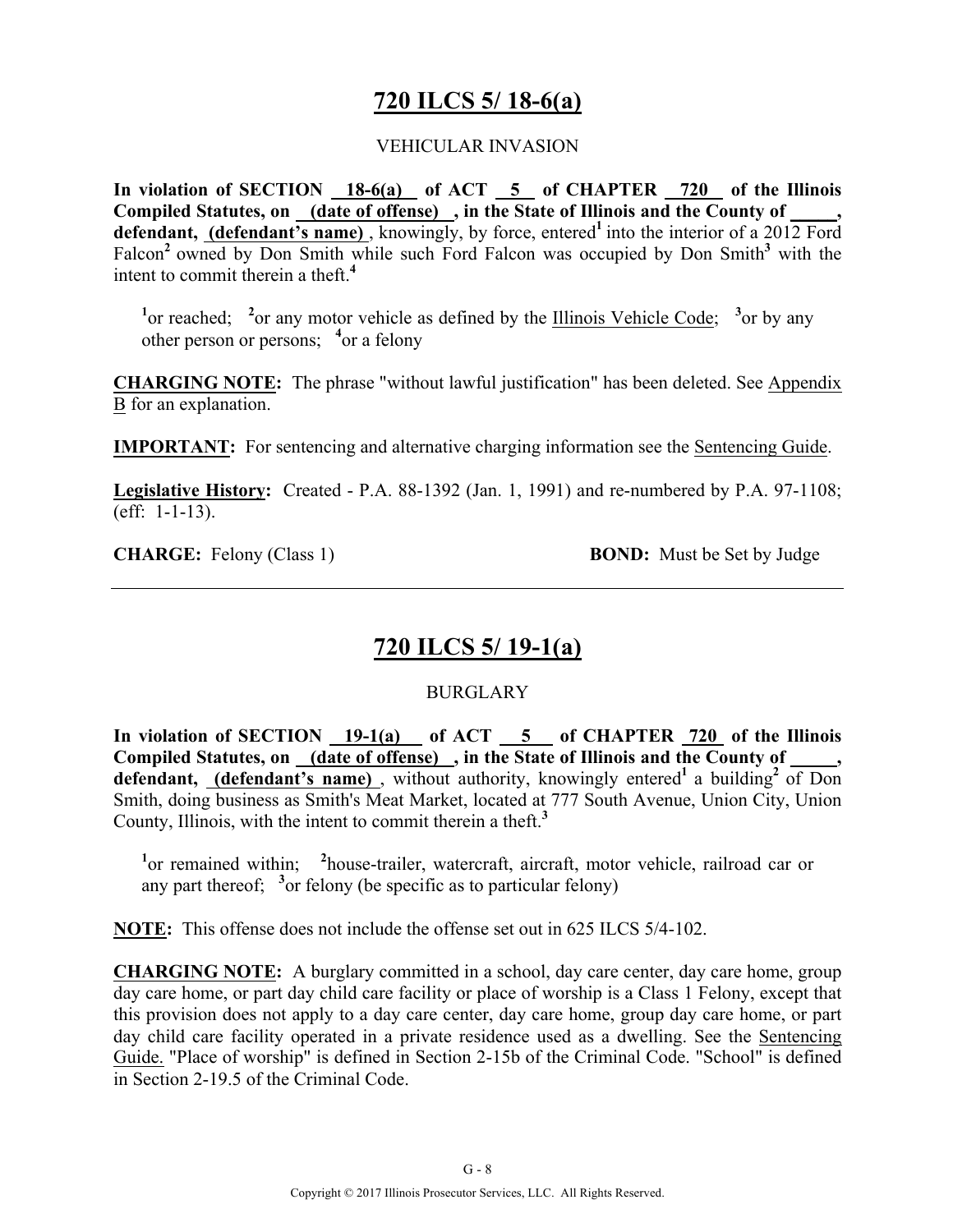**SENTENCING NOTE:** Regarding penalties prescribed in subsection (b) for violations committed in a day care center, day care home, group day care home, or part day child care facility, the time of day, time of year, and whether children under 18 years of age were present in the day care center, day care home, group day care home, or part day child care facility are irrelevant.

**IMPORTANT**: For sentencing and alternative charging information see the Sentencing Guide.

**Legislative History:** Codified - Laws 1961, p.1983 (January 1, 1962); Amended - Laws 1965, p.2976; P.A.s 77-906, 77-2638, 78-255, 82-238, 91-360, 91-928 and 96-556.

**CHARGE:** Felony (Class 2) **BOND:** Must be Set by Judge

### **720 ILCS 5/ 19-2**

### POSSESSION OF BURGLARY TOOLS

In violation of SECTION 19-2 of ACT 5 of CHAPTER 720 of the Illinois **Compiled Statutes, on (date of offense) , in the State of Illinois and the County of \_\_\_\_\_, defendant, (defendant's name)** , knowingly possessed one pry bar, two wrenches and a screwdriver, suitable for use in breaking into a building,<sup>1</sup> with the intent to enter any such place and with the intent to commit therein a theft.**<sup>2</sup>**

<sup>1</sup>house-trailer, watercraft, aircraft, motor vehicle, railroad car or any depository designed for the safekeeping of property, or any part thereof;  $\frac{2}{3}$  or felony (be specific as to the particular felony)

**NOTE:** "BURGLARY TOOL" includes any key, tool, instrument, device, or any explosive suitable for use in breaking into any place listed in footnote  $\frac{1}{1}$  above.

**NOTE:** The trier of fact may infer from the possession of a key designed for lock bumping an intent to commit a felony or theft; however, this inference does not apply to any peace officer or other employee of a law enforcement agency, or to any person or agency licensed under the Private Detective, Private Alarm, Private Security, Fingerprint Vendor, and Locksmith Act of 2004. For the purposes of this Section, "lock bumping" means a lock picking technique for opening a pin tumbler lock using a specially-crafted bumpkey.

**IMPORTANT**: For sentencing and alternative charging information see the Sentencing Guide.

**Legislative History:** Codified - Laws 1961, p.1983 (January 1, 1962); Amended - Laws 1965, p.2976; P.A.s 77-907, 77-2638, 78-255 and 95-883.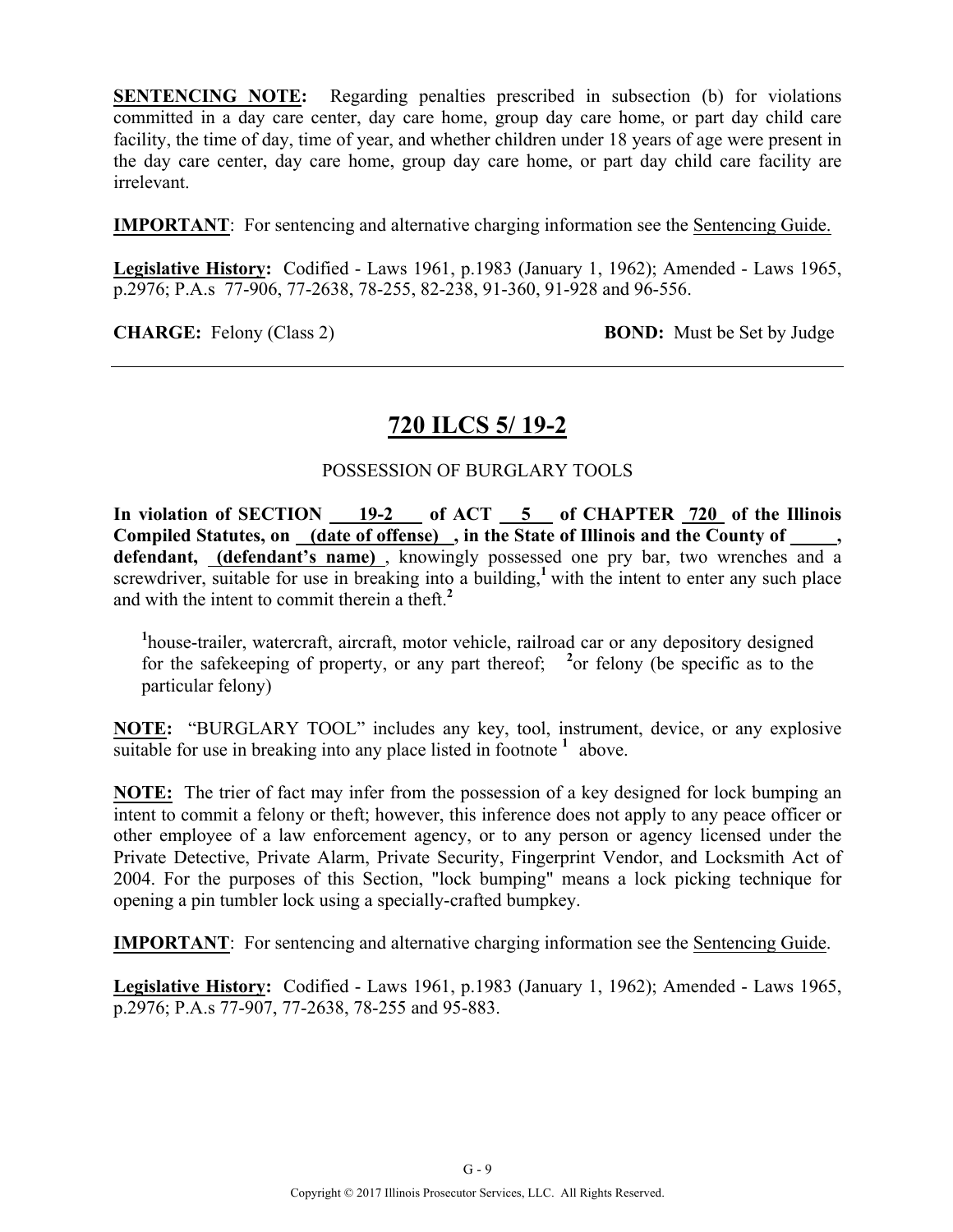**Legislative History:** This offense was recently amended by Public Act: 96-1307 (Effective: 1- 1-11).

**CHARGE:** Felony (Class 4) **BOND:** Must be Set by Judge

### **720 ILCS 5/ 19-2.5(b)**

### UNLAWFUL SALE OF BURGLARY TOOLS

**In violation of SECTION 19-2.5(b) of ACT 5 of CHAPTER 720 of the Illinois**  Compiled Statutes, on (date of offense), in the State of Illinois and the County of **defendant,** (defendant's name), knowingly sold<sup>1</sup> a lock pick<sup>2</sup> which was specifically manufactured**<sup>3</sup>** for use in breaking into a building**<sup>4</sup>** to Don Smith.

<sup>1</sup><sup>or</sup> transferred; <sup>2</sup><sup>or</sup> a key, including a key designed for lock bumping; <sup>3</sup><sup>or</sup> altered; <sup>4</sup><sup>or</sup> a house-trailer, watercraft, aircraft, motor vehicle, railroad car, or any depository designed for the safekeeping of property, or any part of that property.

**NOTE:** This offense does not apply to the sale or transfer of any item described in subsection (b) to any peace officer or other employee of a law enforcement agency, or to any person or agency licensed as a locksmith under the Private Detective, Private Alarm, Private Security, Fingerprint Vendor, and Locksmith Act of 2004, or to any person engaged in the business of lawful repossession of property who possesses a valid Repossessor-ICC Authorization Card.

**NOTE:** "Lock Bumping" means a lock picking technique for opening a pin tumbler lock using a specially-crafted bumpkey. "Motor Vehicle" has the meaning ascribed to it in the Illinois Vehicle Code.

**IMPORTANT**: For sentencing and alternative charging information see the Sentencing Guide.

**Legislative History:** This offense was recently created by Public Act: 96-1307 (Effective: 1-1- 11).

**CHARGE:** Felony (Class 4) **BOND:** Must be Set by Judge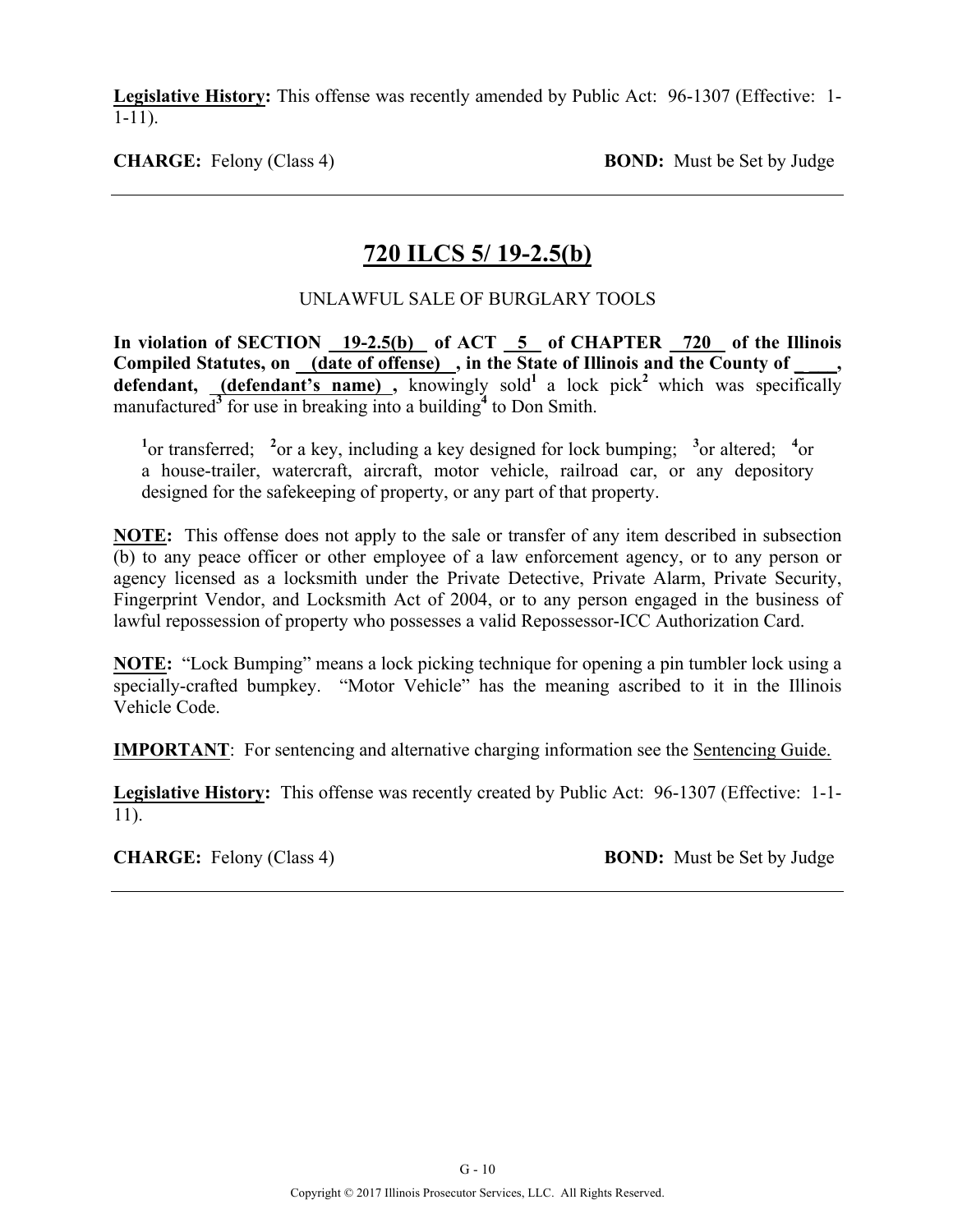### **720 ILCS 5/ 19-3(a)**

#### RESIDENTIAL BURGLARY

**In violation of SECTION 19-3(a) of ACT 5 of CHAPTER 720 of the Illinois**  Compiled Statutes, on \_\_\_ (date of offense) , in the State of Illinois and the County of **defendant, (defendant's name) ,** knowingly and without authority, entered into the dwelling place of Don Smith, located at 777 South Avenue, Union City, Union County, Illinois, with the intent to commit therein a theft.<sup>1</sup>

<sup>1</sup> or felony (be specific as to the particular felony)

**NOTE:** This offense does now include burglary. (720 ILCS 5/19-1)

**IMPORTANT**: This offense may now also be committed by a person who falsely represents himself or herself, including but not limited to falsely representing himself or herself to be a representative of any unit of government or a construction, telecommunications, or utility company, for the purpose of gaining entry to the dwelling place of another with the intent to commit therein a felony or theft or to facilitate the commission therein of a felony or theft; (720 ILCS 5/ 19-3(a-5).

**IMPORTANT**: For sentencing and alternative charging information see the Sentencing Guide.

**Legislative History:** Created - P.A. 91-928 (6-1-01); Amended - P.A. 84-832, 82-238 & 91- 928. This Section was recently amended by Public Act 96-1113. Effective: January 1, 2011.

**CHARGE:** Felony (Class 1) **BOND:** Must be Set by Judge

### **720 ILCS 5/ 19-3(a)**

### RESIDENTIAL BURGLARY

In violation of SECTION 19-3(a) of ACT 5 of CHAPTER 720 of the Illinois Compiled Statutes, on (date of offense), in the State of Illinois and the County of **defendant, (defendant's name) ,** knowingly and without authority, entered into the dwelling place of Don Smith, located at 777 South Avenue, Union City, Union County, Illinois, with the intent to commit therein the offense of aggravated criminal sexual assault in violation of Section 12-14 of Act 5 of Chapter 720 of the Illinois Compiled Statutes.**<sup>1</sup>**

<sup>1</sup> or any felony (be specific as to the particular felony) or theft

**NOTE:** This offense does now include burglary. (720 ILCS 5/19-1)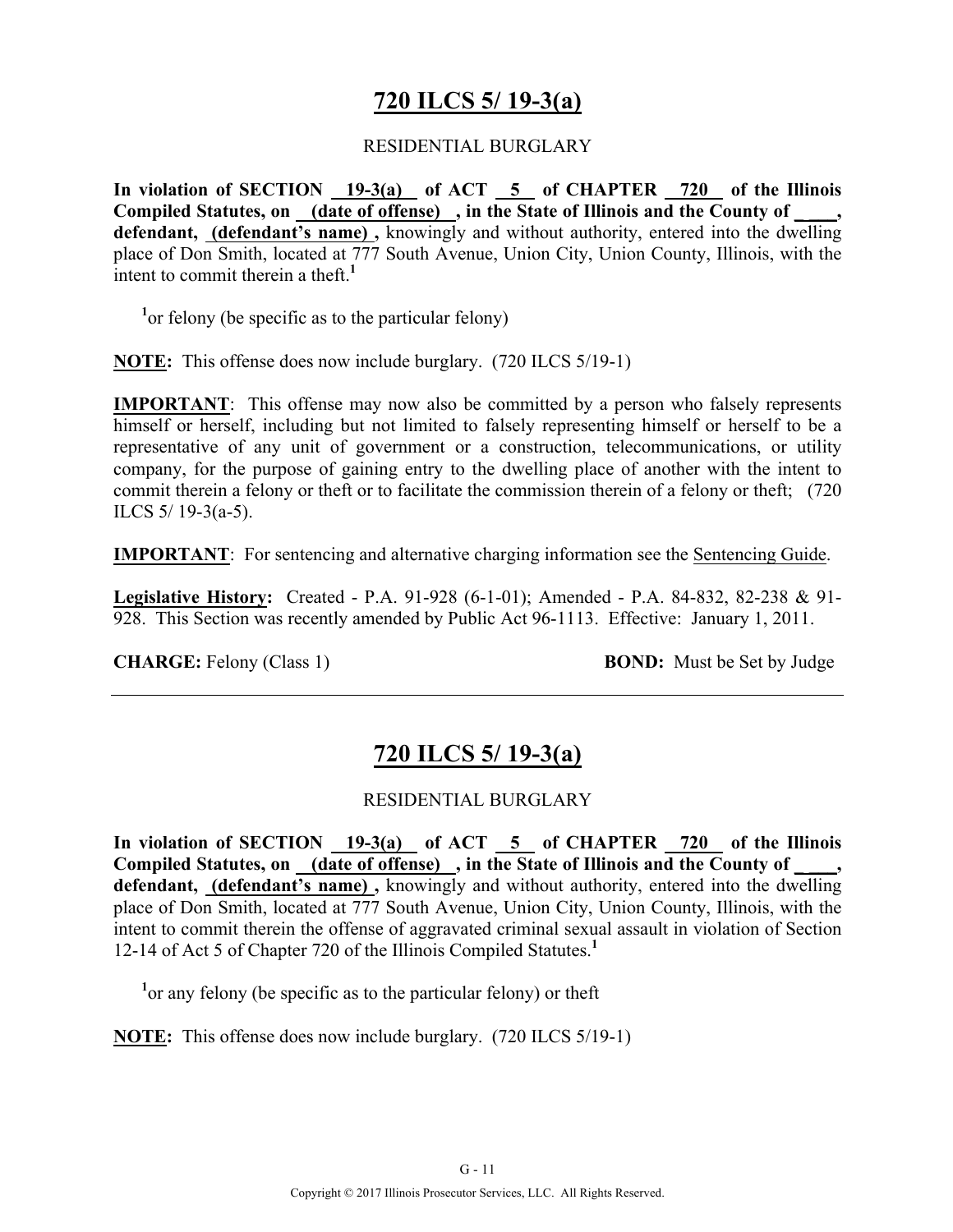**IMPORTANT**: This offense may now also be committed by a person who falsely represents himself or herself, including but not limited to falsely representing himself or herself to be a representative of any unit of government or a construction, telecommunications, or utility company, for the purpose of gaining entry to the dwelling place of another with the intent to commit therein a felony or theft or to facilitate the commission therein of a felony or theft; (720 ILCS  $5/19-3(a-5)$ .

**IMPORTANT**: For sentencing and alternative charging information see the Sentencing Guide.

**ADDITIONAL CASE AUTHORITY** - - This subsection withstands a constitutional attack based upon the mutually exclusive nature of the burglary and residential burglary statutes (which is no longer in effect) People v. Torres, 327 Ill. App. 3d 1106, 764 N. E. 2d 1206, 262 Ill. Dec. 89 (5th Dist., 2002)

**Legislative History:** This Section was recently amended by Public Act 96-1113. Effective: January 1, 2011.

**CHARGE:** Felony (Class 1) **BOND:** Must be Set by Judge

# **720 ILCS 5/ 19-4(a)(1)**

### CRIMINAL TRESPASS TO RESIDENCE

**In violation of SECTION 19-4(a)(1) of ACT 5 of CHAPTER 720 of the Illinois Compiled Statutes, on (date of offense) , in the State of Illinois and the County of \_\_\_\_\_, defendant, (defendant's name)**, knowingly and without authority, entered<sup>1</sup> a residence<sup>2</sup> located at 777 May Street, Union City, Union County, Illinois.

<sup>1</sup><sup>or</sup> remained within; <sup>2</sup>including a house trailer that is the dwelling place of another

**DEFINITION:** For the purpose of this Section, in the case of a multi-unit residential building or complex, "residence" shall only include that portion of the building or complex which is the actual dwelling place of any person and does not include such places as common recreational areas or lobbies.  $(720$  ILCS  $5/19-4(a)$ )

**IMPORTANT**: For sentencing and alternative charging information see the Sentencing Guide.

**Legislative History:** Created - P.A. 83-1070 (July 1, 1984). Amended - P.A. 91-895 and by P. A. 97-1108; (eff: 1-1-13).

**CHARGE:** Misdemeanor (Class A) **BOND:** \$1,500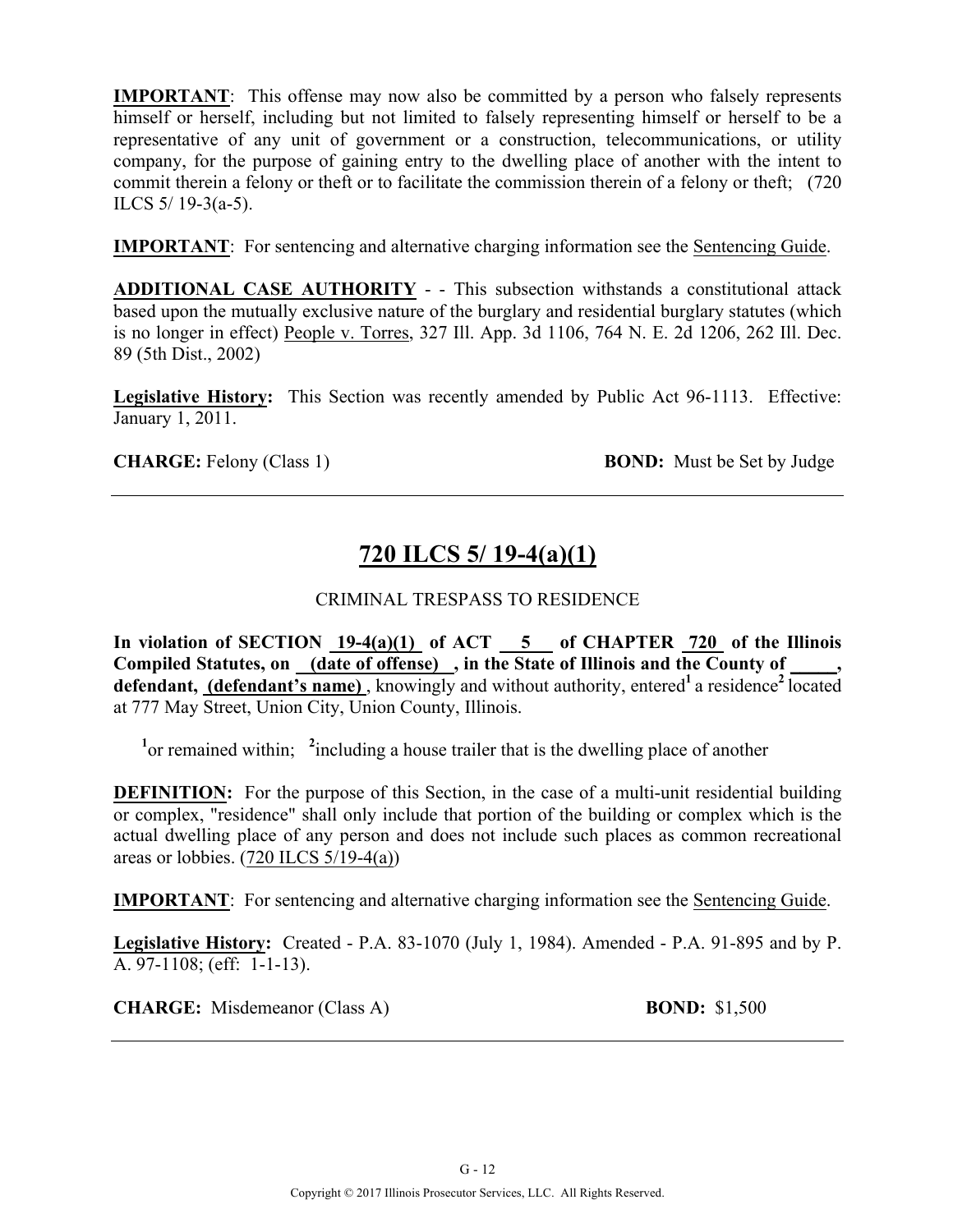# **720 ILCS 5/ 19-4(a)(2)**

#### CRIMINAL TRESPASS TO A RESIDENCE

**In violation of SECTION 19-4(a)(2) of ACT 5 of CHAPTER 720 of the Illinois Compiled Statutes, on (date of offense) , in the State of Illinois and the County of \_\_\_\_\_, defendant, (defendant's name)** , knowingly and without authority, entered the residence of Dawn Smith located at 777 May Street in Union City, Illinois at a time when said defendant knew**<sup>1</sup>**that one or more persons were present in that residence.

**1** or had reason to know

**NOTE:** This subsection may also be violated where the defendant enters the residence of another and remains in that residence after he knows or has reason to know that one or more persons is present in that residence.

**IMPORTANT**: For sentencing and alternative charging information see the Sentencing Guide.

**CHARGE:** Felony (Class 4) **BOND:** Must be Set by Judge

# **720 ILCS 5/ 19-5**

### CRIMINAL FORTIFICATION OF A RESIDENCE OR BUILDING

In violation of SECTION 19-5 of ACT 5 of CHAPTER 720 of the Illinois Compiled Statutes, on <u>(date of offense)</u>, in the State of Illinois and the County of \_\_\_\_, **defendant, (defendant's name)** , with the intent to prevent the lawful entry of a law enforcement officer,<sup>1</sup> maintained a building<sup>2</sup> at 777 May Street, Union City, Union County, Illinois, in a fortified condition, knowing that such building was used for the trafficking**<sup>3</sup>**of cocaine, a controlled substance as defined by the Illinois Controlled Substances Act.**<sup>4</sup>**

<sup>1</sup><sup>or</sup> another; <sup>2</sup><sup>or</sup> a residence; <sup>3</sup><sup>or</sup> unlawful manufacture, storage with intent to deliver or manufacture, or delivery; <sup>4</sup>or cannabis as defined in the Cannabis Control Act or methamphetamine as defined in the Methamphetamine Control and Community Protection Act.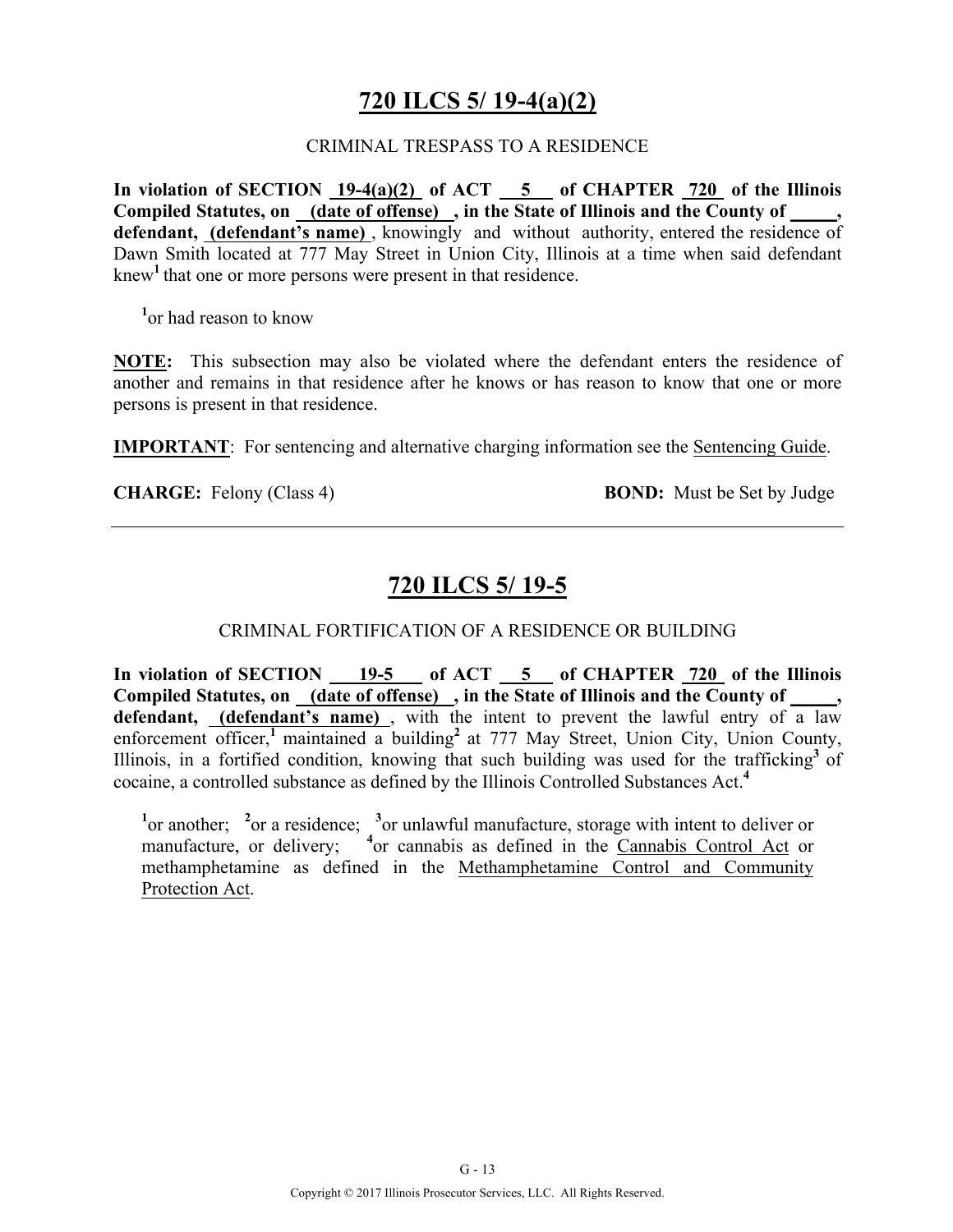**DEFINITIONS:** "Fortified condition" means preventing or impeding entry through the use of steel doors, wooden planking, crossbars, alarm systems, dogs, video surveillance, motion-sensing devices, booby traps, or other similar means. If video surveillance is the sole component of the fortified condition, the video surveillance must be with the intent to alert an occupant to the presence of a law enforcement officer for the purpose of interfering with the official duties of a law enforcement officer, allowing removal or destruction of evidence, or facilitating the infliction of harm to a law enforcement officer. For the purposes of this Section, "booby trap" means any device, including but not limited to any explosive device, designed to cause physical injury or the destruction of evidence, when triggered by an act of a person approaching, entering, or moving through a structure.

**NOTE:** This Section does not apply to the fortification of a residence or building used in the manufacture of methamphetamine as described in Sections 10 and 15 of the Methamphetamine Control and Community Protection Act.

**IMPORTANT**: For sentencing and alternative charging information see the **Sentencing Guide**.

**Legislative History:** Created - P.A. 86-760 (Eff: 1-1-90). Amended by P.A. 94-556. Recently amended by Public Act 98-0897. (Eff: 1-1-15.)

**CHARGE:** Felony (Class 3) **BOND:** Must be Set by Judge

# **720 ILCS 5/ 19-6(a)(1)**

### HOME INVASION

**In violation of SECTION 19-6(a)(1) of ACT 5 of CHAPTER 720 of the Illinois Compiled Statutes, on (date of offense) , in the State of Illinois and the County of \_\_\_\_\_, defendant, (defendant's name) ,** not a peace officer acting in the line of duty, knowingly, and without authority, entered the dwelling place of Don Smith, located at 777 May Street, Union City, Union County, Illinois, knowing<sup>1</sup> Don Smith to be present within that dwelling place<sup>2</sup> and while armed with a dangerous weapon,  $3$  a knife, threatened the imminent use of force<sup>4</sup> against Don Smith in that said defendant threatened to stab Don Smith.

<sup>1</sup> or having reason to know; <sup>2</sup> or he or she knowingly enters the dwelling place of another and remains in such dwelling place until he or she knows or has reason to know that one or more persons are present or who falsely represents himself or herself, including but not limited to falsely representing himself or herself to be a representative of any unit of government or a construction, telecommunications, or utility company, for the purpose of gaining entry to the dwelling place of another when he or she knows or has reason to know that one or more persons are present;  $\frac{3}{2}$  other than a firearm;  $\frac{4}{2}$  or used force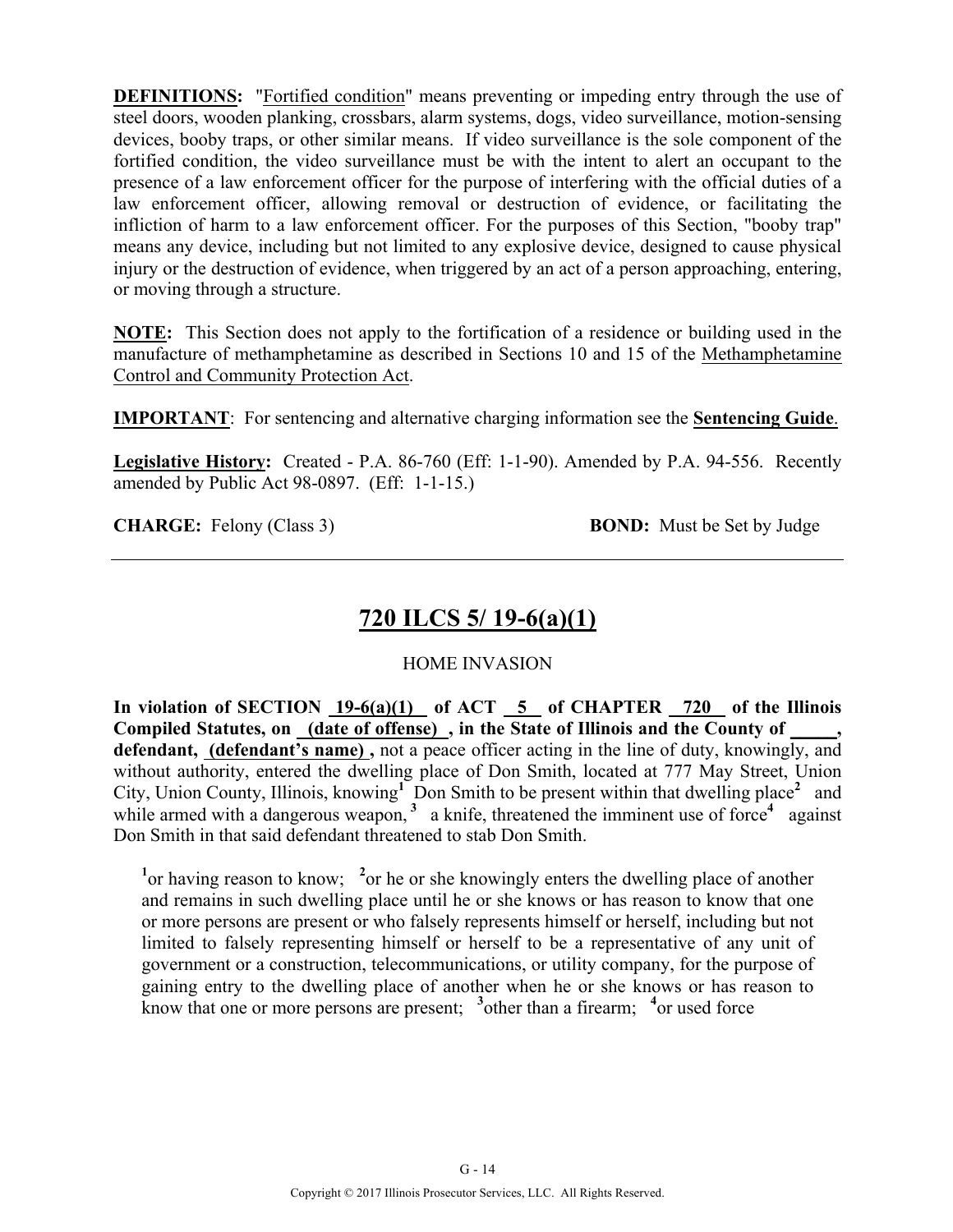**DEFINITION:** For purposes of this Section, "dwelling place of another" includes a dwelling place where the defendant maintains a tenancy interest but from which the defendant has been barred by a divorce decree, judgment of dissolution of marriage, order of protection, or other court order.

**IMPORTANT:** For sentencing and alternative charging information see the Sentencing Guide.

**Legislative History:** Created - P.A. 80-1392 (Eff: 9-22-78). Amended - P.A. 85-1387, 85-1433, 86-820, 90-878, 91-404, 91-928, 96-1113 (Effective: 1-1-11), 96-1551 (Effective: 7-1-11) amended and re-numbered by Public Act 97-1108 (Eff: 1-1-13).

**CHARGE:** Felony (Class X) **BOND:** Must be Set by Judge

# **720 ILCS 5/ 19-6(a)(2)**

### HOME INVASION

In violation of SECTION  $19-6(a)(2)$  of ACT  $-5$  of CHAPTER  $720$  of the Illinois **Compiled Statutes, on (date of offense) , in the State of Illinois and the County of \_\_\_\_\_, defendant, (defendant's name)** , not a peace officer acting in the line of duty, knowingly, and without authority, entered the dwelling place of Don Smith, located at 777 May Street, Union City, Union County, Illinois, knowing<sup>I</sup> Don Smith to be present within that dwelling place<sup>2</sup> and intentionally caused injury**<sup>3</sup>**to Don Smith in that he struck Don Smith in the face with his fist.

<sup>1</sup> or having reason to know; <sup>2</sup> or he or she knowingly enters the dwelling place of another and remains in such dwelling place until he or she knows or has reason to know that one or more persons are present; **<sup>3</sup>** other than great bodily harm, permanent disability, permanent disfigurement, or death proximately caused by a firearm personally discharged by the defendant

**DEFINITION:** For purposes of this Section, "dwelling place of another" includes a dwelling place where the defendant maintains a tenancy interest but from which the defendant has been barred by a divorce decree, judgment of dissolution of marriage, order of protection, or other court order.

**IMPORTANT:** For sentencing and alternative charging information see the Sentencing Guide.

**ADDED CASE AUTHORITY** - - The enhanced sentence for this subsection (15-20-25 to life) based upon the possession or use of a firearm is upheld. (People v. Hill, 199 Ill. 2d 440, 771 N. E. 2d 374, 264 Ill. Dec. 670 (Ill. Sup. Ct., 2002)

This complaint was re-numbered by P. A. 97-1108; (eff: 1-1-13).

**CHARGE:** Felony (Class X) **BOND:** Must be Set by Judge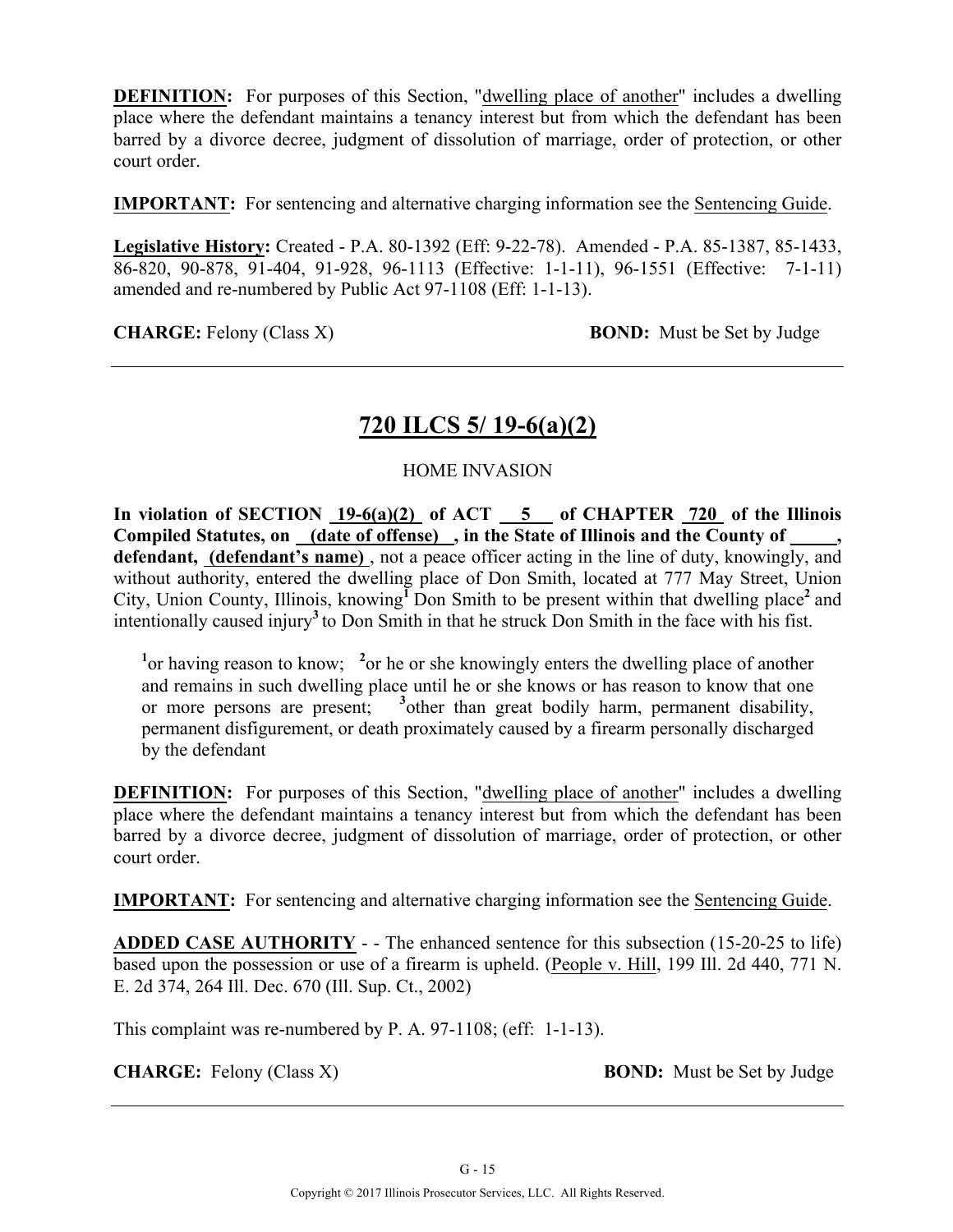# **720 ILCS 5/ 19-6(a)(3)**

### HOME INVASION

**In violation of SECTION 19-6(a)(3) of ACT 5 of CHAPTER 720 of the Illinois Compiled Statutes, on (date of offense) , in the State of Illinois and the County of \_\_\_\_\_, defendant, (defendant's name)** , not a peace officer acting in the line of duty, knowingly, and without authority, entered the dwelling place of Don Smith, located at 777 May Street, Union City, Union County, Illinois, knowing<sup>I</sup> Don Smith to be present within that dwelling place<sup>2</sup> and while armed with a firearm, threatened the imminent use of force<sup>3</sup> against Don Smith in that said defendant threatened to shoot Don Smith.

<sup>1</sup> or having reason to know; <sup>2</sup> or he or she knowingly enters the dwelling place of another and remains in such dwelling place until he or she knows or has reason to know that one or more persons are present; **<sup>3</sup>** or used force

**DEFINITION:** For purposes of this Section, "dwelling place of another" includes a dwelling place where the defendant maintains a tenancy interest but from which the defendant has been barred by a divorce decree, judgment of dissolution of marriage, order of protection, or other court order.

**SENTENCING NOTE:** A violation of subsection (a) (3) is a Class X felony for which 15 years shall be added to the term of imprisonment imposed by the court.

**IMPORTANT:** For sentencing and alternative charging information see the Sentencing Guide.

This complaint was re-numbered by P. A. 97-1108; (eff: 1-1-13).

**CHARGE:** Felony (Class X) **BOND:** Must be Set by Judge

# **720 ILCS 5/ 19-6(a)(4)**

### HOME INVASION

**In violation of SECTION 19-6(a)(4) of ACT 5 of CHAPTER 720 of the Illinois Compiled Statutes, on (date of offense) , in the State of Illinois and the County of \_\_\_\_\_, defendant, (defendant's name)** , not a peace officer acting in the line of duty, knowingly, and without authority, entered the dwelling place of Don Smith, located at 777 May Street, Union City, Union County, Illinois, knowing<sup>I</sup> Don Smith to be present within that dwelling place<sup>2</sup> and threatened to use force**<sup>3</sup>**against Don Smith in that said defendant threatened to shoot Don Smith and in so doing, said defendant personally discharged a firearm.

<sup>1</sup> or having reason to know; <sup>2</sup> or he or she knowingly enters the dwelling place of another and remains in such dwelling place until he or she knows or has reason to know that one or more persons are present; **<sup>3</sup>** or used force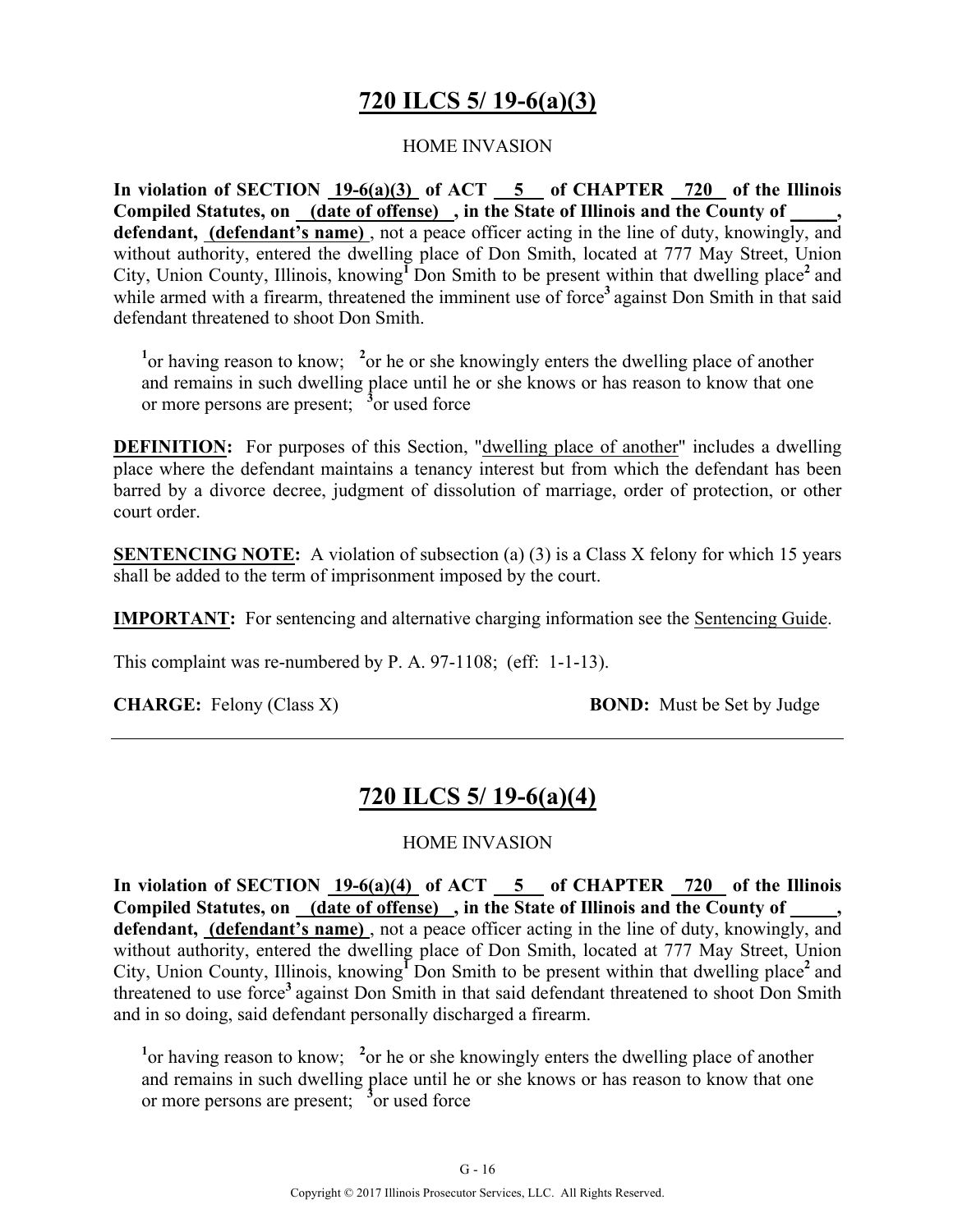**DEFINITION:** For purposes of this Section, "dwelling place of another" includes a dwelling place where the defendant maintains a tenancy interest but from which the defendant has been barred by a divorce decree, judgment of dissolution of marriage, order of protection, or other court order.

**SENTENCING NOTE:** A violation of subsection (a) (4) is a Class X felony for which 20 years shall be added to the term of imprisonment imposed by the court.

**IMPORTANT:** For sentencing and alternative charging information see the Sentencing Guide.

This complaint was re-numbered by P. A. 97-1108; Eff: 1-1-13).

**CHARGE:** Felony (Class X) **BOND:** Must be Set by Judge

# **720 ILCS 5/ 19-6(a)(5)**

HOME INVASION

In violation of SECTION  $19-6(a)(5)$  of ACT  $-5$  of CHAPTER  $720$  of the Illinois **Compiled Statutes, on (date of offense) , in the State of Illinois and the County of \_\_\_\_\_, defendant, (defendant's name)** , not a peace officer acting in the line of duty, knowingly, and without authority, entered the dwelling place of Don Smith, located at 777 May Street, Union City, Union County, Illinois, knowing<sup>I</sup> Don Smith to be present within that dwelling place<sup>2</sup> and said defendant personally discharged a firearm that proximately caused great bodily harm**<sup>3</sup>**to the person of Don Smith.**<sup>4</sup>**

<sup>1</sup> or having reason to know; <sup>2</sup> or he or she knowingly enters the dwelling place of another and remains in such dwelling place until he or she knows or has reason to know that one or more persons are present; **<sup>3</sup>** or any violation of Section 12-13, 12-14, 12-14.1, 12-15 or 12-16; <sup>4</sup> or any person within that residence

**DEFINITION:** For purposes of this Section, "dwelling place of another" includes a dwelling place where the defendant maintains a tenancy interest but from which the defendant has been barred by a divorce decree, judgment of dissolution of marriage, order of protection, or other court order.

**SENTENCING NOTE:** A violation of subsection (a) (5) is a Class X felony for which 25 years or up to a term of natural life shall be added to the term of imprisonment imposed by the court.

**IMPORTANT:** For sentencing and alternative charging information see the Sentencing Guide.

This complaint was re-numbered by P. A. 97-1108; (Eff: 1-1-13).

**CHARGE:** Felony (Class X) **BOND:** Must be Set by Judge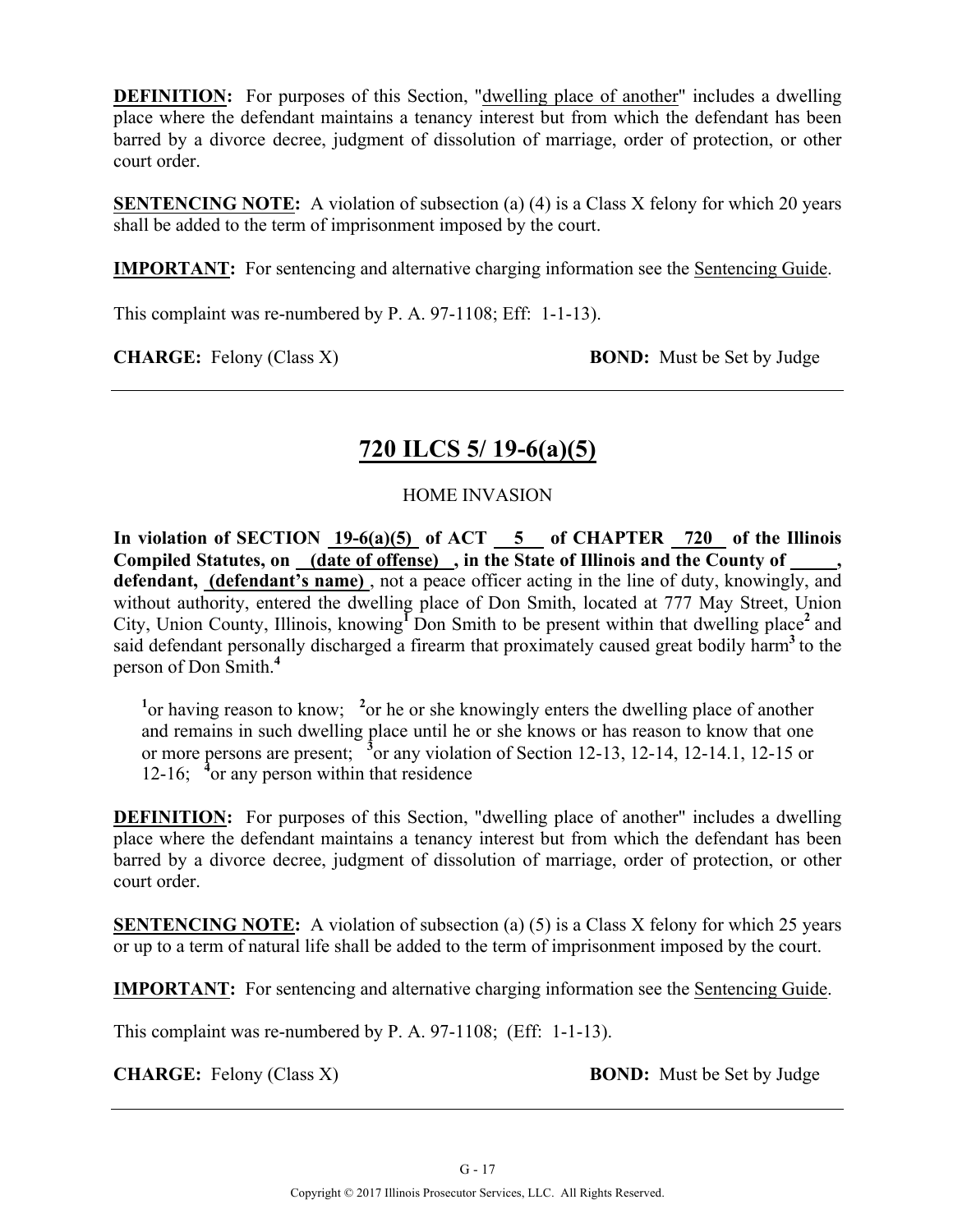# **720 ILCS 5/ 19-6(a)(6)**

### HOME INVASION

In violation of SECTION  $19-6(a)(6)$  of ACT  $-5$  of CHAPTER  $-720$  of the Illinois **Compiled Statutes, on (date of offense) , in the State of Illinois and the County of \_\_\_\_\_, defendant, (defendant's name) ,** not a peace officer acting in the line of duty, knowingly, and without authority, entered the dwelling place of Dawn Smith, located at 777 May Street, Union City, Union County, Illinois, knowing<sup>1</sup> Dawn Smith to be present within that dwelling place<sup>2</sup> and said defendant committed an aggravated criminal sexual assault**<sup>3</sup>** against Dawn Smith**4** in violation of Section 12-15 of the Criminal Code in that (describe the offense).

<sup>1</sup> or having reason to know; <sup>2</sup> or he or she knowingly enters the dwelling place of another and remains in such dwelling place until he or she knows or has reason to know that one or more persons are present; **<sup>3</sup>** or any violation of Sections 11-1.20, 11-1.30, 11-1.40, 11- 1.50. 11-1.60 or 12-13, 12-14, 12-14.1, 12-15 or 12-16; **<sup>4</sup>** or any person within that residence

**DEFINITION:** For purposes of this Section, "dwelling place of another" includes a dwelling place where the defendant maintains a tenancy interest but from which the defendant has been barred by a divorce decree, judgment of dissolution of marriage, order of protection, or other court order.

**IMPORTANT:** For sentencing and alternative charging information see the Sentencing Guide.

**Legislative History:** This subsection was amended by Public Act 96-1551. (Effective: 7-1-11).

This complaint was re-numbered by P. A. 97-1108; (Eff: 1-1-13).

**CHARGE:** Felony (Class X) **BOND:** Must be Set by Judge

### **720 ILCS 5/ 20-1(a)(1)**

#### ARSON

In violation of SECTION  $\frac{20-1(a)(1)}{2}$  of ACT  $\frac{5}{5}$  of CHAPTER  $\frac{720}{720}$  of the Illinois **Compiled Statutes, on (date of offense) , in the State of Illinois and the County of \_\_\_\_\_,**  defendant, (defendant's name), by means of fire,<sup>1</sup> knowingly damaged a building<sup>2</sup> of Don Smith, being a residence located at 777 May Street, Union City, Union County, Illinois without Don Smith consent.

<sup>1</sup> or explosives; <sup>2</sup> or any real or personal property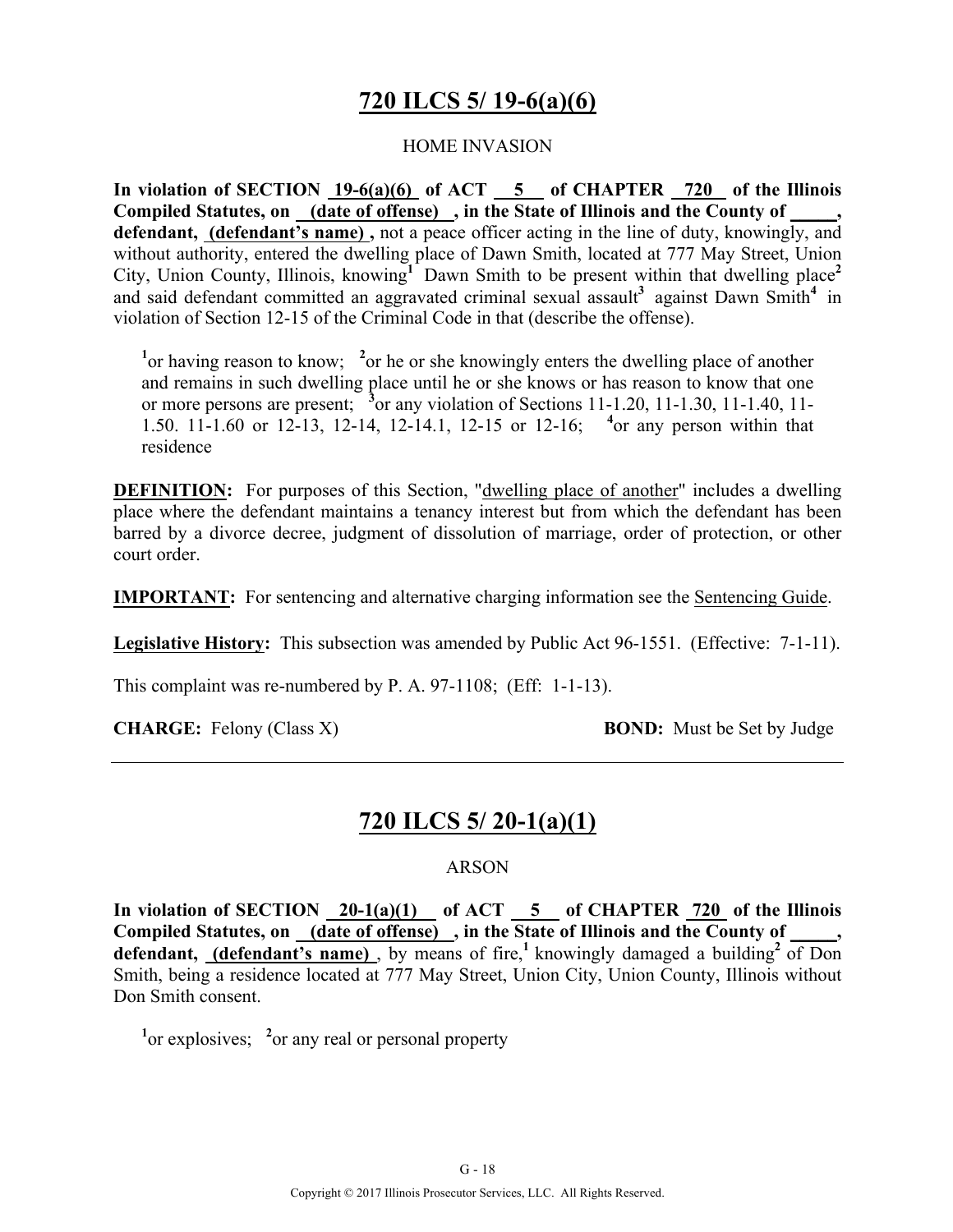**CHARGING NOTES: (a)** If property damaged is personal property, the value of the property must be \$150 or more and that allegation must be averred in the complaint. **(b)** A prosecution for this offense may be commenced at any time. (720 ILCS 5/3-5)

**IMPORTANT**: For sentencing and alternative charging information see the **Sentencing Guide**.

**Legislative History:** Codified - Laws 1961, p.1983 (January 1, 1962): Amended - Laws 1967, p.2972; P.A. 77-2638. Re-numbered by P. A. 97-1108; (Eff: 1-1-13).

**CHARGE:** Felony (Class 2) **BOND:** Must be Set by Judge

# **720 ILCS 5/ 20-1(a)(2)**

#### ARSON

**In violation of SECTION 20-1(a)(2) of ACT 5 of CHAPTER 720 of the Illinois**  Compiled Statutes, on (date of offense), in the State of Illinois and the County of \_\_\_\_, defendant, (defendant's name), by means of fire<sup>1</sup> and with the intent to defraud an insurer, Family Home Insurance Company, Inc., a corporation, knowingly damaged a building<sup>2</sup> of Don Smith, being a residence located at 777 May Street, Union City, Union County, Illinois.

 $\frac{1}{2}$  or explosives;  $\frac{2}{2}$  or any real or personal property

**CHARGING NOTES: (1)** If property damaged is personal property, the value of the property must be \$150 or more and that allegation must be averred in the complaint. **(2)** A prosecution for this offense may be commenced at any time. (720 ILCS 5/3-5)

**IMPORTANT**: For sentencing and alternative charging information see the **Sentencing Guide**.

Legislative History: Re-numbered by P. A. 97-1108; (Eff: 1-1-13).

**CHARGE:** Felony (Class 2) **BOND:** Must be Set by Judge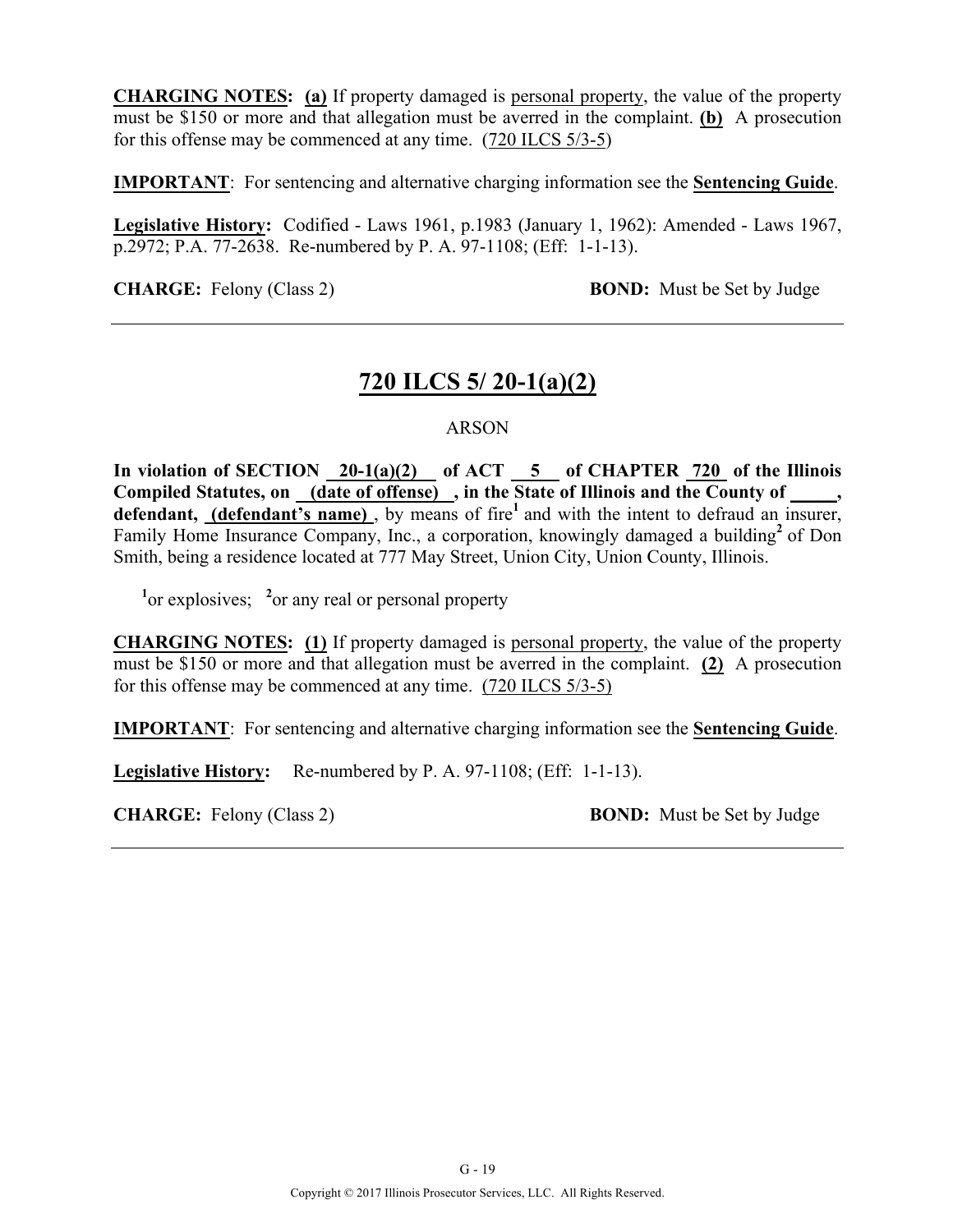### **720 ILCS 5/ 20-1(b)**

#### RESIDENTIAL ARSON

**In violation of SECTION 20-1(b) of ACT 5 of CHAPTER 720 of the Illinois**  Compiled Statutes, on (date of offense), in the State of Illinois and the County of **defendant, (defendant's name)**, while committing an arson in violation of Section 20- $\overline{1(a)}$  of the Illinois Criminal Code, knowingly partially**<sup>1</sup>**damaged the dwelling place of Don Smith located at 777 May Street in Union City, Union County, Illinois.

**1** or totally

**CHARGING NOTE:** A prosecution for this offense may be commenced at any time. (720 ILCS 5/3-5)

**IMPORTANT**: For sentencing and alternative charging information see the Sentencing Guide.

**Legislative History:** Created by Public Act 90-787 (Eff: 8-14-98). Re-numbered by P.A. 97- 1108; (Eff: 1-1-13).

**CHARGE:** Felony (Class 1) **BOND:** Must be Set by Judge

### **720 ILCS 5/ 20-1(b-5)**

#### PLACE OF WORSHIP ARSON

In violation of SECTION 20-1(b-5) of ACT 5 of CHAPTER 720 of the Illinois **Compiled Statutes, on (date of offense) , in the State of Illinois and the County of \_\_\_\_\_, defendant, (defendant's name)** , while committing the offense of arson in violation of Section 20-1 of Act 5 of Chapter 720 of the Illinois Compiled Statutes, said defendant knowingly damaged<sup>1</sup> the Union City Church of the Creator, a place of worship.

**1** partially or totally

**IMPORTANT**: For sentencing and alternative charging information see the Sentencing Guide.

**Legislative History:** This offense was created by Public Act 93-169 (Eff: 7-10-03) and renumbered by P. A. 97-1108; (Eff: 1-1-13).

**CHARGE:** Felony (Class 1) **BOND:** Must be Set by Judge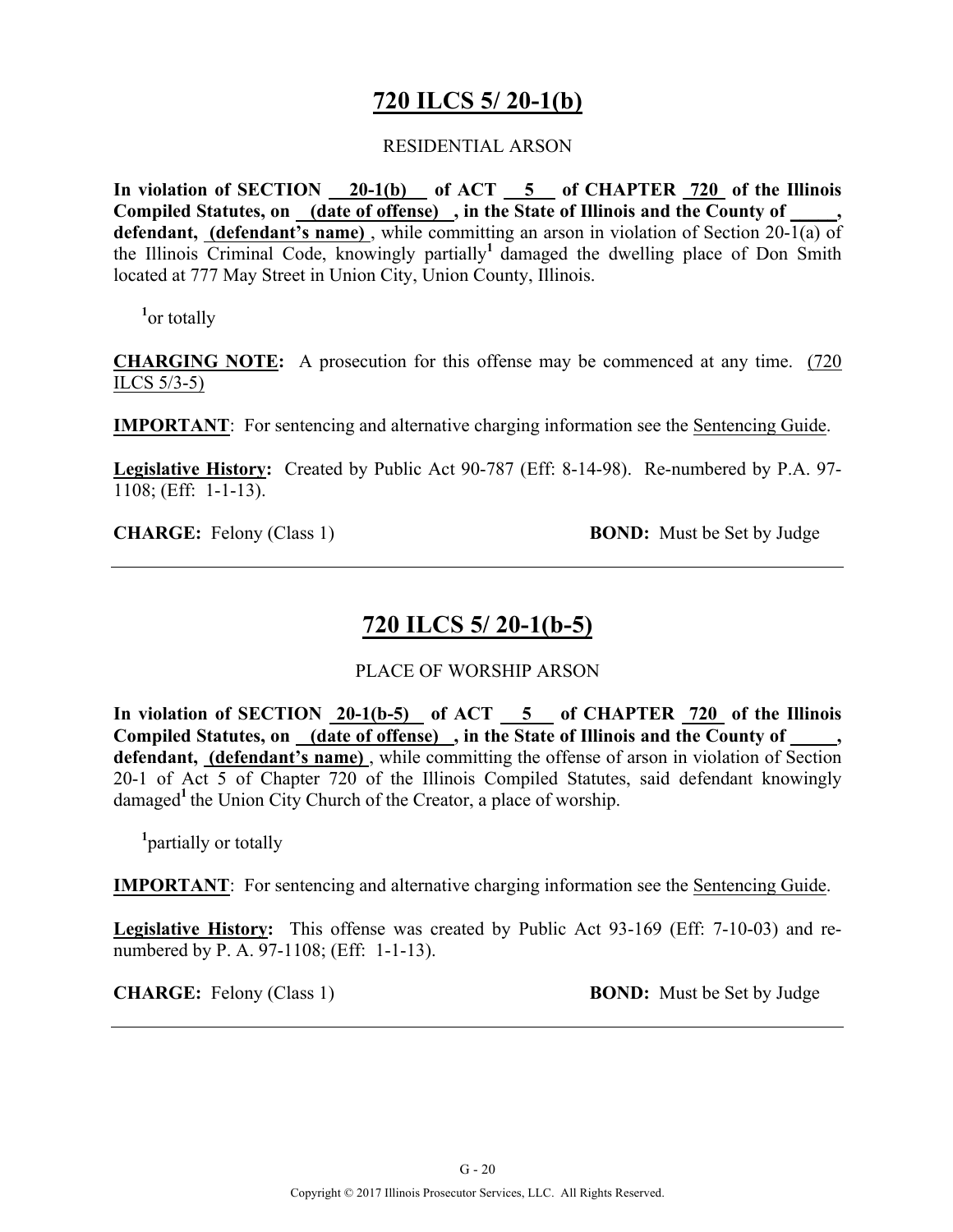# **720 ILCS 5/ 20-1.1**

### AGGRAVATED ARSON

**In violation of SECTION 20-1.1 of ACT 5 of CHAPTER 720 of the Illinois Compiled Statutes, on (date of offense) , in the State of Illinois and the County of \_\_\_\_\_, defendant, (defendant's name)**, while committing an arson, knowingly partially<sup>1</sup> damaged a building**<sup>2</sup>**of Don Smith, being a residence located at 777 May Street, Union City, Union County, Illinois, knowing**<sup>3</sup>**that Don Smith was present therein.**<sup>4</sup>**

<sup>1</sup> or totally; <sup>2</sup> or structure including any adjacent building or structure including all or any part of a school building, house trailer, watercraft, motor vehicle, or railroad car; <sup>3</sup> or reasonably should have known; <sup>4</sup> or because of which any person suffers great bodily harm, or permanent disability or disfigurement as a result of the fire or a fireman or a policeman, or a correctional officer who is present at the scene acting in the line of duty, is injured as a result of the fire or explosion

**CHARGING NOTE:** A prosecution for this offense may be commenced at any time. (720 ILCS 5/3-5)

**DEFINITIONS:** For purposes of this subsection, "property of another" means a building or other property whether real or personal, in which a person other than the offender has an interest that the offender has no authority to defeat or impair, even though the offender may also have an interest in the building or property; and "school building" means any public or private preschool, elementary or secondary school, community college, college or university.

**IMPORTANT**: For sentencing and alternative charging information see the **Sentencing Guide**.

**Legislative History:** Created - P.A. 80-807 (October 1, 1977); Amended - P.A. 80-1099 84- 1100, 92-421, 93-335, 94-127 and 94-393.

**CHARGE:** Felony (Class X) **BOND:** Must be Set by Judge

### **720 ILCS 5/ 20-2(a)**

#### POSSESSION OF EXPLOSIVES OR INCENDIARY DEVICES

In violation of SECTION 20-2(a) of ACT 5 of CHAPTER 720 of the Illinois Compiled Statutes, on (date of offense), in the State of Illinois and the County of **defendant,** (**defendant's name**), knowingly possessed<sup>1</sup> an explosive compound,<sup>2</sup> commonly referred to as C-10, knowing that Don Smith intended to use such explosive to commit the offense of arson,**<sup>3</sup>**in violation of Section 20-1 of Act 5 of Chapter 720 of the Illinois Compiled Statutes.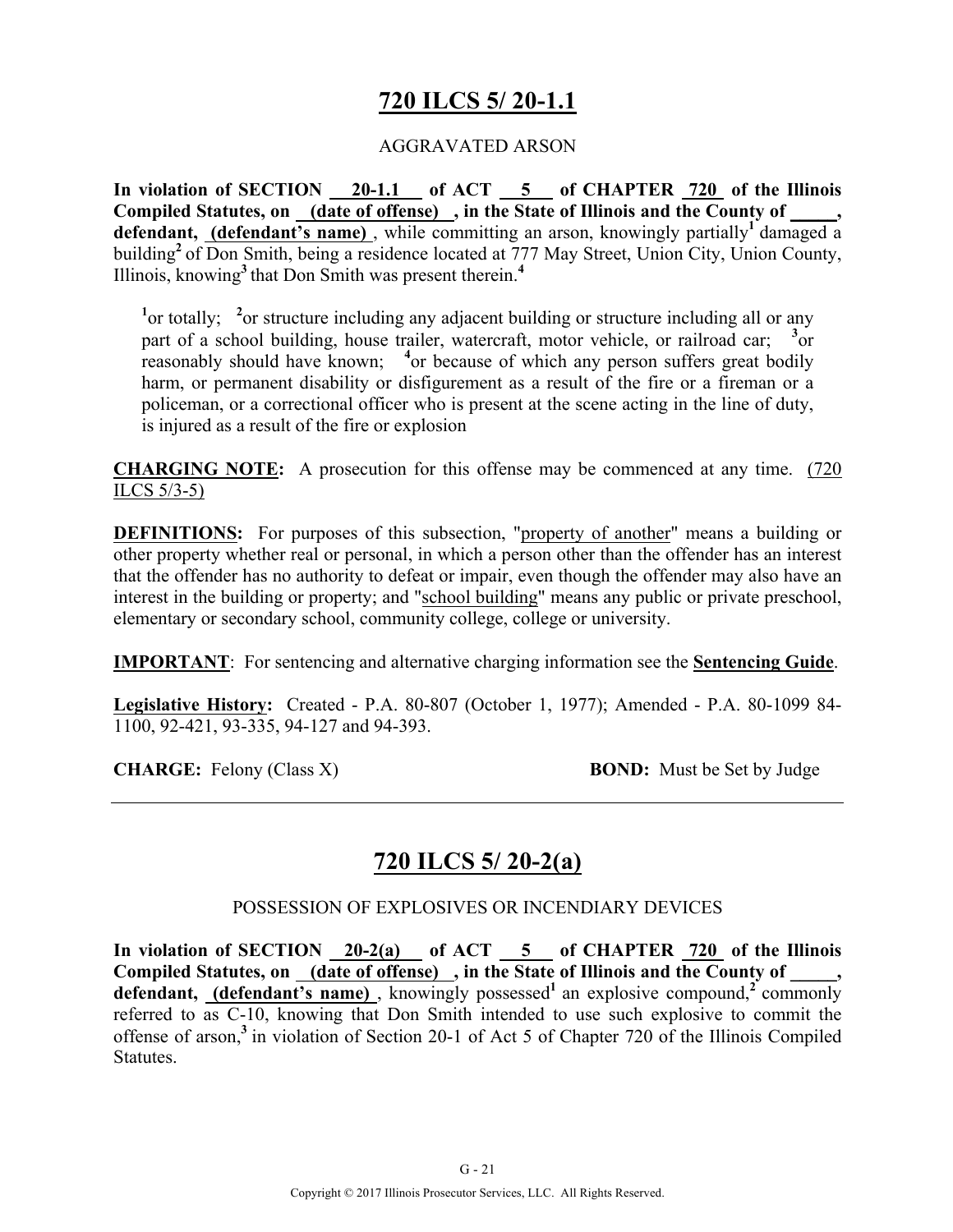<sup>1</sup> or manufactured or transported; <sup>2</sup> or timing or detonating device for use with any explosive compound or incendiary device; <sup>3</sup> or intended to use such explosives or device to commit any felony

**NOTE:** When possession is the essence of the offense, knowledge is the mental state that must be alleged. People v. Smith (1960), 20 Ill. 2d 345 and People v. Farmer (1995), 165 Ill. 2d 194.

**SENTENCING NOTE:** If a defendant receives a term of imprisonment, that term shall be not less than 4 years and not more than 30 years. See the Sentencing Guide**.**

**IMPORTANT**: For sentencing and alternative charging information see the Sentencing Guide.

**CHARGE:** Felony (Class 1) **BOND:** Must be Set by Judge

# **720 ILCS 5/ 20-2(a)**

### POSSESSION OF EXPLOSIVES OR INCENDIARY DEVICES

**In violation of SECTION 20-2(a) of ACT 5 of CHAPTER 720 of the Illinois Compiled Statutes, on (date of offense) , in the State of Illinois and the County of \_\_\_\_\_,**  defendant, **(defendant's name)**, knowingly possessed<sup>1</sup> an explosive compound,<sup>2</sup> commonly referred to as  $C-10$ , and intended to use such explosive to commit the offense of arson,<sup>3</sup> in violation of Section 20-1 of Act 5 of Chapter 720 of the Illinois Compiled Statutes.

<sup>1</sup> or manufactured or transported; <sup>2</sup> or timing or detonating device for use with any explosive compound or incendiary device;  $3$  or any offense or knows that another intended to use such explosives or device to commit a felony

**NOTE:** When possession is the essence of the offense, knowledge is the mental state that must be alleged. People v. Smith (1960), 20 Ill. 2d 345 and People v. Farmer (1995), 165 Ill. 2d 194.

**SENTENCING NOTE:** If a defendant receives a term of imprisonment, that term shall be not less than 4 years and not more than 30 years. See the Sentencing Guide.

**IMPORTANT**: For sentencing and alternative charging information see the Sentencing Guide.

**Legislative History:** Codified - Laws 1961, p.1983 (January 1, 1962); Amended - Laws 1967, p.2972; P.A.s 77-2638, 84-1308 and 91-121.

**CHARGE:** Felony (Class 1) **BOND:** Must be Set by Judge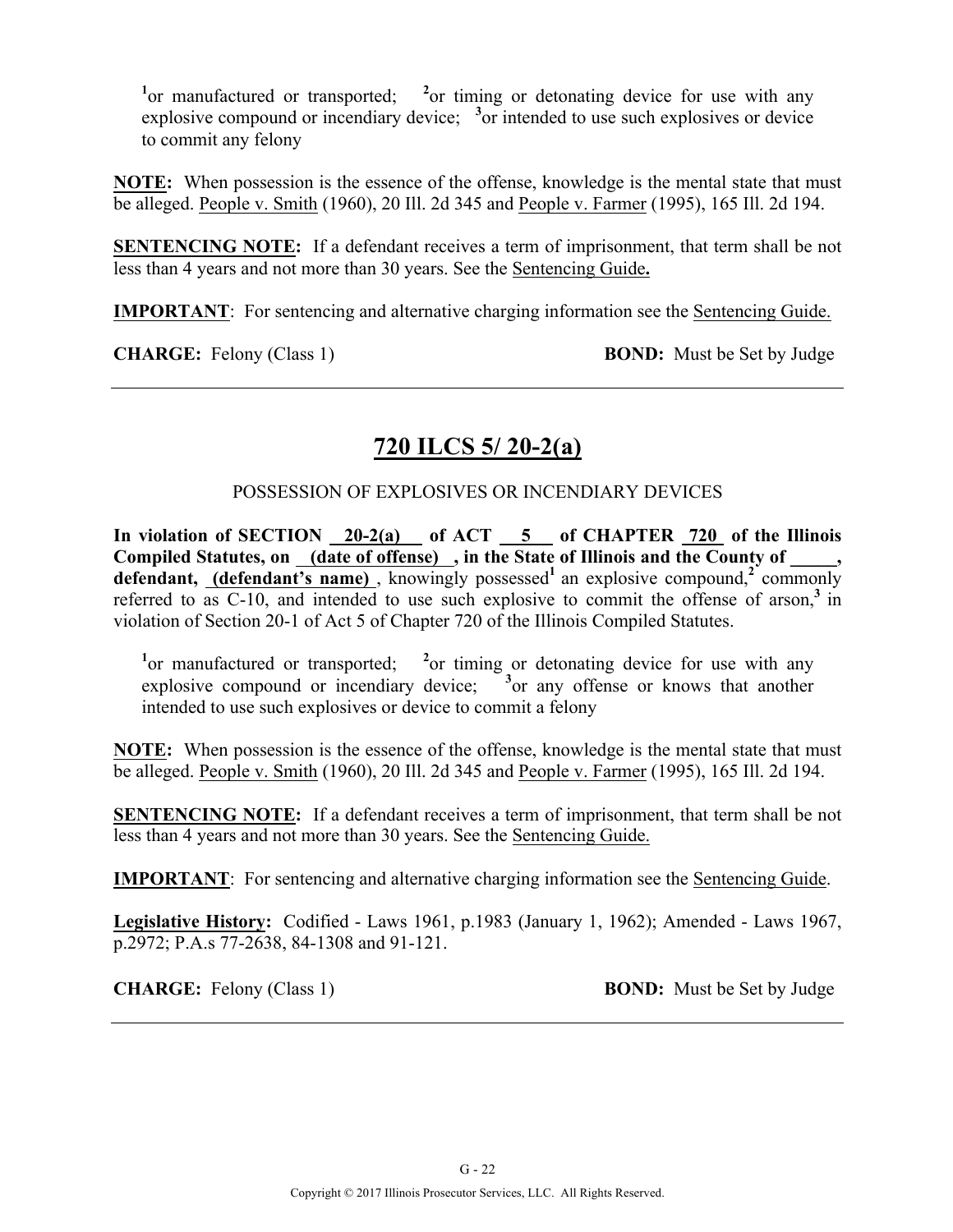# **720 ILCS 5/ 21-1(a)(1)**

#### CRIMINAL DAMAGE TO PROPERTY

**In violation of SECTION 21-1(a)(1) of ACT 5 of CHAPTER 720 of the Illinois Compiled Statutes, on (date of offense) , in the State of Illinois and the County of \_\_\_\_\_, defendant, (defendant's name)** , knowingly damaged property of Don Smith, a picture window in the residence located at 777 May Street, Union City, Union County, Illinois, said damage not being in excess of \$300.**<sup>1</sup>**

<sup>1</sup> see following page for felony charge

**SENTENCING NOTE:** In addition to any other sentence that may be imposed, a court shall order any person convicted of criminal damage to property to perform community service for not less than 30 and not more than 120 hours, if community service is available in the jurisdiction and is funded and approved by the county board of the county where the offense was committed. In addition, whenever any person is placed on supervision for an alleged offense under this Section, the supervision shall be conditioned upon the performance of the community service. The community service requirement does not apply when the court imposes a sentence of incarceration.

**IMPORTANT**: For sentencing and alternative charging information see the Sentencing Guide.

**Legislative History:** Codified - Laws 1961, p.1983 (January 1, 1962); Amended - Laws 1965, p.3200; P.A.s 77-2638, 79-759, 80-1098, 82-495, 85-1440, 86-495, 88-558, 89-8, 91-360, 92- 454, 94-509, 95-553 and 96-529.

#### **This complaint was re-numbered by P. A. 97-1108;** (**Eff: 1-1-13).**

**CHARGE:** Misdemeanor (Class A) **BOND:** \$1,500

### **720 ILCS 5/ 21-1(a)(1)**

#### CRIMINAL DAMAGE TO PROPERTY

**In violation of SECTION 21-1(a)(1) of ACT 5 of CHAPTER 720 of the Illinois**  Compiled Statutes, on (date of offense), in the State of Illinois and the County of **defendant, (defendant's name)** , knowingly damaged property of Don Smith, being trees and shrubbery, located at 777 May Street, Union City, Union County, Illinois, said damage being in excess of \$300 but not in excess of \$10,000.**<sup>1</sup>**

<sup>1</sup> see preceding page for misdemeanor charge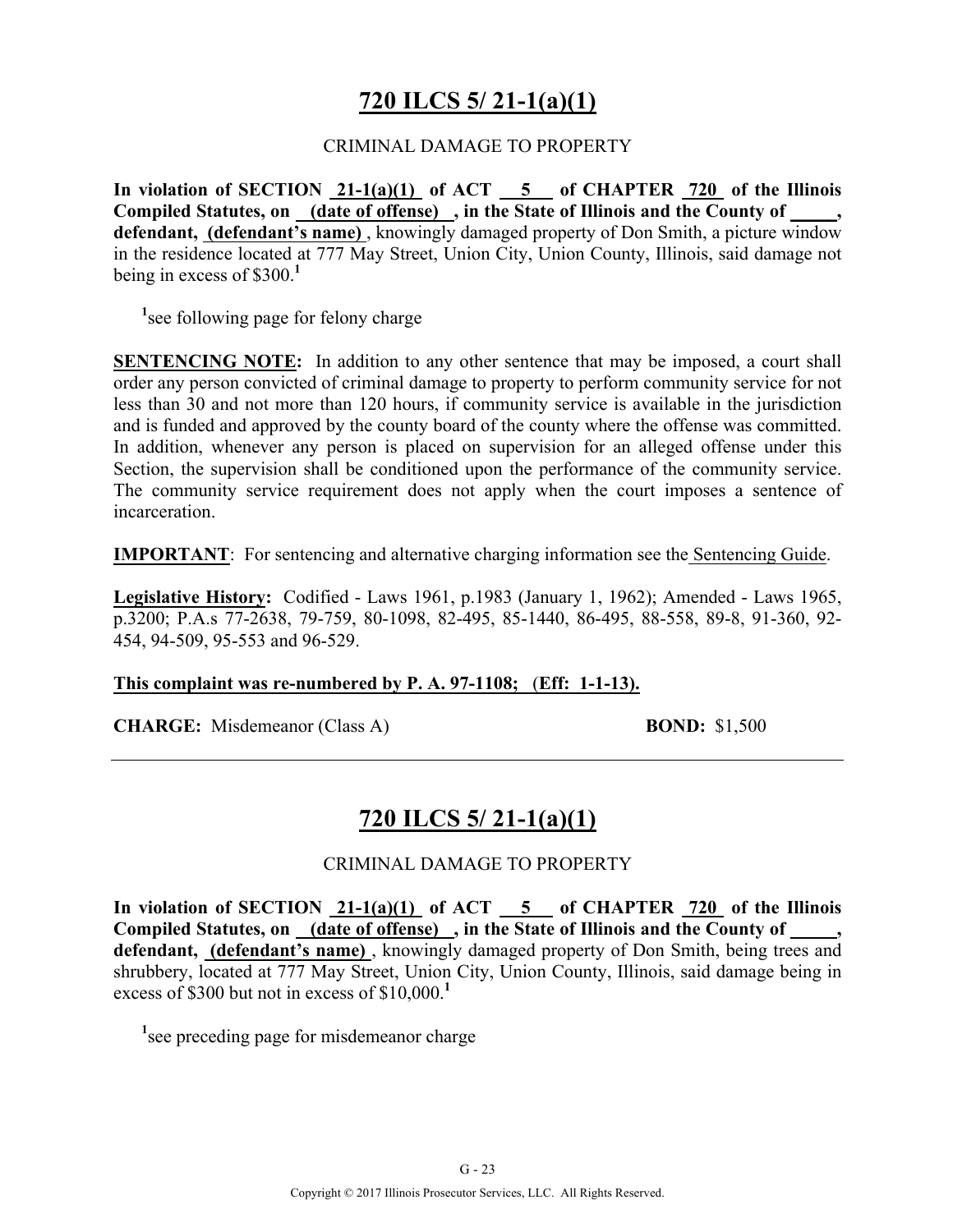**CHARGING AND SENTENCING NOTE: (d)(1)(C)** A violation of this subparagraph is a Class 4 felony when the damage to property does not exceed \$300 and the damage to property of a school or place of worship or to farm equipment or immovable items of agricultural production, including but not limited to grain elevators, grain bins, and barns or property which memorializes or honors an individual or group of police officers, fire fighters, members of the United States Armed Forces, National Guard, or veterans. **(d)(1)(G)** A violation of this subparagraph is a Class 3 felony when the damage to property exceeds \$300 but does not exceed \$10,000 and the damage to property of a school or place of worship or to farm equipment or immovable items of agricultural production, including but not limited to grain elevators, grain bins, and barns or property which memorializes or honors an individual or group of police officers, fire fighters, members of the United States Armed Forces, National Guard, or veterans. **(d)(1)(I)** A violation of this subparagraph is a Class 2 felony when the damage to property exceeds\$10,000 but does not exceed \$100,000 and the damage to property of a school or place of worship or to farm equipment or immovable items of agricultural production, including but not limited to grain elevators, grain bins, and barns or property which memorializes or honors an individual or group of police officers, fire fighters, members of the United States Armed Forces, National Guard, or veterans. **(d)(1)(J)** A violation of this subparagraph is a Class 2 felony when the damage to property exceeds\$100,000. A violation of paragraphs (1) through (6) is a Class 1 felony when the damage to property exceeds\$100,000 and the damage occurs to property of a school or place of worship or to farm equipment or immovable items of agricultural production, including but not limited to grain elevators, grain bins, and barns or property which memorializes or honors an individual or group of police officers, fire fighters, members of the United States Armed Forces, National Guard, or veterans. **(d)(2)** When the damage to property exceeds \$10,000, the court shall impose upon the offender a fine equal to the value of the damages to the property. **(d)(3)** In addition to any other sentence that may be imposed, a court shall order any person convicted of criminal damage to property to perform community service for not less than 30 and not more than 120 hours, if community service is available in the jurisdiction and is funded and approved by the county board of the county where the offense was committed. In addition, whenever any person is placed on supervision for an alleged offense under this Section, the supervision shall be conditioned upon the performance of the community service. The community service requirement does not apply when the court imposes a sentence of incarceration.

**IMPORTANT**: For sentencing and alternative charging information see the Sentencing Guide.

This subsection was last amended by P. A. 98-0315; (Eff: 1-1-14).

**CHARGE:** Felony (Class 4) **BOND:** Must be Set by Judge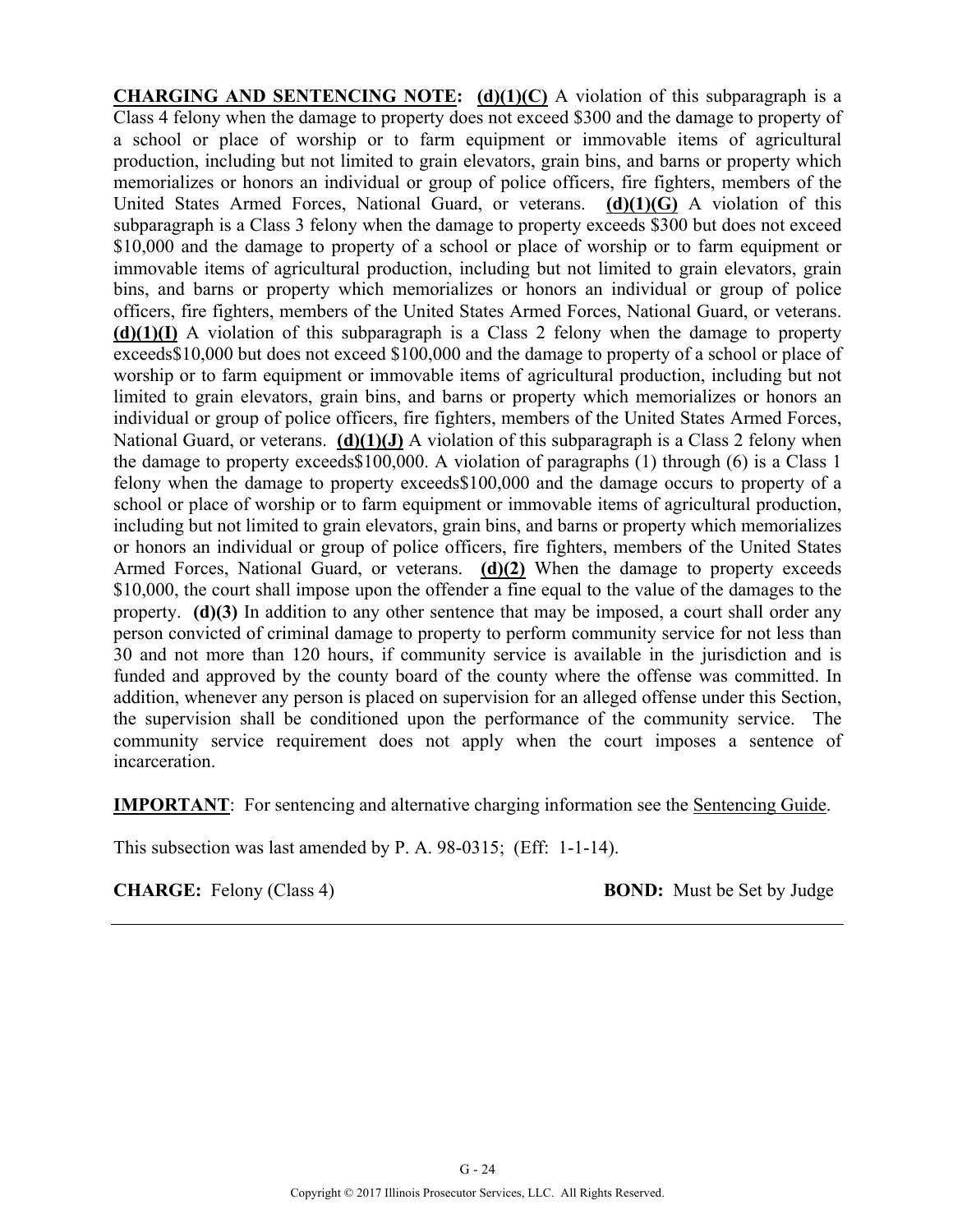# **720 ILCS 5/ 21-1(a)(2)**

#### CRIMINAL DAMAGE TO PROPERTY

**In violation of SECTION 21-1(a)(2) of ACT 5 of CHAPTER 720 of the Illinois**  Compiled Statutes, on (date of offense), in the State of Illinois and the County of **defendant, (defendant's name)** , recklessly, by means of fire,**<sup>1</sup>**damaged property of Don Smith, being a residence located at 777 May Street, Union City, Union County, Illinois, in that he, while draining gasoline into the street from a truck parked directly in front of the residence, located at 777 May Street, Union City, Union County, Illinois, discarded a lighted cigarette into said gasoline, which ignited the gasoline, setting fire to Don Smith's residence.**<sup>2</sup>**

<sup>1</sup><sup>or</sup> explosive; <sup>2</sup> describe the reckless acts of the defendant

**CHARGING AND SENTENCING NOTE: (d)(1)(C)** A violation of this subparagraph is a Class 4 felony when the damage to property does not exceed \$300 and the damage to property of a school or place of worship or to farm equipment or immovable items of agricultural production, including but not limited to grain elevators, grain bins, and barns or property which memorializes or honors an individual or group of police officers, fire fighters, members of the United States Armed Forces, National Guard, or veterans. **(d)(1)(G)** A violation of this subparagraph is a Class 3 felony when the damage to property exceeds \$300 but does not exceed \$10,000 and the damage to property of a school or place of worship or to farm equipment or immovable items of agricultural production, including but not limited to grain elevators, grain bins, and barns or property which memorializes or honors an individual or group of police officers, fire fighters, members of the United States Armed Forces, National Guard, or veterans. **(d)(1)(I)** A violation of this subparagraph is a Class 2 felony when the damage to property exceeds\$10,000 but does not exceed \$100,000 and the damage to property of a school or place of worship or to farm equipment or immovable items of agricultural production, including but not limited to grain elevators, grain bins, and barns or property which memorializes or honors an individual or group of police officers, fire fighters, members of the United States Armed Forces, National Guard, or veterans. **(d)(1)(J)** A violation of this subparagraph is a Class 2 felony when the damage to property exceeds\$100,000. A violation of paragraphs (1) through (6) is a Class 1 felony when the damage to property exceeds\$100,000 and the damage occurs to property of a school or place of worship or to farm equipment or immovable items of agricultural production, including but not limited to grain elevators, grain bins, and barns or property which memorializes or honors an individual or group of police officers, fire fighters, members of the United States Armed Forces, National Guard, or veterans. **(d)(2)** When the damage to property exceeds \$10,000, the court shall impose upon the offender a fine equal to the value of the damages to the property. **(d)(3)** In addition to any other sentence that may be imposed, a court shall order any person convicted of criminal damage to property to perform community service for not less than 30 and not more than 120 hours, if community service is available in the jurisdiction and is funded and approved by the county board of the county where the offense was committed. In addition, whenever any person is placed on supervision for an alleged offense under this Section, the supervision shall be conditioned upon the performance of the community service. The community service requirement does not apply when the court imposes a sentence of incarceration.

**IMPORTANT**: For sentencing and alternative charging information see the Sentencing Guide.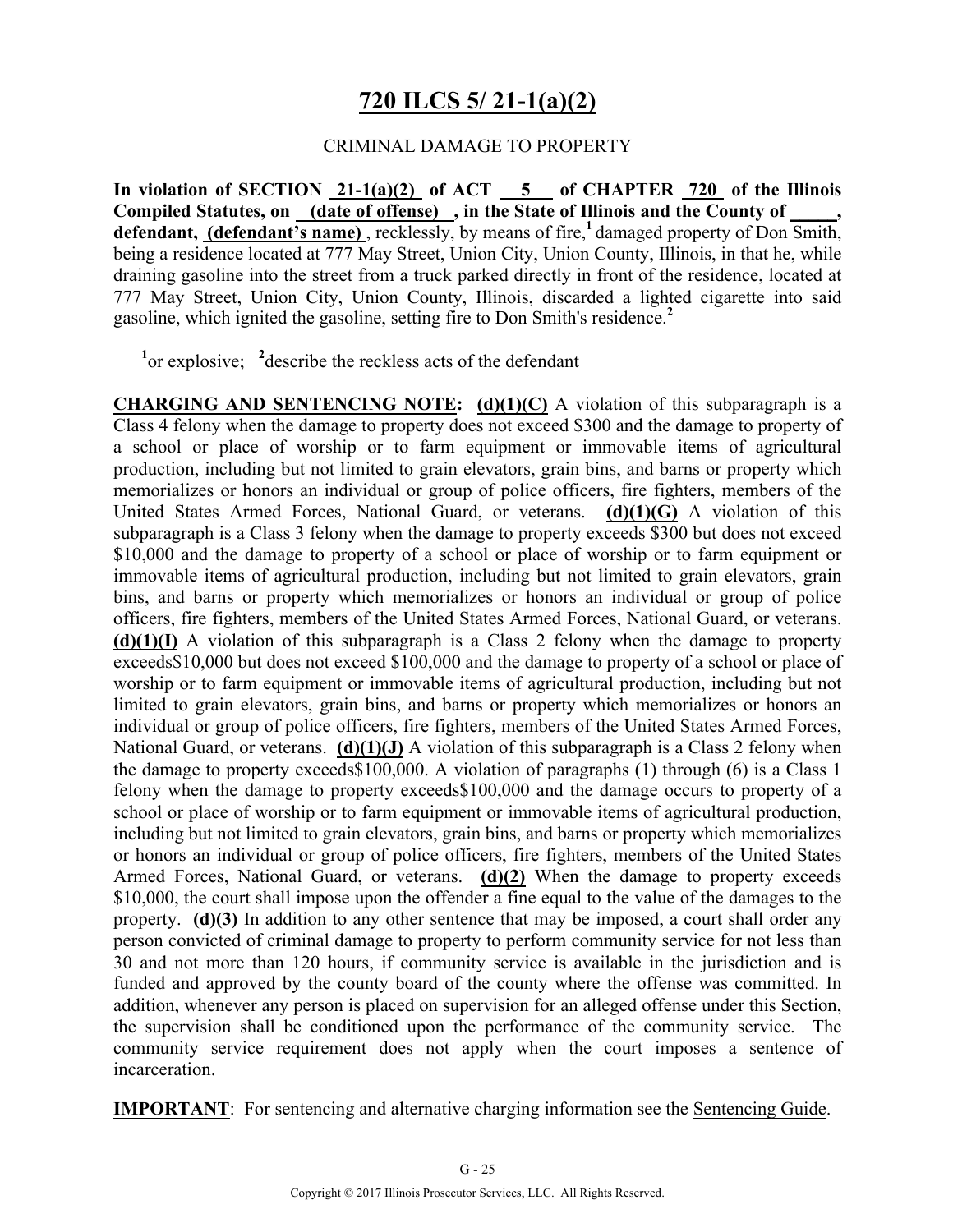### **720 ILCS 5/ 21-1(a)(3)**

#### CRIMINAL DAMAGE TO PROPERTY

In violation of SECTION  $21-1(a)(3)$  of ACT  $-5$  of CHAPTER  $720$  of the Illinois Compiled Statutes, on (date of offense), in the State of Illinois and the County of **defendant, (defendant's name)** , knowingly started a fire on the land of Don Smith located at 777 Main Street, Union City, Union County, Illinois.

**CHARGING AND SENTENCING NOTE: (d)(1)(C)** A violation of this subparagraph is a Class 4 felony when the damage to property does not exceed \$300 and the damage to property of a school or place of worship or to farm equipment or immovable items of agricultural production, including but not limited to grain elevators, grain bins, and barns or property which memorializes or honors an individual or group of police officers, fire fighters, members of the United States Armed Forces, National Guard, or veterans. **(d)(1)(G)** A violation of this subparagraph is a Class 3 felony when the damage to property exceeds \$300 but does not exceed \$10,000 and the damage to property of a school or place of worship or to farm equipment or immovable items of agricultural production, including but not limited to grain elevators, grain bins, and barns or property which memorializes or honors an individual or group of police officers, fire fighters, members of the United States Armed Forces, National Guard, or veterans. **(d)(1)(I)** A violation of this subparagraph is a Class 2 felony when the damage to property exceeds\$10,000 but does not exceed \$100,000 and the damage to property of a school or place of worship or to farm equipment or immovable items of agricultural production, including but not limited to grain elevators, grain bins, and barns or property which memorializes or honors an individual or group of police officers, fire fighters, members of the United States Armed Forces, National Guard, or veterans. **(d)(1)(J)** A violation of this subparagraph is a Class 2 felony when the damage to property exceeds\$100,000. A violation of paragraphs (1) through (6) is a Class 1 felony when the damage to property exceeds\$100,000 and the damage occurs to property of a school or place of worship or to farm equipment or immovable items of agricultural production, including but not limited to grain elevators, grain bins, and barns or property which memorializes or honors an individual or group of police officers, fire fighters, members of the United States Armed Forces, National Guard, or veterans. **(d)(2)** When the damage to property exceeds \$10,000, the court shall impose upon the offender a fine equal to the value of the damages to the property. **(d)(3)** In addition to any other sentence that may be imposed, a court shall order any person convicted of criminal damage to property to perform community service for not less than 30 and not more than 120 hours, if community service is available in the jurisdiction and is funded and approved by the county board of the county where the offense was committed. In addition, whenever any person is placed on supervision for an alleged offense under this Section, the supervision shall be conditioned upon the performance of the community service. The community service requirement does not apply when the court imposes a sentence of incarceration.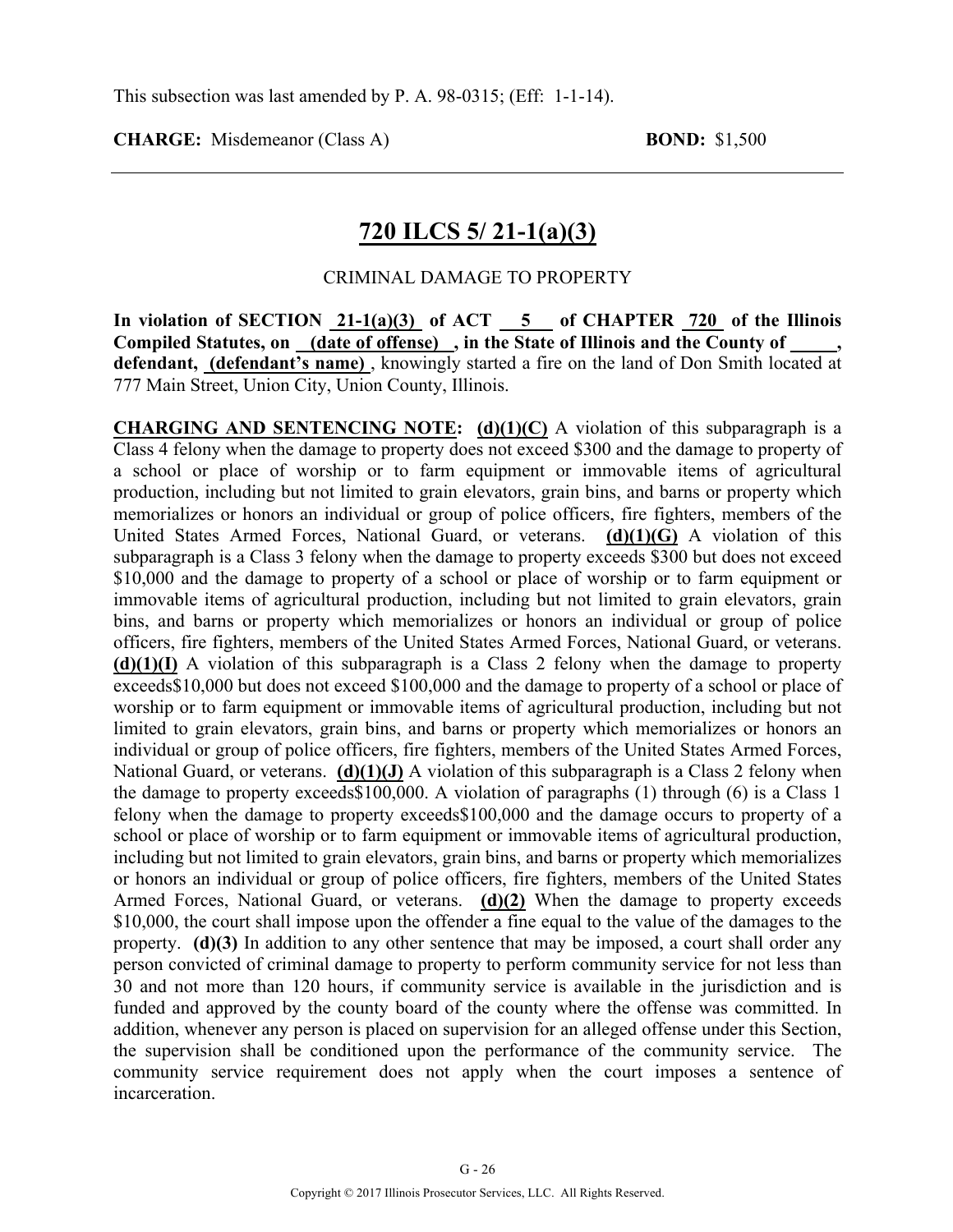**IMPORTANT**: For sentencing and alternative charging information see the Sentencing Guide.

**Legislative History:** This offense was amended by Public Act 95-553 (Eff: 6-1-08). This subsection was last amended by P. A. 98-0315; (Eff: 1-1-14).

**CHARGE:** Misdemeanor (Class A) **BOND:** \$1,500

### **720 ILCS 5/ 21-1(a)(4)**

### CRIMINAL DAMAGE TO PROPERTY

In violation of SECTION  $21-1(a)(4)$  of ACT  $-5$  of CHAPTER  $720$  of the Illinois Compiled Statutes, on (date of offense), in the State of Illinois and the County of defendant, (defendant's name), knowingly injured a domestic animal of Don Smith, a dog, in that he struck the dog with a club, without Don Smith 's consent and the damage to the dog did not exceed \$10,000.

**CHARGING AND SENTENCING NOTE: (d)(1)(G)** A violation of this subparagraph is a Class 3 felony when the damage to property exceeds \$300 but does not exceed \$10,000 and the damage to property of a school or place of worship or to farm equipment or immovable items of agricultural production, including but not limited to grain elevators, grain bins, and barns or property which memorializes or honors an individual or group of police officers, fire fighters, members of the United States Armed Forces, National Guard, or veterans. **(d)(1)(I)** A violation of this subparagraph is a Class 2 felony when the damage to property exceeds\$10,000 but does not exceed \$100,000 and the damage to property of a school or place of worship or to farm equipment or immovable items of agricultural production, including but not limited to grain elevators, grain bins, and barns or property which memorializes or honors an individual or group of police officers, fire fighters, members of the United States Armed Forces, National Guard, or veterans. **(d)(1)(J)** A violation of this subparagraph is a Class 2 felony when the damage to property exceeds\$100,000. A violation of paragraphs (1) through (6) is a Class 1 felony when the damage to property exceeds\$100,000 and the damage occurs to property of a school or place of worship or to farm equipment or immovable items of agricultural production, including but not limited to grain elevators, grain bins, and barns or property which memorializes or honors an individual or group of police officers, fire fighters, members of the United States Armed Forces, National Guard, or veterans. **(d)(2)** When the damage to property exceeds \$10,000, the court shall impose upon the offender a fine equal to the value of the damages to the property. **(d)(3)** In addition to any other sentence that may be imposed, a court shall order any person convicted of criminal damage to property to perform community service for not less than 30 and not more than 120 hours, if community service is available in the jurisdiction and is funded and approved by the county board of the county where the offense was committed. In addition, whenever any person is placed on supervision for an alleged offense under this Section, the supervision shall be conditioned upon the performance of the community service. The community service requirement does not apply when the court imposes a sentence of incarceration.

**IMPORTANT**: For sentencing and alternative charging information see the Sentencing Guide.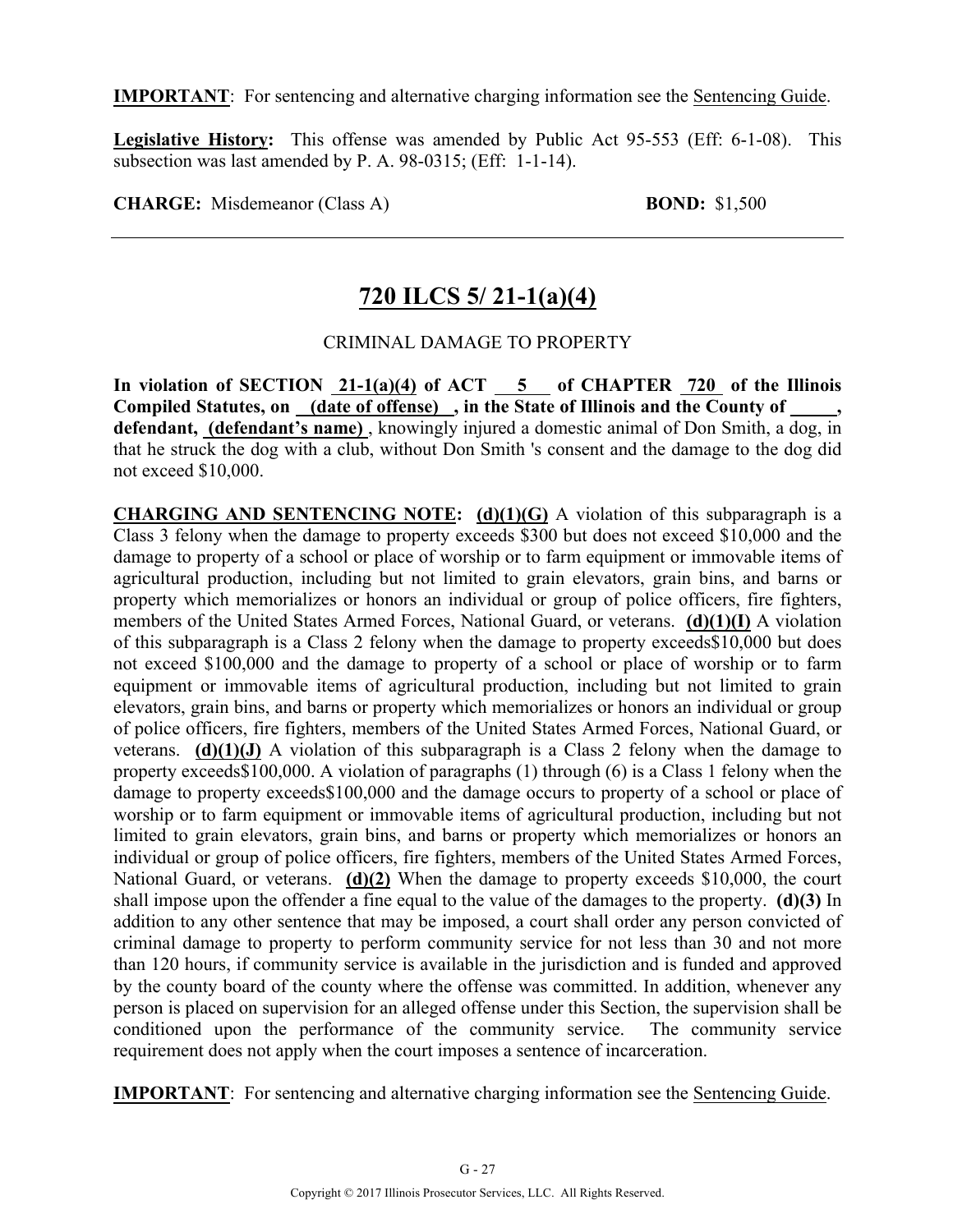### **720 ILCS 5/ 21-1(a)(5)**

#### CRIMINAL DAMAGE TO PROPERTY

In violation of SECTION  $\frac{21-1(a)(5)}{2}$  of ACT  $\frac{5}{2}$  of CHAPTER  $\frac{720}{2}$  of the Illinois Compiled Statutes, on <u>(date of offense)</u>, in the State of Illinois and the County of defendant, *(defendant's name)*, knowingly deposited in a building<sup>1</sup> of Don Smith, being a residence located at 777 May Street, Union City, Union County, Illinois, a stink bomb<sup>2</sup> intending to interfere with Don Smith 's use of the building.

<sup>1</sup> or on the land; <sup>2</sup> or any offensive smelling compound

**CHARGING AND SENTENCING NOTE: (d)(1)(C)** A violation of this subparagraph is a Class 4 felony when the damage to property does not exceed \$300 and the damage to property of a school or place of worship or to farm equipment or immovable items of agricultural production, including but not limited to grain elevators, grain bins, and barns or property which memorializes or honors an individual or group of police officers, fire fighters, members of the United States Armed Forces, National Guard, or veterans. **(d)(1)(G)** A violation of this subparagraph is a Class 3 felony when the damage to property exceeds \$300 but does not exceed \$10,000 and the damage to property of a school or place of worship or to farm equipment or immovable items of agricultural production, including but not limited to grain elevators, grain bins, and barns or property which memorializes or honors an individual or group of police officers, fire fighters, members of the United States Armed Forces, National Guard, or veterans. **(d)(1)(I)** A violation of this subparagraph is a Class 2 felony when the damage to property exceeds\$10,000 but does not exceed \$100,000 and the damage to property of a school or place of worship or to farm equipment or immovable items of agricultural production, including but not limited to grain elevators, grain bins, and barns or property which memorializes or honors an individual or group of police officers, fire fighters, members of the United States Armed Forces, National Guard, or veterans. **(d)(1)(J)** A violation of this subparagraph is a Class 2 felony when the damage to property exceeds\$100,000. A violation of paragraphs (1) through (6) is a Class 1 felony when the damage to property exceeds\$100,000 and the damage occurs to property of a school or place of worship or to farm equipment or immovable items of agricultural production, including but not limited to grain elevators, grain bins, and barns or property which memorializes or honors an individual or group of police officers, fire fighters, members of the United States Armed Forces, National Guard, or veterans. **(d)(2)** When the damage to property exceeds \$10,000, the court shall impose upon the offender a fine equal to the value of the damages to the property. **(d)(3)** In addition to any other sentence that may be imposed, a court shall order any person convicted of criminal damage to property to perform community service for not less than 30 and not more than 120 hours, if community service is available in the jurisdiction and is funded and approved by the county board of the county where the offense was committed. In addition, whenever any person is placed on supervision for an alleged offense under this Section,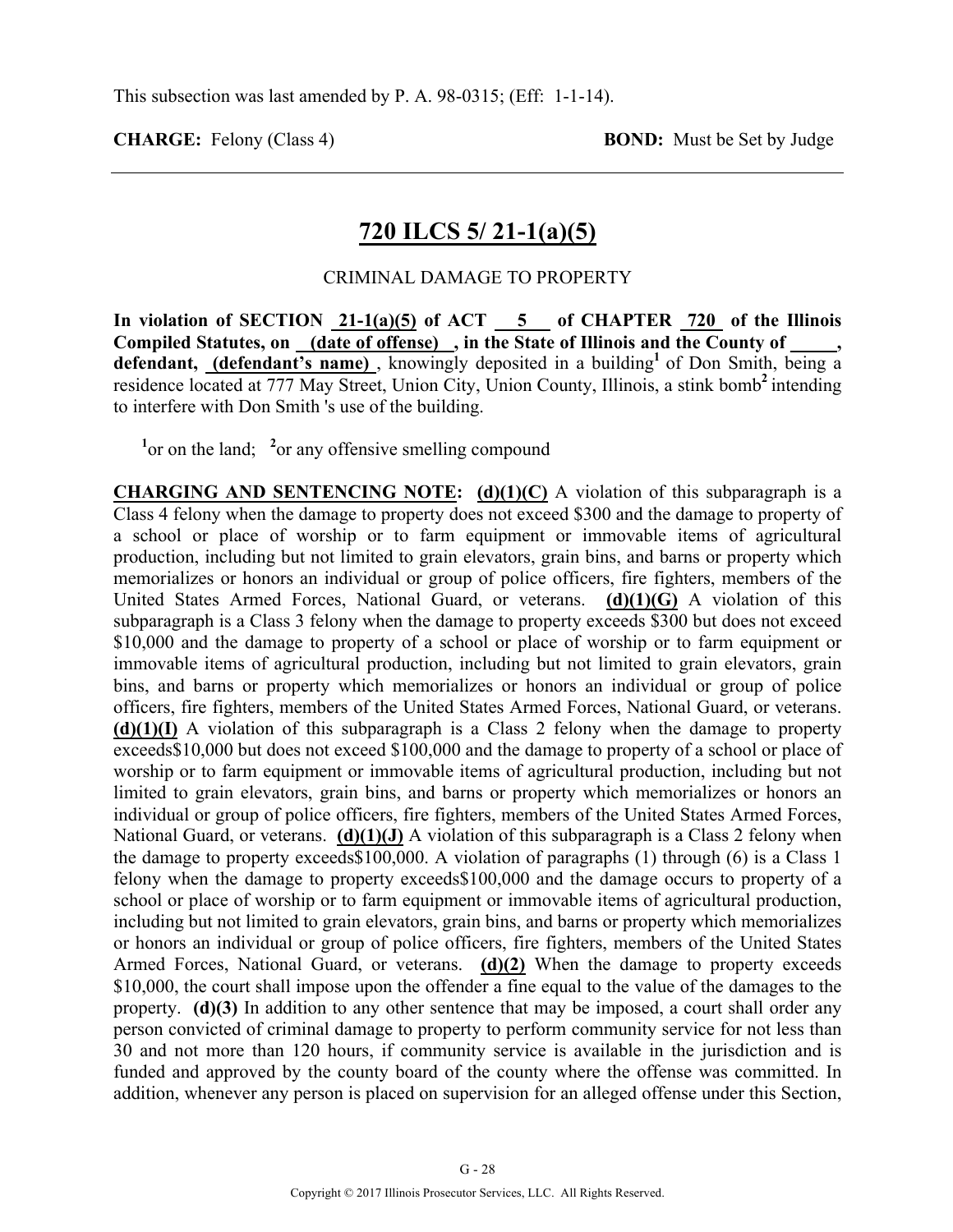the supervision shall be conditioned upon the performance of the community service. The community service requirement does not apply when the court imposes a sentence of incarceration.

**IMPORTANT**: For sentencing and alternative charging information see the Sentencing Guide.

This subsection was last amended by P. A. 98-0315; (Eff: 1-1-14).

**CHARGE:** Misdemeanor (Class A) **BOND:** \$1,500

### **720 ILCS 5/ 21-1(a)(6)**

#### CRIMINAL DAMAGE TO PROPERTY

**In violation of SECTION 21-1(a)(6) of ACT 5 of CHAPTER 720 of the Illinois Compiled Statutes, on (date of offense) , in the State of Illinois and the County of \_\_\_\_\_, defendant, (defendant's name)** , with the intent to defraud an insurer, the No-State Insurance Company, knowingly damaged his 2012 Ford Falcon automobile with a VIN of XXX222 in that said defendant pushed his automobile over South Cliff and said damage was not in excess of \$300.

**EXCEPTION:** This Section may cover damage to any property except as described in subsection (b) of Section 20-1 (Arson).

**CHARGING AND SENTENCING NOTE: (d)(1)(C)** A violation of this subparagraph is a Class 4 felony when the damage to property does not exceed \$300 and the damage to property of a school or place of worship or to farm equipment or immovable items of agricultural production, including but not limited to grain elevators, grain bins, and barns or property which memorializes or honors an individual or group of police officers, fire fighters, members of the United States Armed Forces, National Guard, or veterans. **(d)(1)(G)** A violation of this subparagraph is a Class 3 felony when the damage to property exceeds \$300 but does not exceed \$10,000 and the damage to property of a school or place of worship or to farm equipment or immovable items of agricultural production, including but not limited to grain elevators, grain bins, and barns or property which memorializes or honors an individual or group of police officers, fire fighters, members of the United States Armed Forces, National Guard, or veterans. **(d)(1)(I)** A violation of this subparagraph is a Class 2 felony when the damage to property exceeds\$10,000 but does not exceed \$100,000 and the damage to property of a school or place of worship or to farm equipment or immovable items of agricultural production, including but not limited to grain elevators, grain bins, and barns or property which memorializes or honors an individual or group of police officers, fire fighters, members of the United States Armed Forces, National Guard, or veterans. **(d)(1)(J)** A violation of this subparagraph is a Class 2 felony when the damage to property exceeds\$100,000. A violation of paragraphs (1) through (6) is a Class 1 felony when the damage to property exceeds\$100,000 and the damage occurs to property of a school or place of worship or to farm equipment or immovable items of agricultural production, including but not limited to grain elevators, grain bins, and barns or property which memorializes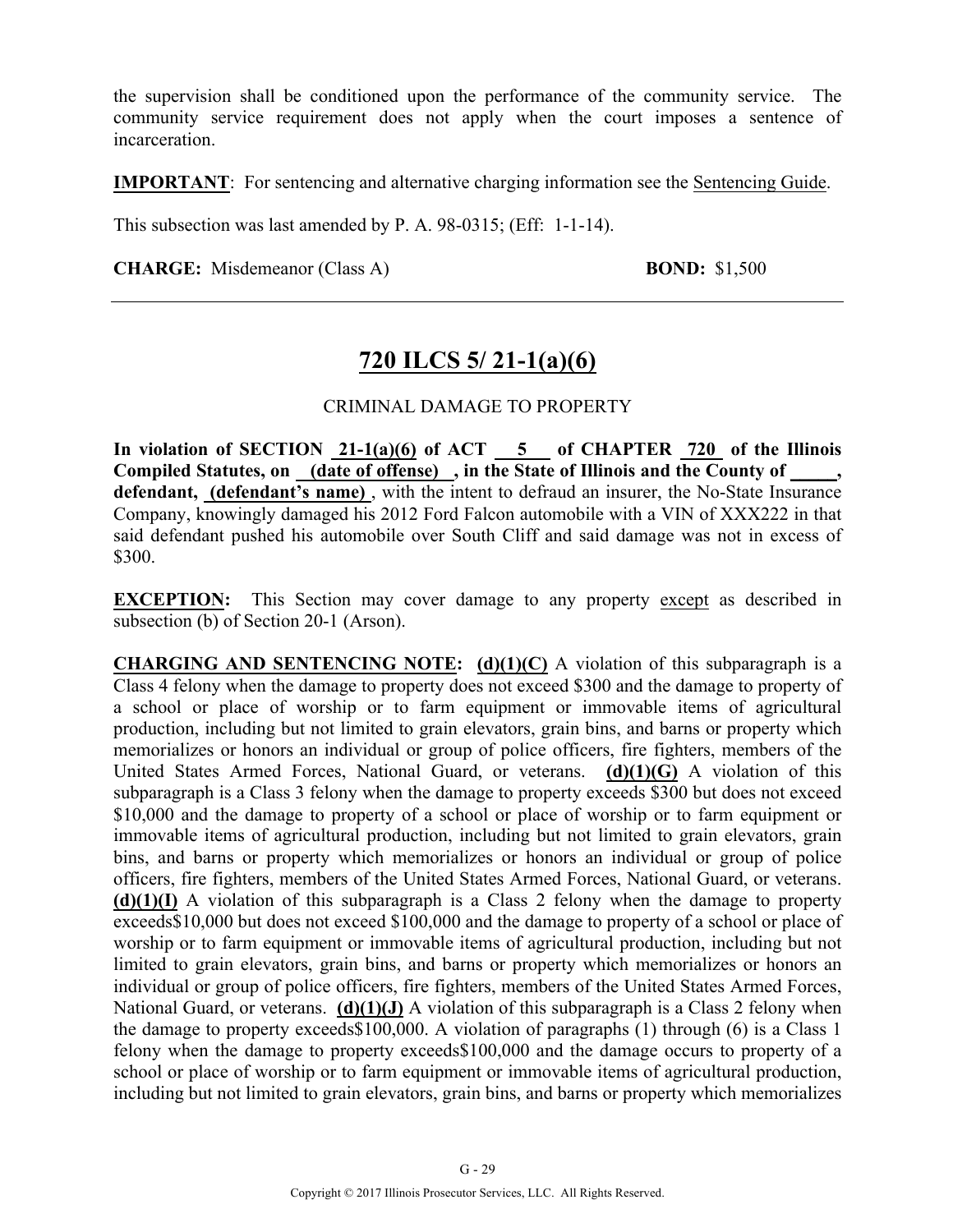or honors an individual or group of police officers, fire fighters, members of the United States Armed Forces, National Guard, or veterans. **(d)(2)** When the damage to property exceeds \$10,000, the court shall impose upon the offender a fine equal to the value of the damages to the property. **(d)(3)** In addition to any other sentence that may be imposed, a court shall order any person convicted of criminal damage to property to perform community service for not less than 30 and not more than 120 hours, if community service is available in the jurisdiction and is funded and approved by the county board of the county where the offense was committed. In addition, whenever any person is placed on supervision for an alleged offense under this Section, the supervision shall be conditioned upon the performance of the community service. The community service requirement does not apply when the court imposes a sentence of incarceration.

**IMPORTANT**: For sentencing and alternative charging information see the Sentencing Guide.

This subsection was last amended by P. A. 98-0315; (Eff: 1-1-14).

**CHARGE:** Misdemeanor (Class A) **BOND:** \$1,500

# **720 ILCS 5/ 21-1(a)(7)**

### CRIMINAL DAMAGE TO PROPERTY

**In violation of SECTION 21-1(a)(7) of ACT 5 of CHAPTER 720 of the Illinois Compiled Statutes, on (date of offense) , in the State of Illinois and the County of \_\_\_\_\_, defendant, (defendant's name)**, knowingly shot a revolver<sup>1</sup> at the caboose<sup>2</sup> of a Springfield  $\&$ Northeastern Railroad freight train located at 777 May Street, Union City, Illinois.

<sup>1</sup> any firearm; <sup>2</sup> any portion of a railroad train

**SENTENCING NOTE:** In addition to any other sentence that may be imposed, a court shall order any person convicted of criminal damage to property to perform community service for not less than 30 and not more than 120 hours, if community service is available in the jurisdiction and is funded and approved by the county board of the county where the offense was committed. In addition, whenever any person is placed on supervision for an alleged offense under this Section, the supervision shall be conditioned upon the performance of the community service. The community service requirement does not apply when the court imposes a sentence of incarceration.

**IMPORTANT**: For sentencing and alternative charging information see the Sentencing Guide.

This complaint was last amended by P. A. 97-1108; (Eff: 1-1-13).

**CHARGE:** Felony (Class 4) **BOND:** Must be Set by Judge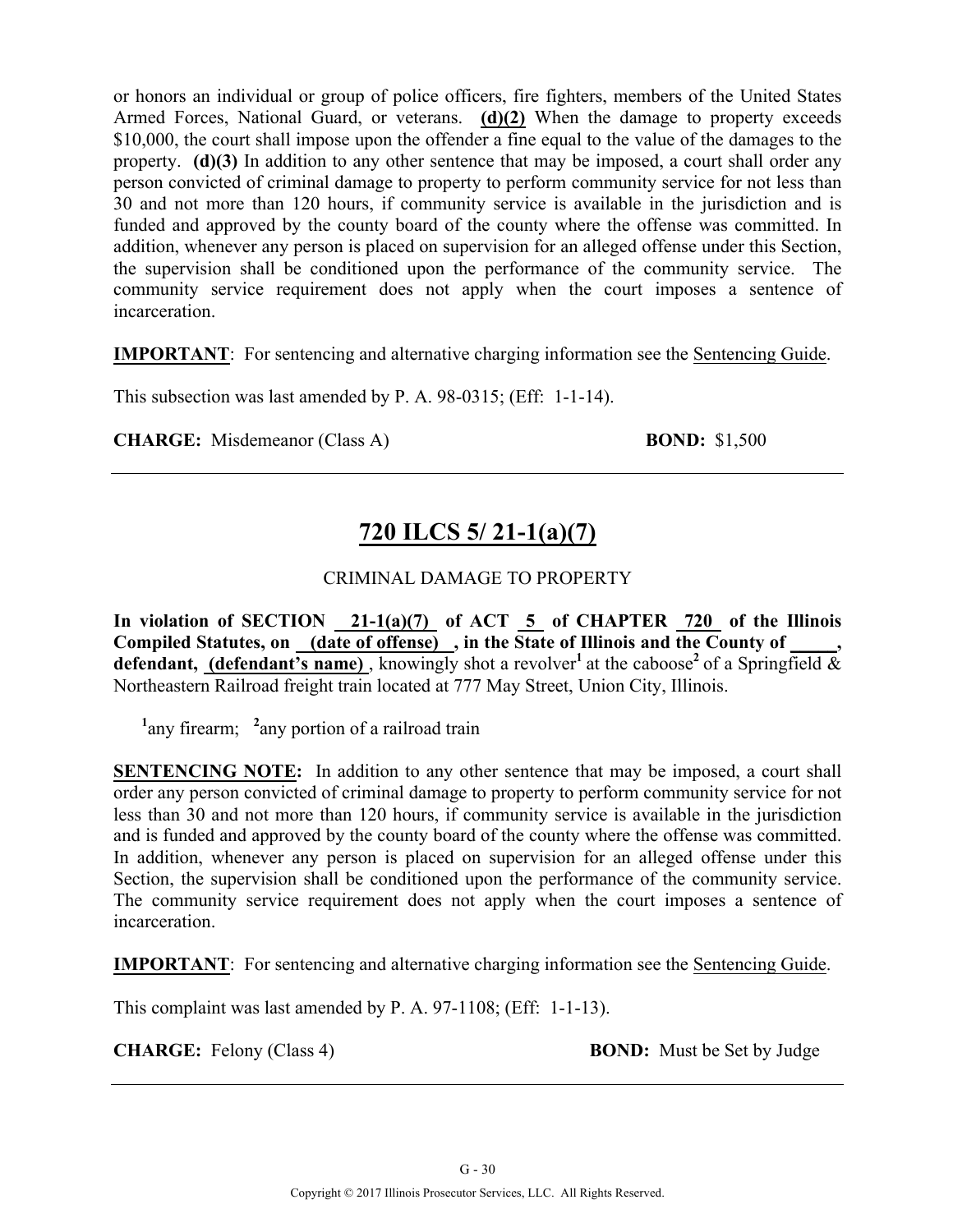# **720 ILCS 5/ 21-1(a)(8)**

### CRIMINAL DAMAGE TO PROPERTY

**In violation of SECTION 21-1(a)(8) of ACT 5 of CHAPTER 720 of the Illinois**  Compiled Statutes, on \_\_\_\_(date of offense) \_, in the State of Illinois and the County of **defendant, (defendant's name)** , knowingly and without proper authorization damaged**<sup>1</sup>** a fire hydrant**<sup>2</sup>** located at 123 West Main Street in Union City, Illinois, in that said defendant (describe the damage done by the defendant).

<sup>1</sup>cuts, injures, damages, defaces, destroys, or tampers with <sup>2</sup>or any fire hydrant or any public or private fire fighting equipment, or any apparatus appertaining to fire fighting equipment

**SENTENCING NOTE:** In addition to any other sentence that may be imposed, a court shall order any person convicted of criminal damage to property to perform community service for not less than 30 and not more than 120 hours, if community service is available in the jurisdiction and is funded and approved by the county board of the county where the offense was committed. In addition, whenever any person is placed on supervision for an alleged offense under this Section, the supervision shall be conditioned upon the performance of the community service. The community service requirement does not apply when the court imposes a sentence of incarceration.

**IMPORTANT**: For sentencing and alternative charging information see the Sentencing Guide.

This complaint was created by P. A. 97-1108; (Eff: 1-1-13).

**CHARGE:** Misdemeanor (Class B) **BOND:** \$1,500

# **720 ILCS 5/ 21-1(a)(9)**

### CRIMINAL DAMAGE TO PROPERTY

**In violation of SECTION 21-1(a)(9) of ACT 5 of CHAPTER 720 of the Illinois**  Compiled Statutes, on (date of offense), in the State of Illinois and the County of  $\cdot$ **defendant, (defendant's name)** , intentionally and without proper authorization opened a fire hydrant located at 123 West Main Street in Union City, Illinois.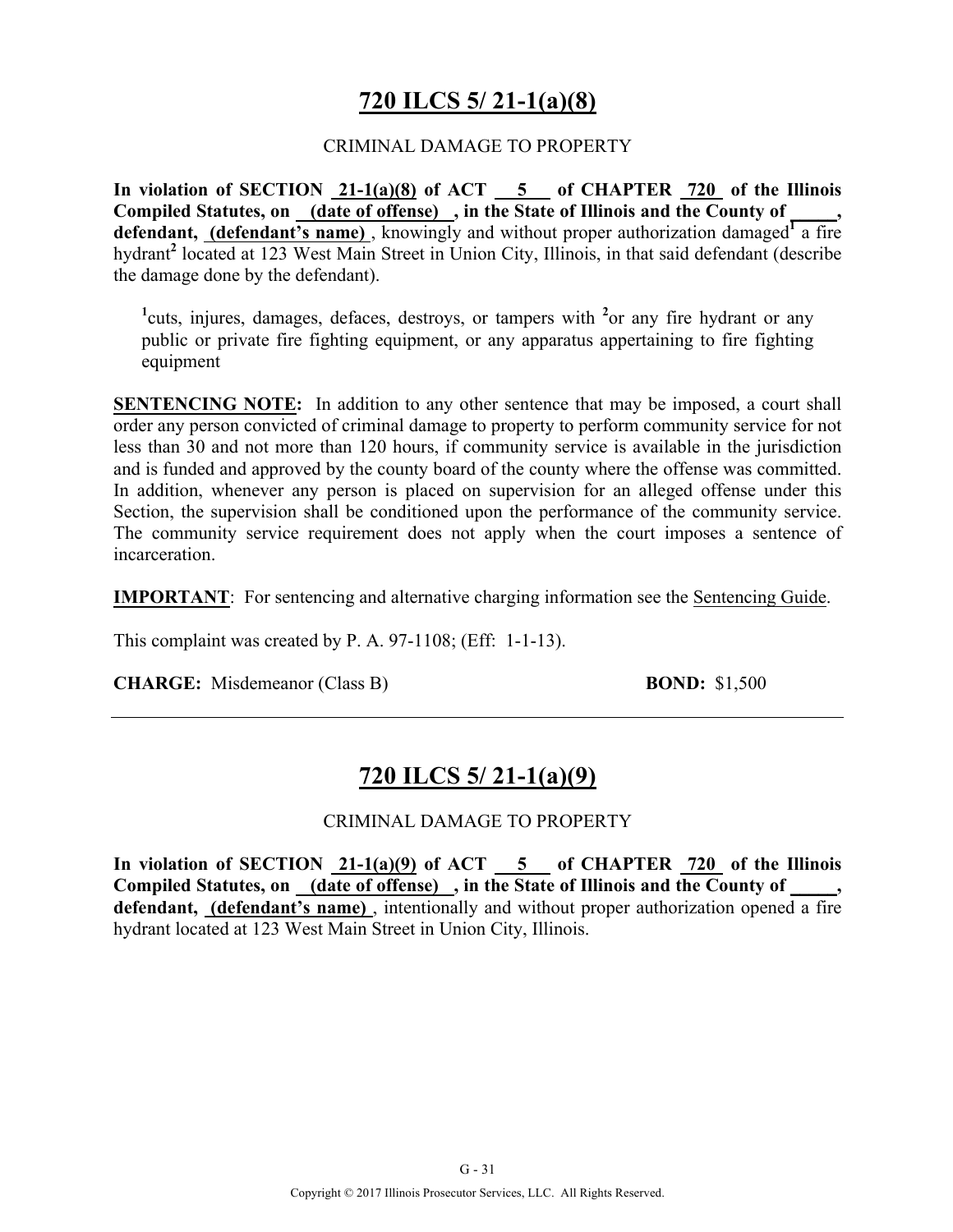**SENTENCING NOTE:** In addition to any other sentence that may be imposed, a court shall order any person convicted of criminal damage to property to perform community service for not less than 30 and not more than 120 hours, if community service is available in the jurisdiction and is funded and approved by the county board of the county where the offense was committed. In addition, whenever any person is placed on supervision for an alleged offense under this Section, the supervision shall be conditioned upon the performance of the community service. The community service requirement does not apply when the court imposes a sentence of incarceration.

**IMPORTANT**: For sentencing and alternative charging information see the Sentencing Guide.

This complaint was created by P. A. 97-1108; (Eff: 1-1-13).

**CHARGE:** Misdemeanor (Class B) **BOND:** \$1,500

# **720 ILCS 5/ 21-1.01(a)(1)**

### CRIMINAL DAMAGE TO GOVERNMENT SUPPORTED PROPERTY

In violation of SECTION 21-1.01(a)(1) of ACT 5 of CHAPTER 720 of the Illinois Compiled Statutes, on <u>(date of offense)</u>, in the State of Illinois and the County of **defendant, (defendant's name)** , knowingly damaged, without the consent of the State of Illinois, government supported property, to wit: the office of the Illinois Attorney General, located at 777 May Street, Union City, Union County, Illinois<sup>1</sup>, and said damage being in excess of \$500 but not in excess of \$10,000.

<sup>1</sup> or any government supported property.

**DEFINITION:** For the purposes of this Section, "government supported" means any property supported in whole or in part with State funds, funds of a unit of local government or school district, or federal funds administered or granted through State agencies.

**CHARGING AND SENTENCING NOTE:** A violation of this Section is a Class 4 felony when the damage to property is \$500 or less; a Class 3 felony when the damage to property exceeds \$500 but does not exceed \$10,000; a Class 2 felony when the damage to property exceeds \$10,000 but does not exceed \$100,000; and a Class 1 felony when the damage to property exceeds \$100,000. When the damage to property exceeds \$10,000, the court shall impose upon the offender a fine equal to the value of the damages to the property. See the Sentencing Guide**.**

**IMPORTANT**: For sentencing and alternative charging information see the Sentencing Guide.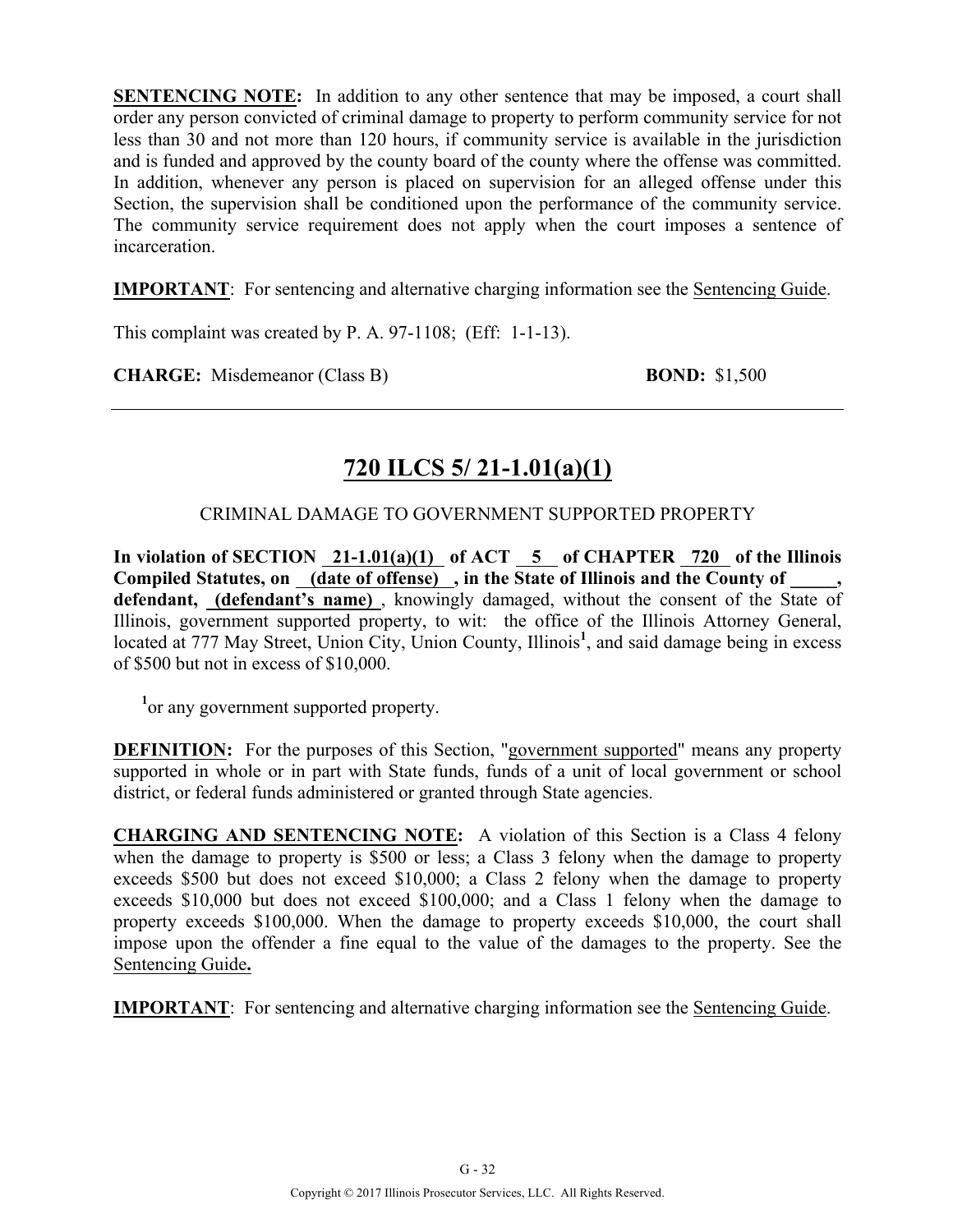**Legislative History:** Created - P.A. 76-1581 (September 26, 1969); Amended - P.A.s 77-2638, 77-2830, 78-255, 86-1254, 89-31 and amended and renumbered by P.A. 97-1108; (eff: 1-1-13).

**CHARGE**: Felony (Class 3) **BOND**: Must be Set by Judge

# **720 ILCS 5/ 21-1.01(a)(2)**

### CRIMINAL DAMAGE TO GOVERNMENT SUPPORTED PROPERTY

In violation of SECTION  $21-1.01(a)(2)$  of ACT  $\overline{5}$  of CHAPTER 720 of the Illinois **Compiled Statutes, on (date of offense) , in the State of Illinois and the County of \_\_\_\_\_,**  defendant, (defendant's name), knowingly damaged by fire,<sup>1</sup> without the consent of the State of Illinois, government supported property, to wit: the office of the Illinois Attorney General, located at 777 May Street, Union City, Union County, Illinois<sup>1</sup>, and said damage being in excess of \$500 but not in excess of \$10,000.

<sup>1</sup><sup>or</sup> explosive; <sup>2</sup><sup>or</sup> any government supported property.

**DEFINITION:** For the purposes of this Section, "government supported" means any property supported in whole or in part with State funds, funds of a unit of local government or school district, or federal funds administered or granted through State agencies.

**CHARGING AND SENTENCING NOTE:** A violation of this Section is a Class 4 felony when the damage to property is \$500 or less; a Class 3 felony when the damage to property exceeds \$500 but does not exceed \$10,000; a Class 2 felony when the damage to property exceeds \$10,000 but does not exceed \$100,000; and a Class 1 felony when the damage to property exceeds \$100,000. When the damage to property exceeds \$10,000, the court shall impose upon the offender a fine equal to the value of the damages to the property. See the Sentencing Guide.

**IMPORTANT**: For sentencing and alternative charging information see the Sentencing Guide.

This subsection was amended and renumbered by P.A. 97-1108; (eff: 1-1-13).

**CHARGE**: Felony (Class 3) **BOND**: Must be Set by Judge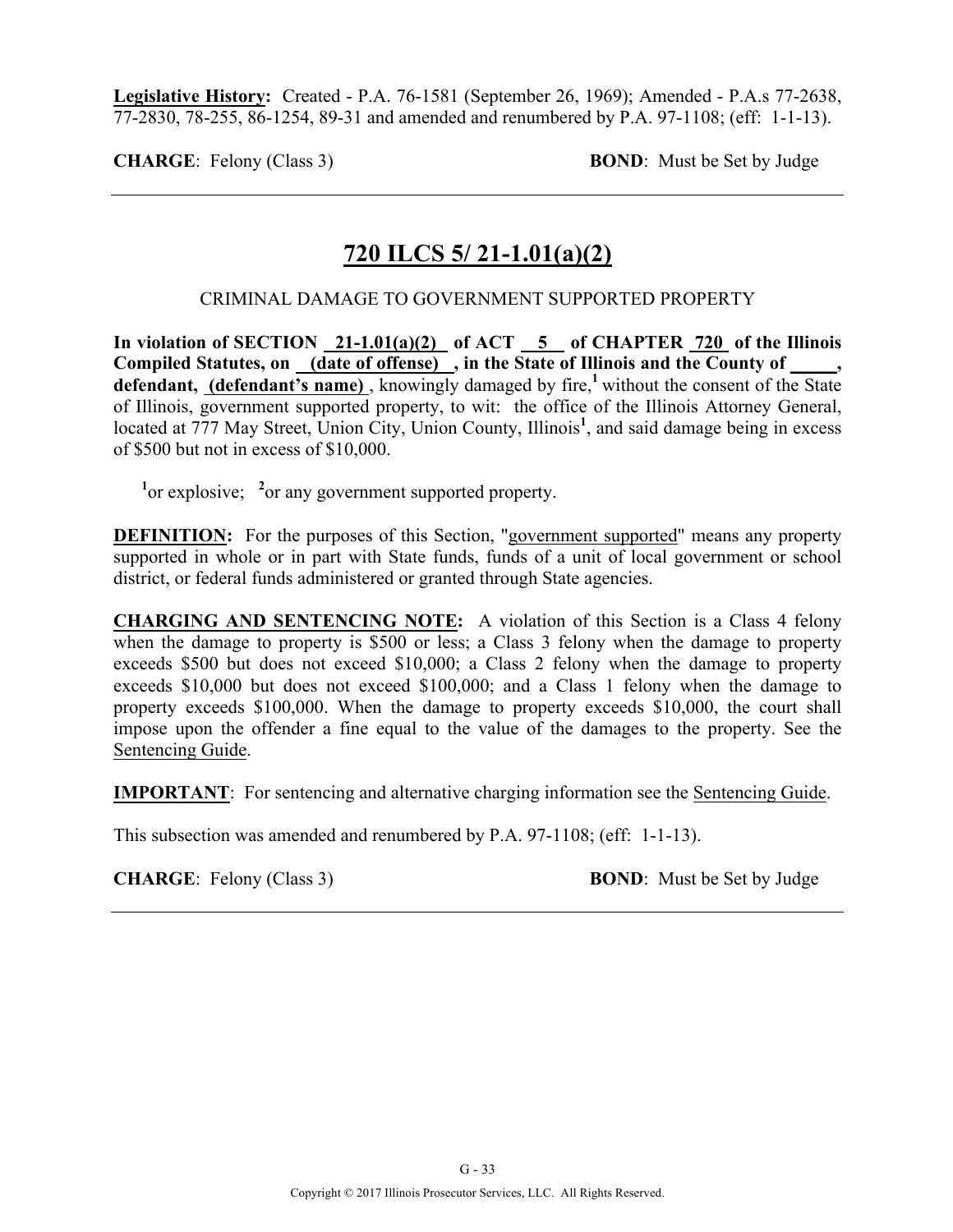# **720 ILCS 5/ 21-1.01(a)(3)**

### CRIMINAL DAMAGE TO GOVERNMENT SUPPORTED PROPERTY

**In violation of SECTION 21-1.01(a)(3) of ACT 5 of CHAPTER 720 of the Illinois Compiled Statutes, on (date of offense) , in the State of Illinois and the County of \_\_\_\_\_, defendant, (defendant's name)** , knowingly started a fire, without the consent of the State of Illinois, at the office of the Illinois Attorney General, located at 777 May Street, Union City, Union County, Illinois, which is government supported property**<sup>1</sup>** , said damage being in excess of \$500 but not in excess of \$10,000.

1 any government supported propert**y.**

**DEFINITION:** For the purposes of this Section, "government supported" means any property supported in whole or in part with State funds, funds of a unit of local government or school district, or federal funds administered or granted through State agencies.

**CHARGING AND SENTENCING NOTE:** A violation of this Section is a Class 4 felony when the damage to property is \$500 or less; a Class 3 felony when the damage to property exceeds \$500 but does not exceed \$10,000; a Class 2 felony when the damage to property exceeds \$10,000 but does not exceed \$100,000; and a Class 1 felony when the damage to property exceeds \$100,000. When the damage to property exceeds \$10,000, the court shall impose upon the offender a fine equal to the value of the damages to the property. See the Sentencing Guide.

**IMPORTANT**: For sentencing and alternative charging information see the Sentencing Guide.

**Legislative History:** Created - P.A. 76-1581 (September 26, 1969); Amended - P.A.s 77-2638, 77-2830, 78-255, 86-1254, 89-31 and amended and re-numbered by P.A. 97-1108; (eff: 1-1-13).

**CHARGE:** Felony (Class 3) **BOND**: Must be Set by Judge

# **720 ILCS 5/ 21-1.01(a)(4)**

### CRIMINAL DAMAGE TO GOVERNMENT SUPPORTED PROPERTY

**In violation of SECTION 21-1.01(a)(4) of ACT 5 of CHAPTER 720 of the Illinois Compiled Statutes, on (date of offense) , in the State of Illinois and the County of \_\_\_\_\_,**  defendant, (defendant's name), knowingly deposited a stink bomb,<sup>1</sup> without the consent of the State of Illinois, in the office of the Illinois Attorney General, located at777 May, Union City, Union County, Illinois, and thereby intended to interfere with the use by the Illinois Attorney General<sup>2</sup> of that building,<sup>3</sup> which is government supported property<sup>4</sup> said damage being in excess of \$500 but not in excess of \$10,000.

<sup>1</sup><sup>or</sup> any offensive smelling compound; <sup>2</sup><sup>or</sup> another; <sup>3</sup><sup>or</sup> land; <sup>4</sup><sup>or</sup> in whole or in part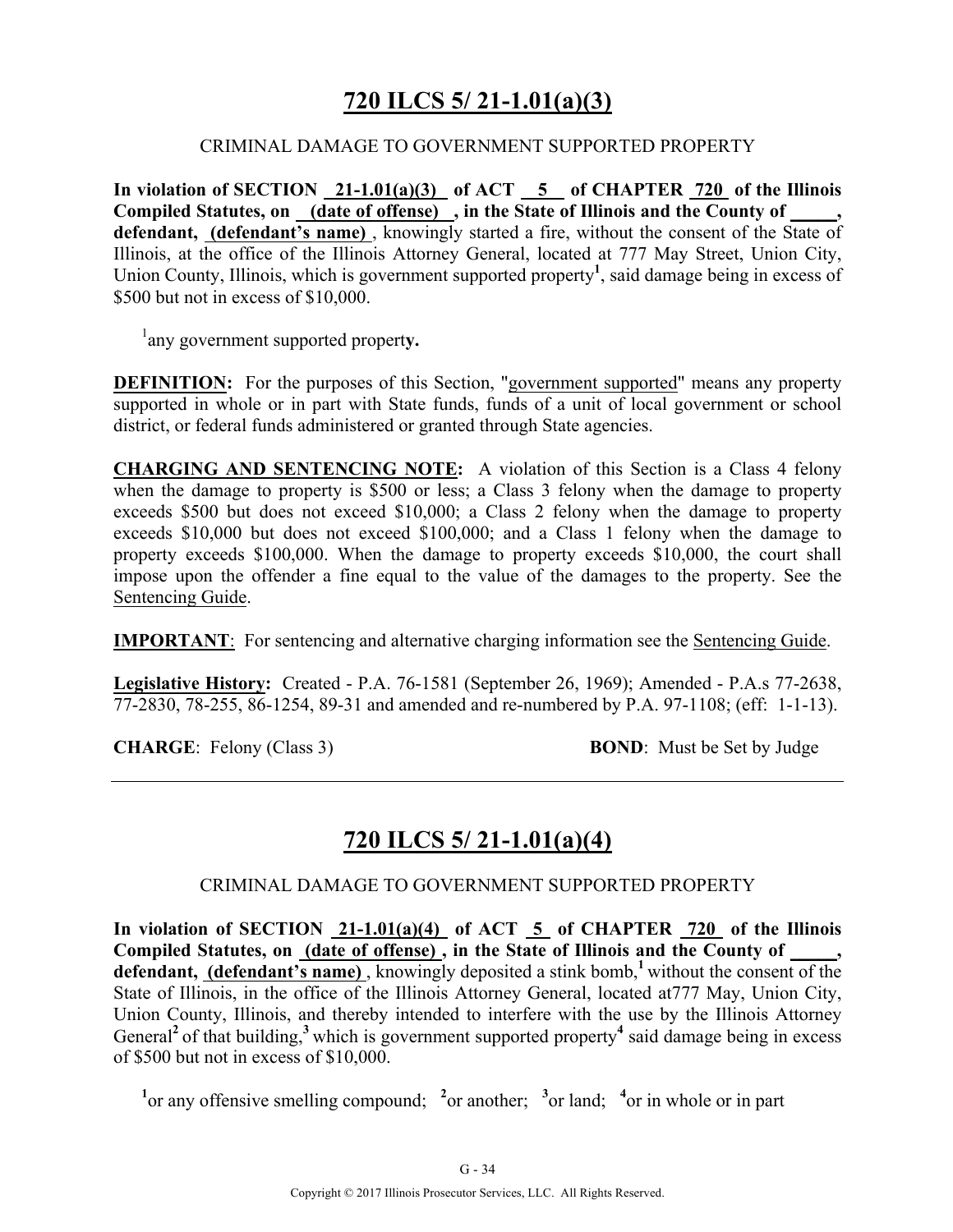**DEFINITION:** For the purposes of this Section, "government supported" means any property supported in whole or in part with State funds, funds of a unit of local government or school district, or federal funds administered or granted through State agencies.

**CHARGING AND SENTENCING NOTE:** A violation of this Section is a Class 4 felony when the damage to property is \$500 or less; a Class 3 felony when the damage to property exceeds \$500 but does not exceed \$10,000; a Class 2 felony when the damage to property exceeds \$10,000 but does not exceed \$100,000; and a Class 1 felony when the damage to property exceeds \$100,000. When the damage to property exceeds \$10,000, the court shall impose upon the offender a fine equal to the value of the damages to the property. See the **Sentencing Guide**.

**IMPORTANT:** For sentencing and alternative charging information see the Sentencing Guide.

**Legislative History:** Created - P.A. 76-1581 (September 26, 1969); Amended - P.A.s 77-2638, 77-2830, 78-255, 86-1254, 89-31 and was amended and re-numbered by P.A. 97-1108; (eff: 1- 1-13).

**CHARGE:** Felony (Class 3) **BOND**: Must be Set by Judge

# **720 ILCS 5/ 21-1.2(a)(1)**

### INSTITUTIONAL VANDALISM

In violation of SECTION  $21-1.2(a)(1)$  of ACT  $-5$  of CHAPTER  $720$  of the Illinois **Compiled Statutes, on (date of offense) , in the State of Illinois and the County of \_\_\_\_\_,**  defendant, (defendant's name), by reason of the actual<sup>1</sup> race<sup>2</sup> of Don Smith,<sup>3</sup> knowingly and without consent inflicted more than \$300 worth of damage upon the church<sup>4</sup> of Don Smith, located at 777 May Street, Union City, Illinois.

<sup>1</sup><sup>or</sup> perceived; <sup>2</sup><sup>or</sup> color, creed, religion, ancestry, gender, sexual orientation, physical or mental disability, or national origin; <sup>3</sup> or another individual or group of individuals regardless of the existence of any other motivating factor or factors; <sup>4</sup> or synagogue, mosque, or other building, structure or place used for religious worship or other religious purposes

**DEFINITION:** (d) "Sexual orientation" has the meaning ascribed to it in paragraph (O-1) of Section 1-103 of the Illinois Human Rights Act. (775 ILCS 5/1-103) (O-1) Sexual orientation. "Sexual orientation" means actual or perceived heterosexuality, homosexuality, bisexuality, or gender-related identity, whether or not traditionally associated with the person's designated sex at birth. "Sexual orientation" does not include a physical or sexual attraction to a minor by an adult.

**CHARGING AND SENTENCING NOTE:** If the damage to the property does not exceed \$300, this offense is a Class 3 felony. Institutional Vandalism is a Class 2 felony for any second or subsequent offense. The charging instrument must state prior conviction. See **Appendix A**.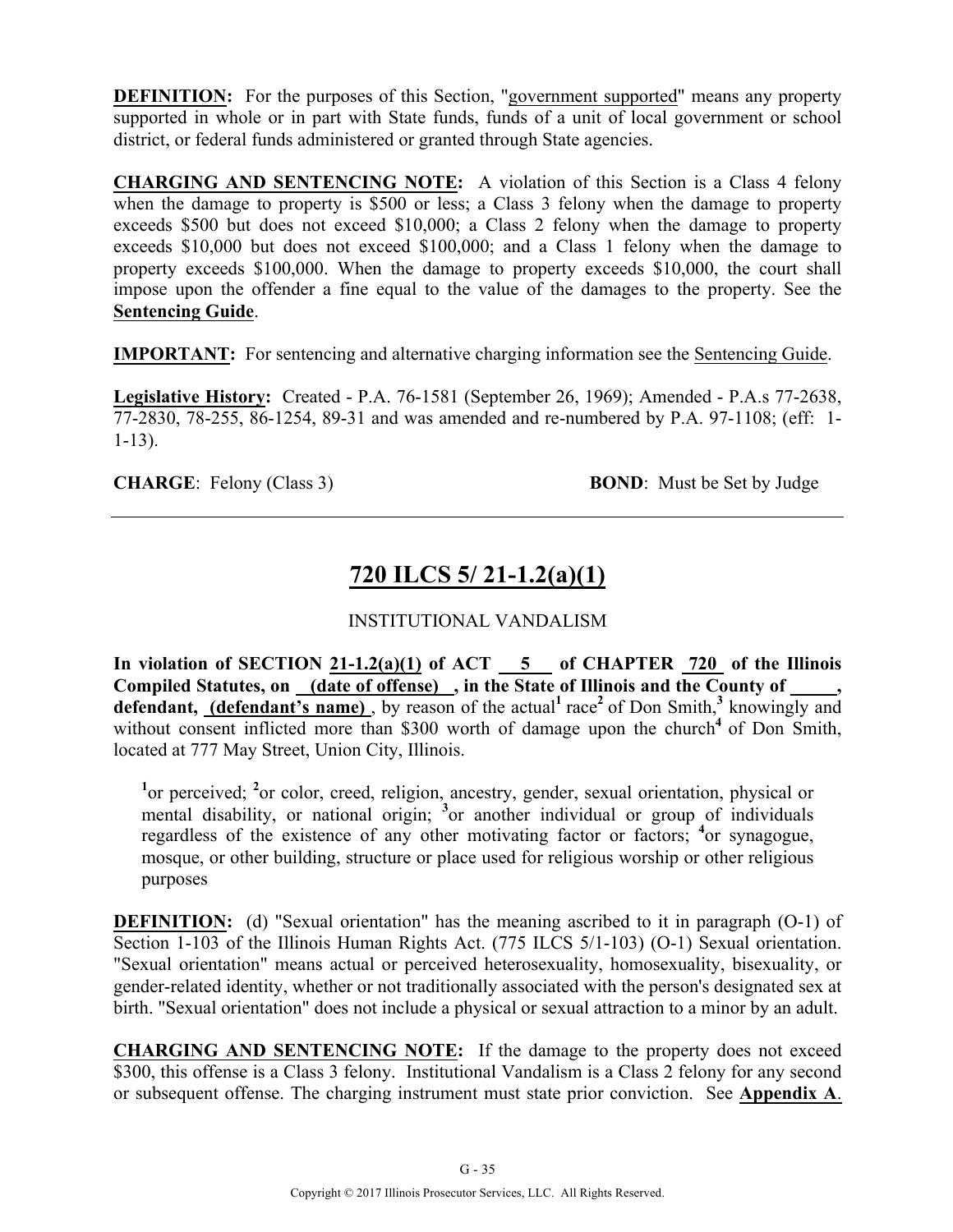Upon imposition of any sentence, the trial court shall also either order restitution paid to the victim or impose a fine up to \$1,000. In addition, any order of probation or conditional discharge entered following a conviction or an adjudication of delinquency shall include a condition that the offenders perform public or community service of no less than 200 hours if that service is established in the county where the offender was convicted of institutional vandalism. The court may also impose any other condition of probation or conditional discharge under this Section. (720 ILCS 5/21-1.2(b)-5)) See the **Sentencing Guide.**

**IMPORTANT**: For sentencing and alternative charging information see the **Sentencing Guide**.

**Legislative History:** Created - P.A. 82-995 (January 1, 1983); Amended - P.A. 85-1209, 88-659 and 92-830.

This subsection was amended by Public Act 99-0077. Effective: 1-1-16.

**CHARGE:** Felony (Class 2) **BOND:** Must be Set by Judge

# **720 ILCS 5/ 21-1.2(a)(2)**

### INSTITUTIONAL VANDALISM

In violation of SECTION  $21-1.2(a)(2)$  ACT  $\_\_5$  of CHAPTER  $\_\_720$  of the Illinois Compiled Statutes, on (date of offense), in the State of Illinois and the County of **defendant, (defendant's name)**, by reason of the actual<sup>1</sup> race<sup>2</sup> of Don Smith,<sup>3</sup> knowingly and without consent inflicted more than \$300 worth of damage upon the cemetery<sup>4</sup> of Don Smith, located at 777 May Street, Union City, Illinois.

<sup>1</sup>or perceived; <sup>2</sup> or color, creed, religion, ancestry, gender, sexual orientation, physical or mental disability, or national origin; <sup>3</sup> or another individual or group of individuals regardless of the existence of any other motivating factor or factors; <sup>4</sup> or mortuary or other facility used for the purpose of burial or memorializing the dead

**DEFINITION:** (d) "Sexual orientation" has the meaning ascribed to it in paragraph (O-1) of Section 1-103 of the Illinois Human Rights Act. (775 ILCS 5/1-103) (O-1) Sexual orientation. "Sexual orientation" means actual or perceived heterosexuality, homosexuality, bisexuality, or gender-related identity, whether or not traditionally associated with the person's designated sex at birth. "Sexual orientation" does not include a physical or sexual attraction to a minor by an adult.

**CHARGING AND SENTENCING NOTE:** If the damage to the property does not exceed \$300, the offense is a Class 3 felony. Institutional Vandalism is a Class 2 felony for any second or subsequent offense. The charging instrument must state prior conviction. See **Appendix A**. Upon imposition of any sentence, the trial court shall also either order restitution paid to the victim or impose a fine up to \$1,000. In addition, any order of probation or conditional discharge entered following a conviction or an adjudication of delinquency shall include a condition that the offenders perform public or community service of no less than 200 hours if that service is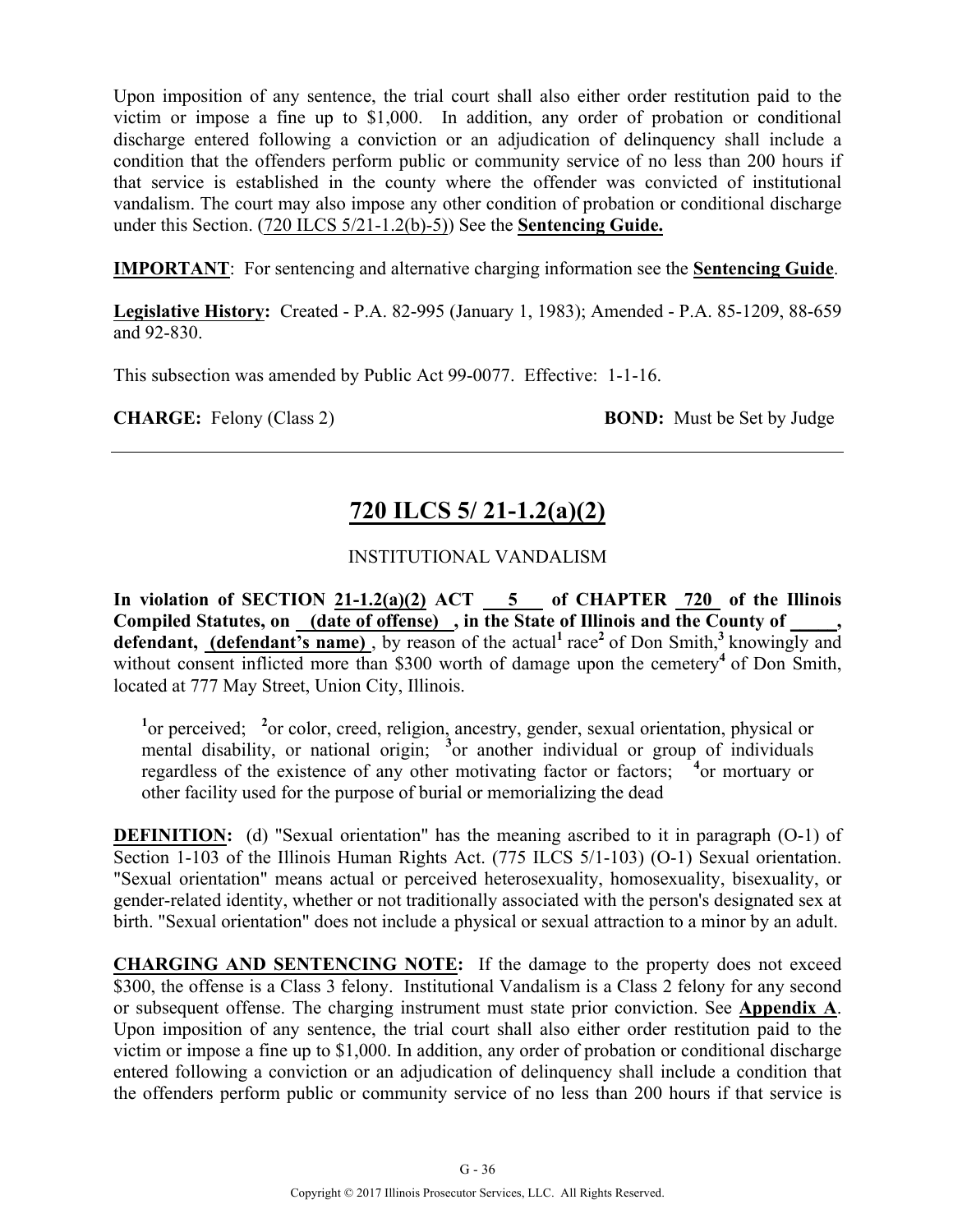established in the county where the offender was convicted of institutional vandalism. The court may also impose any other condition of probation or conditional discharge under this Section. (720 ILCS 5/21-1.2(b)-5)) See the **Sentencing Guide**.

**IMPORTANT**: For sentencing and alternative charging information see the **Sentencing Guide**.

This subsection was amended by Public Act 99-0077. Effective: 1-1-16.

**CHARGE:** Felony (Class 2) **BOND:** Must be Set by Judge

# **720 ILCS 5/ 21-1.2(a)(3)**

### INSTITUTIONAL VANDALISM

**In violation of SECTION 21-1.2(a)(3) ACT 5 of CHAPTER 720 of the Illinois Compiled Statutes, on (date of offense) , in the State of Illinois and the County of \_\_\_\_\_,**  defendant, (defendant's name), by reason of the actual<sup>1</sup> race<sup>2</sup> of Don Smith,<sup>3</sup> knowingly and without consent inflicted more than \$300 worth of damage upon the school<sup>4</sup> of Don Smith, located at 777 May Street, Union City, Illinois.

<sup>1</sup><sup>or</sup> perceived; <sup>2</sup><sup>or</sup> color, creed, religion, ancestry, gender, sexual orientation, physical or mental disability, or national origin; <sup>3</sup> or another individual or group of individuals regardless of the existence of any other motivating factor or factors; <sup>4</sup> or any educational facility or community center

**DEFINITION:** (d) "Sexual orientation" has the meaning ascribed to it in paragraph (O-1) of Section 1-103 of the Illinois Human Rights Act. (775 ILCS 5/1-103) (O-1) Sexual orientation. "Sexual orientation" means actual or perceived heterosexuality, homosexuality, bisexuality, or gender-related identity, whether or not traditionally associated with the person's designated sex at birth. "Sexual orientation" does not include a physical or sexual attraction to a minor by an adult.

**CHARGING AND SENTENCING NOTE:** If the damage to the property does not exceed \$300, the offense is a Class 3 felony. Institutional Vandalism is a Class 2 felony for any second or subsequent offense. The charging instrument must state prior conviction. See **Appendix A.** Upon imposition of any sentence, the trial court shall also either order restitution paid to the victim or impose a fine up to \$1,000. In addition, any order of probation or conditional discharge entered following a conviction or an adjudication of delinquency shall include a condition that the offenders perform public or community service of no less than 200 hours if that service is established in the county where the offender was convicted of institutional vandalism. The court may also impose any other condition of probation or conditional discharge under this Section. (720 ILCS 5/21-1.2(b)-5)) See the **Sentencing Guide**.

**IMPORTANT**: For sentencing and alternative charging information see the **Sentencing Guide**.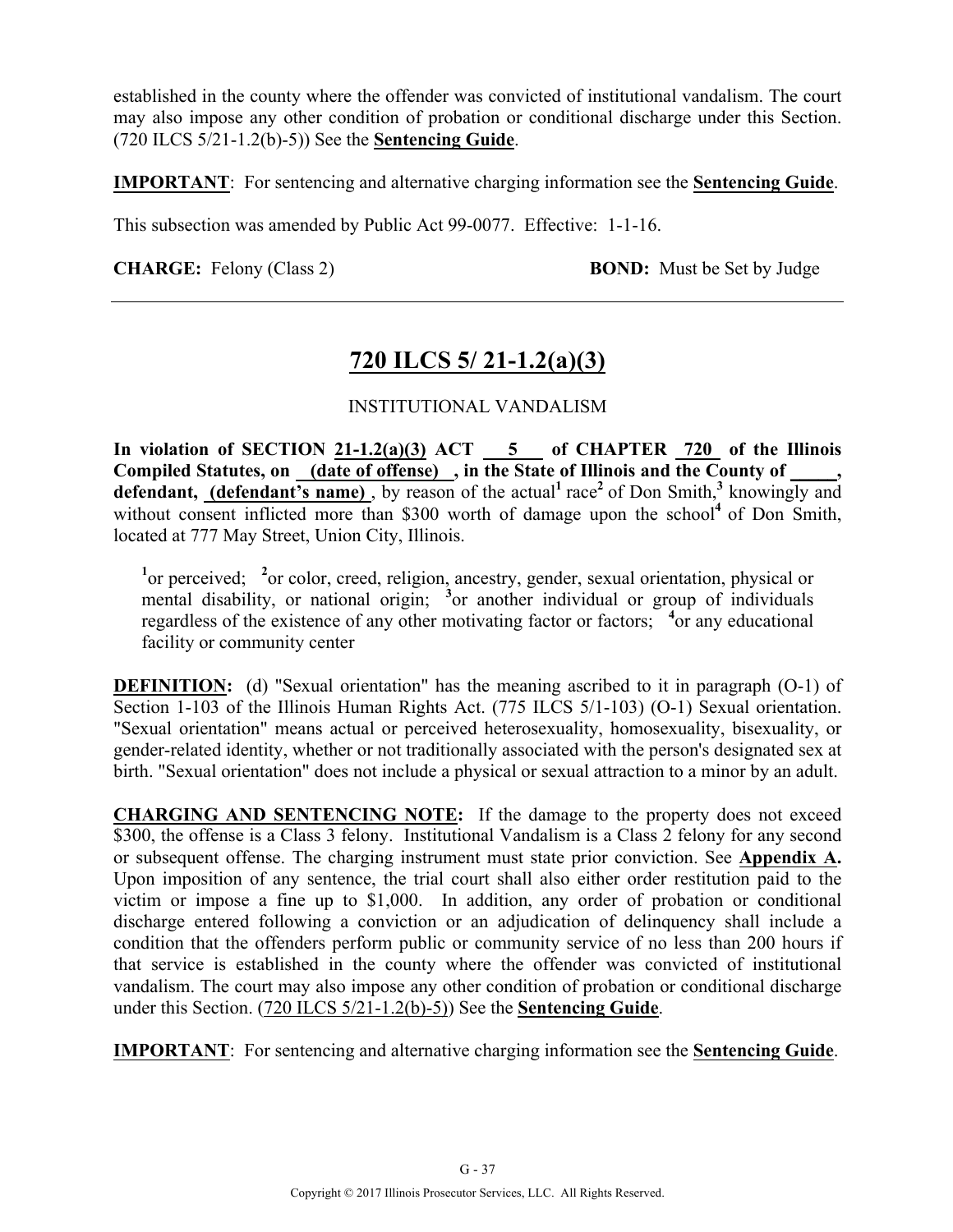**CHARGE:** Felony (Class 2) **BOND:** Must be Set by Judge

# **720 ILCS 5/ 21-1.2(a)(4)**

### INSTITUTIONAL VANDALISM

In violation of SECTION  $21-1.2(a)(4)$  ACT  $\overline{\hspace{1cm}}$  5 of CHAPTER 720 of the Illinois **Compiled Statutes, on (date of offense) , in the State of Illinois and the County of \_\_\_\_\_,**  defendant, **(defendant's name)**, by reason of the actual<sup>1</sup> race<sup>2</sup> of Don Smith,<sup>3</sup> knowingly and without consent inflicted more than \$300 worth of damage to a building located on the grounds adjacent to, and owned by the church<sup>4</sup> of Don Smith which is located at 777 May Street, Union City, Illinois.

<sup>1</sup><sup>or</sup> perceived; <sup>2</sup><sup>or</sup> color, creed, religion, ancestry, gender, sexual orientation, physical or mental disability, or national origin; <sup>3</sup> or another individual or group of individuals regardless of the existence of any other motivating factor or factors; <sup>4</sup> or the grounds adjacent to, and owned or rented by any institution, facility, building, structure or place described in paragraphs (1), (2) or (3) of this Section

**DEFINITION:** (d) "Sexual orientation" has the meaning ascribed to it in paragraph (O-1) of Section 1-103 of the Illinois Human Rights Act. (775 ILCS 5/1-103) (O-1) Sexual orientation. "Sexual orientation" means actual or perceived heterosexuality, homosexuality, bisexuality, or gender-related identity, whether or not traditionally associated with the person's designated sex at birth. "Sexual orientation" does not include a physical or sexual attraction to a minor by an adult.

**CHARGING AND SENTENCING NOTE:** If the damage to the property does not exceed \$300, the offense is a Class 3 felony. Institutional Vandalism is a Class 2 felony for any second or subsequent offense. The charging instrument must state prior conviction. See **Appendix A.** Upon imposition of any sentence, the trial court shall also either order restitution paid to the victim or impose a fine up to \$1,000. In addition, any order of probation or conditional discharge entered following a conviction or an adjudication of delinquency shall include a condition that the offenders perform public or community service of no less than 200 hours if that service is established in the county where the offender was convicted of institutional vandalism. The court may also impose any other condition of probation or conditional discharge under this Section. (720 ILCS 5/21-1.2(b)-5)) See the **Sentencing Guide**.

**IMPORTANT**: For sentencing and alternative charging information see the **Sentencing Guide**.

This subsection was amended by Public Act 99-0077. Effective: 1-1-16.

**CHARGE:** Felony (Class 2) **BOND:** Must be Set by Judge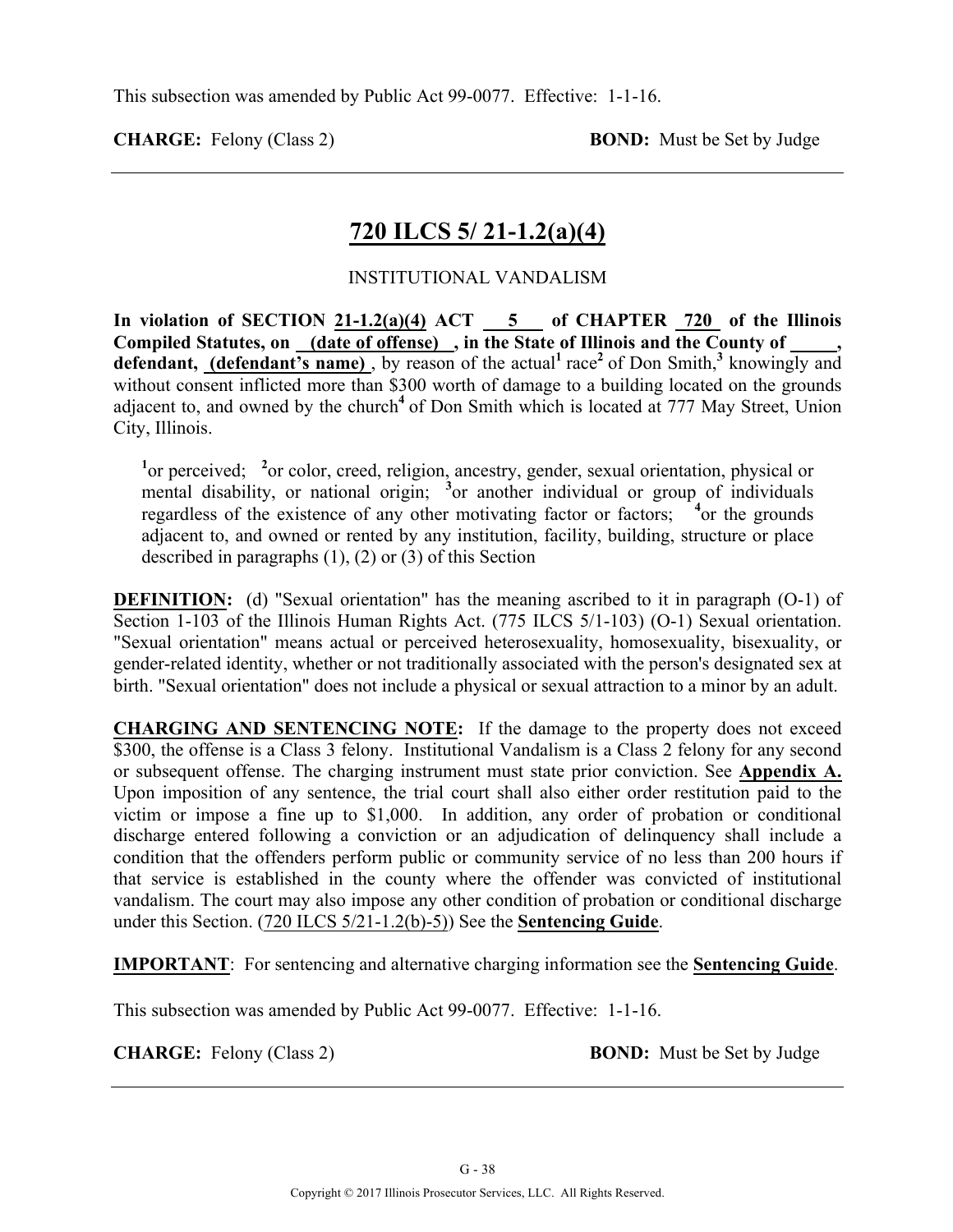# **720 ILCS 5/ 21-1.2(a)(5)**

#### INSTITUTIONAL VANDALISM

**In violation of SECTION 21-1.2(a)(5) of ACT 5 of CHAPTER 720 of the Illinois Compiled Statutes, on (date of offense) , in the State of Illinois and the County of \_\_\_\_\_, defendant, (defendant's name)**, by reason of the actual<sup>1</sup> race<sup>2</sup> of Don Smith,<sup>3</sup> knowingly and without consent, inflicted more than \$300 worth of damage to personal property contained in the church**<sup>4</sup>**of Don Smith which is located at 777 May Street, Union City, Illinois.

<sup>1</sup><sup>or</sup> perceived; <sup>2</sup><sup>or</sup> color, creed, religion, ancestry, gender, sexual orientation, physical or mental disability, or national origin; <sup>3</sup> or another individual or group of individuals regardless of the existence of any other motivating factor or factors; <sup>4</sup> or any personal property contained in any institution, facility, building, structure or place described in paragraphs  $(1)$ ,  $(2)$  or  $(3)$  of this Section

**DEFINITION:** (d) "Sexual orientation" has the meaning ascribed to it in paragraph (O-1) of Section 1-103 of the Illinois Human Rights Act. (775 ILCS 5/1-103) (O-1) Sexual orientation. "Sexual orientation" means actual or perceived heterosexuality, homosexuality, bisexuality, or gender-related identity, whether or not traditionally associated with the person's designated sex at birth. "Sexual orientation" does not include a physical or sexual attraction to a minor by an adult.

**CHARGING AND SENTENCING NOTE:** If the damage to the property does not exceed \$300, this offense is a Class 3 felony. Institutional Vandalism is a Class 2 felony for any second or subsequent offense. The charging instrument must state prior conviction. See **Appendix A.** Upon imposition of any sentence, the trial court shall also either order restitution paid to the victim or impose a fine up to \$1,000. In addition, any order of probation or conditional discharge entered following a conviction or an adjudication of delinquency shall include a condition that the offenders perform public or community service of no less than 200 hours if that service is established in the county where the offender was convicted of institutional vandalism. The court may also impose any other condition of probation or conditional discharge under this Section. (720 ILCS 5/21-1.2(b)-5)) See the **Sentencing Guide**.

**IMPORTANT**: For sentencing and alternative charging information see the **Sentencing Guide**.

This subsection was amended by Public Act 99-0077. Effective: 1-1-16.

**CHARGE**: Felony (Class 2) **BOND**: Must be Set by Judge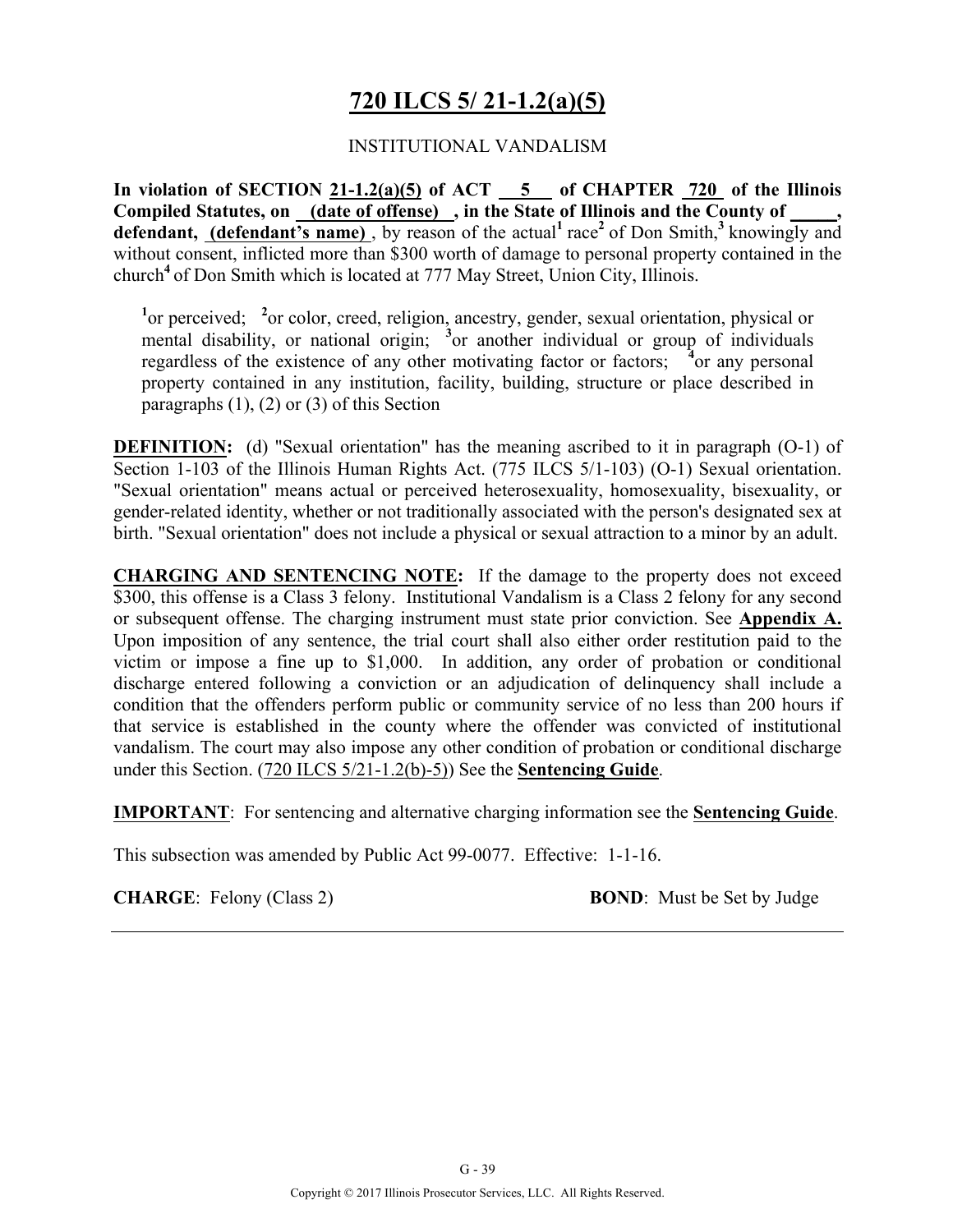# **720 ILCS 5/ 21-1.3(a)**

#### CRIMINAL DEFACEMENT OF PROPERTY

**In violation of SECTION 21-1.3(a) of ACT 5 of CHAPTER 720 of the Illinois**  Compiled Statutes, on (date of offense), in the State of Illinois and the County of defendant, (defendant's name), knowingly damaged the property of Don Smith, being a house located at 777 May Street, Union City, Illinois, in that said defendant defaced<sup>1</sup> the property of Don Smith by the use of paint,**<sup>2</sup>**said damage being in excess of \$300.

<sup>1</sup> or deformed or otherwise damaged; <sup>2</sup> or any other similar substance, or by the use of a writing instrument, etching tool, or any other similar device

**NOTE:** For the purposes of this subsection, "aggregate value" shall be determined by adding the value of the damage to one or more properties if the offenses were committed as part of a single course of conduct.  $(720$  ILCS  $5/21$ -1.3(b))

**CHARGING AND SENTENCING NOTE:** Criminal defacement of property is a Class A Misdemeanor for a first offense if the aggregate value of the damage to the property does not exceed \$300. Criminal defacement of property is a Class 4 felony if the aggregate value of the damage to property does not exceed \$300 and the property damaged is a school building or place of worship or property which memorializes or honors an individual or group of police officers, fire fighters, members of the United States Armed Forces, National Guard, or veterans. (98- 0315) Criminal defacement of property is a Class 4 felony for a second or subsequent conviction or if the aggregate value of the damage to the property exceeds \$300. The charging instrument must state prior conviction. See Appendix A. Criminal defacement of property is a Class 3 Felony if the aggregate value of the damage to property exceeds \$300 and the property damaged is a school building or place of worship or property which memorializes or honors an individual or group of police officers, fire fighters, members of the United States Armed Forces, National Guard, or veterans. (98-0315) In addition to any other sentence that may be imposed for a violation of this Section, a person convicted of criminal defacement of property shall: *(A)* Pay the actual costs incurred by the property owner or the unit of government to abate, remediate, repair, or remove the effect of the damage to the property; and *(B)* if convicted of criminal defacement of property that is chargeable as a Class 3 or Class 4 felony pay a mandatory minimum fine of \$500. (98-0466) To the extent permitted by law, reimbursement for the costs of abatement, remediation, repair, or removal shall be payable to the person who incurred the costs. In addition to any other sentence that may be imposed, a court shall order any person convicted of criminal defacement of property to perform community service for not less than 30 and not more than 120 hours, if community service is available in the jurisdiction. The community service shall include, but need not be limited to, the cleanup and repair of the damage to property that was caused by the offense, or similar damage to property located in the municipality or county in which the offense occurred. If the property damaged is a school building, the community service may include cleanup, removal, or painting over the defacement. In addition, whenever any person is placed on supervision for an alleged offense under this Section, the supervision shall be conditioned upon the performance of the community service.

**IMPORTANT**: For sentencing and alternative charging information see the Sentencing Guide.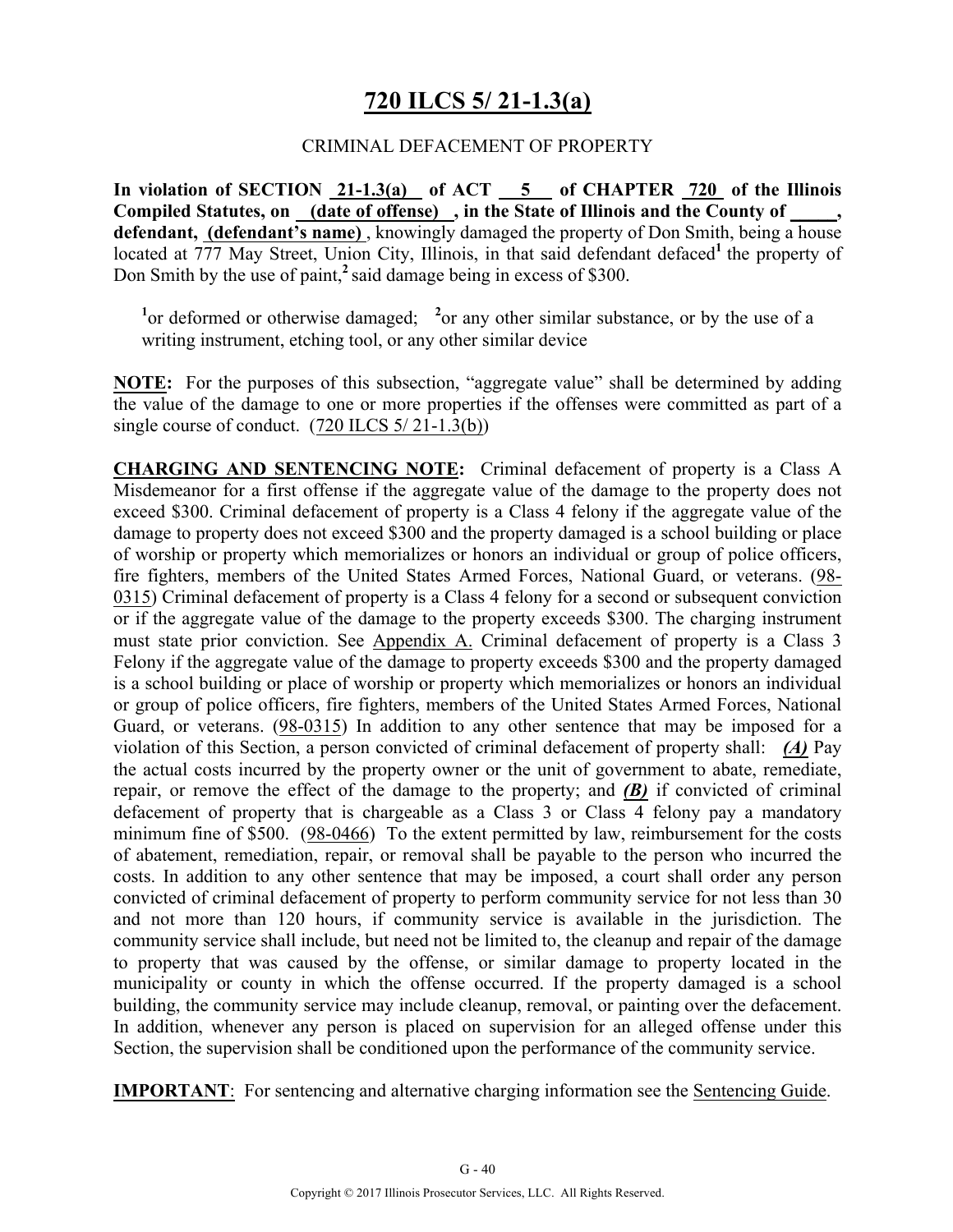**Legislative History:** Created - P.A. 88-406 (Eff: 8-20-93). Amended: 90-685, 91-360, 95-553 and 96-0499. This subsection was last Amended by P. A. 98-0315 (Effective Date: 1-1-14.) and P.A. 98-466 (Effective Date: 8-16-13.)

**CHARGE:** Felony (Class 4) **BOND**: Must be Set by Judge

# **720 ILCS 5/ 21-1.4(a)(1)**

### UNLAWFUL POSSESSION**<sup>1</sup>** OF JACKROCK

**In violation of SECTION 24-1.4(a)(1) of ACT 5 of CHAPTER 720 of the Illinois**  Compiled Statutes, on (date of offense), in the State of Illinois and the County of \_\_\_\_, **defendant, (defendant's name)**, knowingly possessed<sup>2</sup> a jackrock.

<sup>1</sup><sup>or use; <sup>2</sup><sup>or</sup> sold, gave away, manufactured, or purchased</sup>

**CHARGING NOTE:** This offense can also be committed when a defendant knowingly places, tosses or throws a jackrock on public or property.  $(720$  ILCS  $5/ 21$ -1.4(a)(2))

**DEFINITION:** A "jackrock" means a caltrop or other object manufactured with one or more rounded or sharpened points, which when placed or thrown present at least one point at such an angle that it is peculiar to and designed for use in puncturing or damaging vehicle tires. (21- 1.4(b))

**IMPORTANT**: For sentencing and alternative charging information see the Sentencing Guide.

**Legislative History:** Created by Public Act 89-130 (Eff: 7-14-95) and amended and renumbered by P.A. 97-1108; (eff: 1-1-13)

**CHARGE**: Misdemeanor (Class A) **BOND:** \$1500

# **720 ILCS 5/ 21-2**

CRIMINAL TRESPASS TO MOTOR VEHICLE

In violation of SECTION 21-2 of ACT 5 of CHAPTER 720 of the Illinois Compiled Statutes, on <u>(date of offense)</u>, in the State of Illinois and the County of \_\_\_\_, defendant, (defendant's name), knowingly, and without authority, operated<sup>1</sup> a motor vehicle<sup>2</sup> of Don Smith, being a 2008 Ford Falcon bearing a 2008 Illinois registration USA-123.

<sup>1</sup> or entered any part; <sup>2</sup> any vehicle, aircraft, watercraft or snowmobile

**IMPORTANT**: For sentencing and alternative charging information see the Sentencing Guide.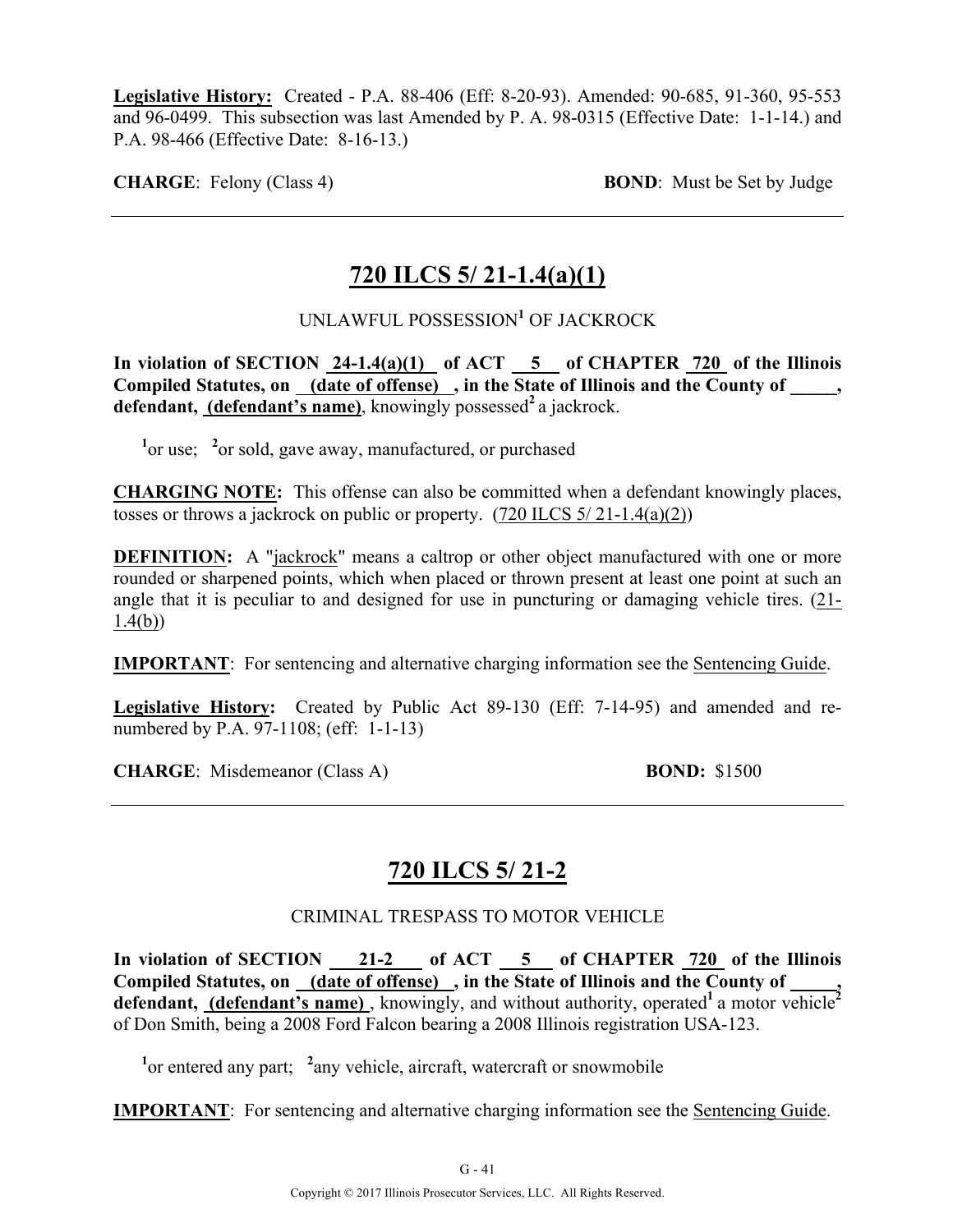**Legislative History:** Codified - Laws 1961, p.1983 (January 1, 1962); Amended - P.A.s 77- 2638 and 83-488.

**CHARGE**: Misdemeanor (Class A) **BOND:** \$1,500

### **720 ILCS 5/ 21-2.5**

UNLAWFUL USE OF AN ELECTRONIC TRACKING DEVICE

In violation of SECTION 21-2.5 of ACT 5 of CHAPTER 720 of the Illinois **Compiled Statutes, on (date of offense) , in the State of Illinois and the County of \_\_\_\_\_,**  defendant, (defendant's name), knowingly<sup>1</sup>, used an electronic tracking device to determine the location**<sup>2</sup>** of Sam Smith.

<sup>1</sup> or intentionally or recklessly; <sup>2</sup> or movement.

**IMPORTANT**: For sentencing and alternative charging information see the Sentencing Guide.

This complaint was created by P. A. 98-0381; (Eff: 1-1-14).

**CHARGE**: Misdemeanor (Class A) **BOND:** \$1,500

# **720 ILCS 5/ 21-3(a)(2)**

#### CRIMINAL TRESPASS TO REAL PROPERTY

In violation of SECTION  $21-3(a)(2)$  of ACT  $5$  of CHAPTER  $720$  of the Illinois Compiled Statutes, on (date of offense), in the State of Illinois and the County of defendant, (defendant's name), knowingly<sup>1</sup> entered upon the land of Don Smith, located at 777 May Street, Union City, Union County, Illinois, after receiving, prior to such entry, notice from the owner,**<sup>2</sup>**Don Smith, that such entry was forbidden.

<sup>1</sup> or intentionally or recklessly; <sup>2</sup> or occupant

**NOTE:** A person may also violate this subsection in the following ways: (1) 21-3(a)(1) by knowingly entering into or remaining within a building of another. (Note that under this subsection, the defendant need not have a prior warning that he was not authorized to enter); (2) 21-3(a)(3) by remaining upon the land of another after receiving notice to depart; or (3) 21-  $3(a)(3.5)$  by representing false documents or falsely representing his or her identity orally to the owner or occupant of a building or land in order to obtain permission from the owner or occupant to enter or remain in the building or on the land.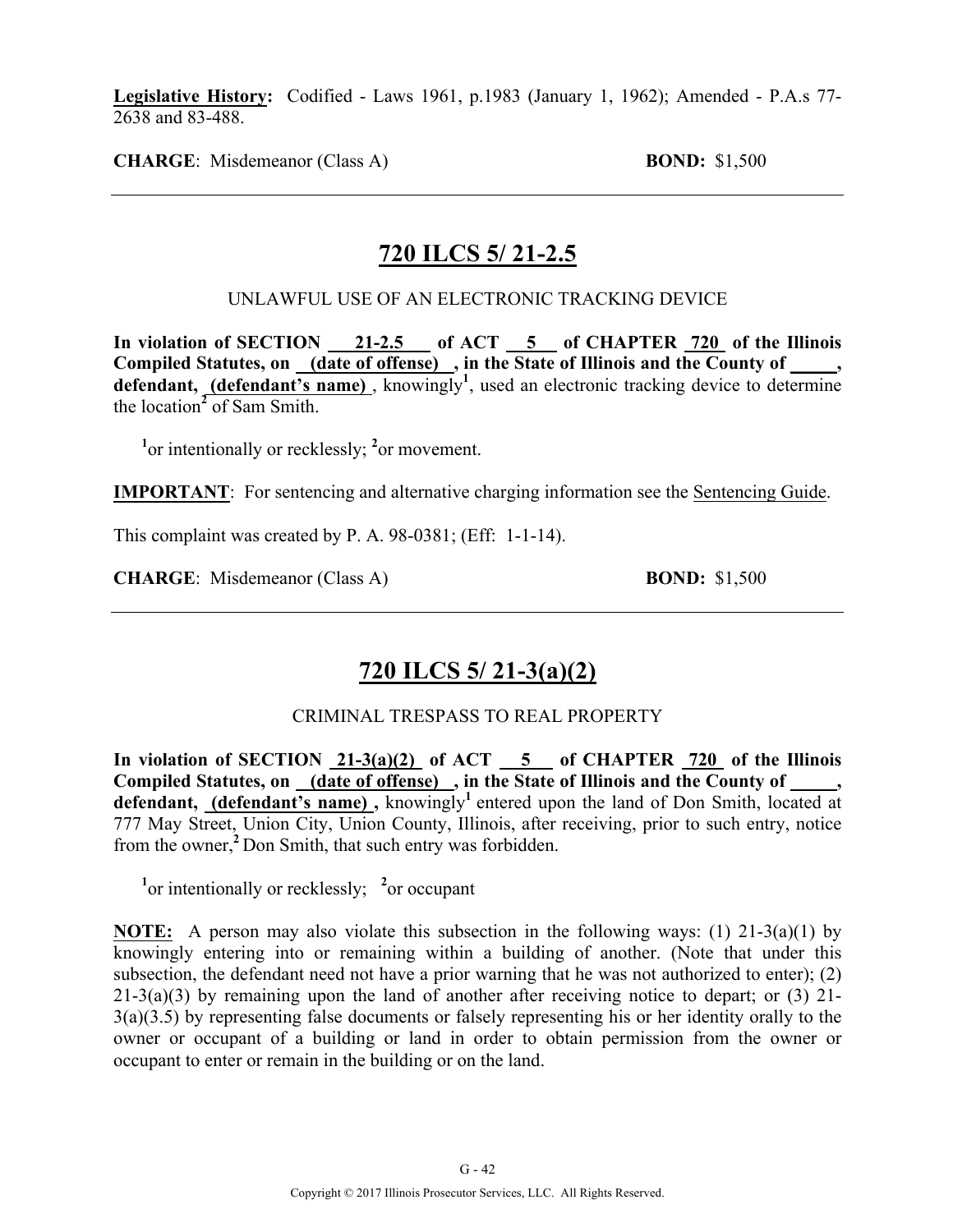**NOTE:** This Section does not apply to the following persons while serving process: (1) a person authorized to serve process under Section 2-202 of the Code of Civil Procedure; or (2) a special process server appointed by the circuit court. (Enacted by 97-0184; Eff: 7-22-11.)

**NOTE:** For specifications of the "purple marks" method of posting property see subsection (6- 5) of this Section. (Enacted by P.A. 97-477 (Effective: 8-22-11)

**NOTE:** See following complaint for alternative charge.

**IMPORTANT:** For sentencing and alternative charging information see the Sentencing Guide.

**Legislative History:** Codified - Laws 1961, p.1983 (January 1, 1982); Amended - P.A.s 77- 1525, 77-2638, 78-255, 82-564, 84-1041, 84-1391, 89-346, 89-373, 89-626, 90-419, 94-263, 94- 509 and 94-512. This complaint was recently amended by Public Acts 97-0184; (Eff: 7-22-11) and 97-477 (Effective: 8-22-11)

**CHARGE**: Misdemeanor (Class B) **BOND:** \$1,500

# **720 ILCS 5/ 21-3(a)(3)**

### CRIMINAL TRESPASS TO REAL PROPERTY

In violation of SECTION 21-3(a)(3) of ACT 5 of CHAPTER 720 of the Illinois **Compiled Statutes, on (date of offense) , in the State of Illinois and the County of \_\_\_\_\_,**  defendant, (defendant's name), knowingly<sup>1</sup> remained upon the land of Don Smith, located at 777 May Street, Union City, Union County, Illinois, after receiving notice from the owner,**<sup>2</sup>**Don Smith, to depart.

<sup>1</sup><sup>or</sup> intentionally or recklessly; <sup>2</sup><sup>or</sup> occupant

**NOTE:** A person may also violate this subsection in the following ways: (1) 21-3(a)(1) by knowingly entering into or remaining within a building of another. (Note that under this subsection, the defendant need not have a prior warning that he was not authorized to enter); (2) 21-3(a)(3) by remaining upon the land of another after receiving notice to depart; or (3) 21- 3(a)(3.5) by presenting false documents or falsely representing his or her identity orally to the owner or occupant of a building or land in order to obtain permission from the owner or occupant to enter or remain in the building or on the land.

**NOTE**: This Section does not apply to the following persons while serving process: (1) a person authorized to serve process under Section 2-202 of the Code of Civil Procedure; or (2) a special process server appointed by the circuit court.

**NOTE:** See preceding complaint for alternative charge.

**NOTE:** See Appendix B for discussion of necessity of alleging mental state.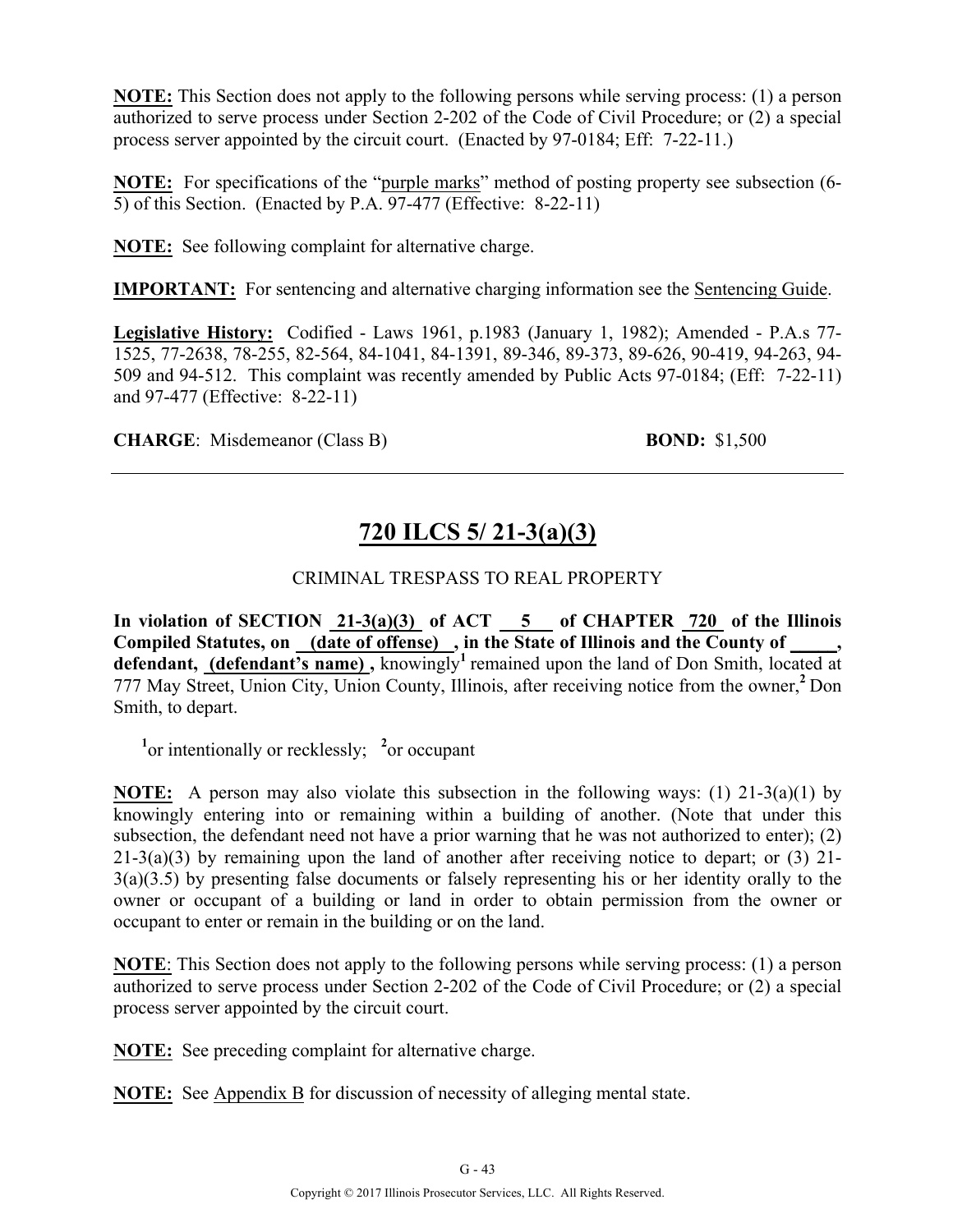**IMPORTANT:** For sentencing and alternative charging information see the Sentencing Guide.

**Legislative History:** This complaint was amended by Public Act 97-0184; Eff: 7-22-11 and 97- 477, eff. 8-22-11.

**CHARGE**: Misdemeanor (Class B) **BOND:** \$1,500

# **720 ILCS 5/ 21-3(a)(4)**

### CRIMINAL TRESPASS TO REAL PROPERTY

In violation of SECTION 21-3(a)(4) of ACT 5 of CHAPTER 720 of the Illinois Compiled Statutes, on (date of offense), in the State of Illinois and the County of **defendant, (defendant's name)**, knowingly<sup>1</sup> entered a field used<sup>2</sup> for growing crops<sup>3</sup>, in<sup>4</sup> a motor vehicle<sup>5</sup> after receiving, prior to the entry, notice from the owner<sup>6</sup> that the entry is forbidden.

<sup>1</sup><sup>or</sup> intentionally or recklessly; <sup>2</sup><sup>or</sup> capable of being used; <sup>3</sup><sup>or</sup> an enclosed area containing livestock, an agricultural building containing livestock, or an orchard; <sup>4</sup>or on; <sup>5</sup>including an off-road vehicle, motorcycle, moped, or any other powered two-wheel vehicle; <sup>6</sup><sub>or</sub> occupant;

**CHARGING NOTE: (1)** This offense can also be committed when the defendant remains upon or in the area after receiving notice from the owner or occupant to depart. **(2)** For alternative ways of violating this subsection see prior complaints. **(3)** See preceding complaint for alternative charge. **(4)** See Appendix B for discussion of necessity of alleging mental state.

**EXEMPTION:** This Section does not apply to the following persons while serving process: (1) a person authorized to serve process under Section 2-202 of the Code of Civil Procedure; or (2) a special process server appointed by the circuit court.

**IMPORTANT:** For sentencing and alternative charging information see the Sentencing Guide.

This subsection was created by Public Act 97-1108; (eff: 1-1-13).

**CHARGE**: Misdemeanor (Class A) **BOND:** \$1,500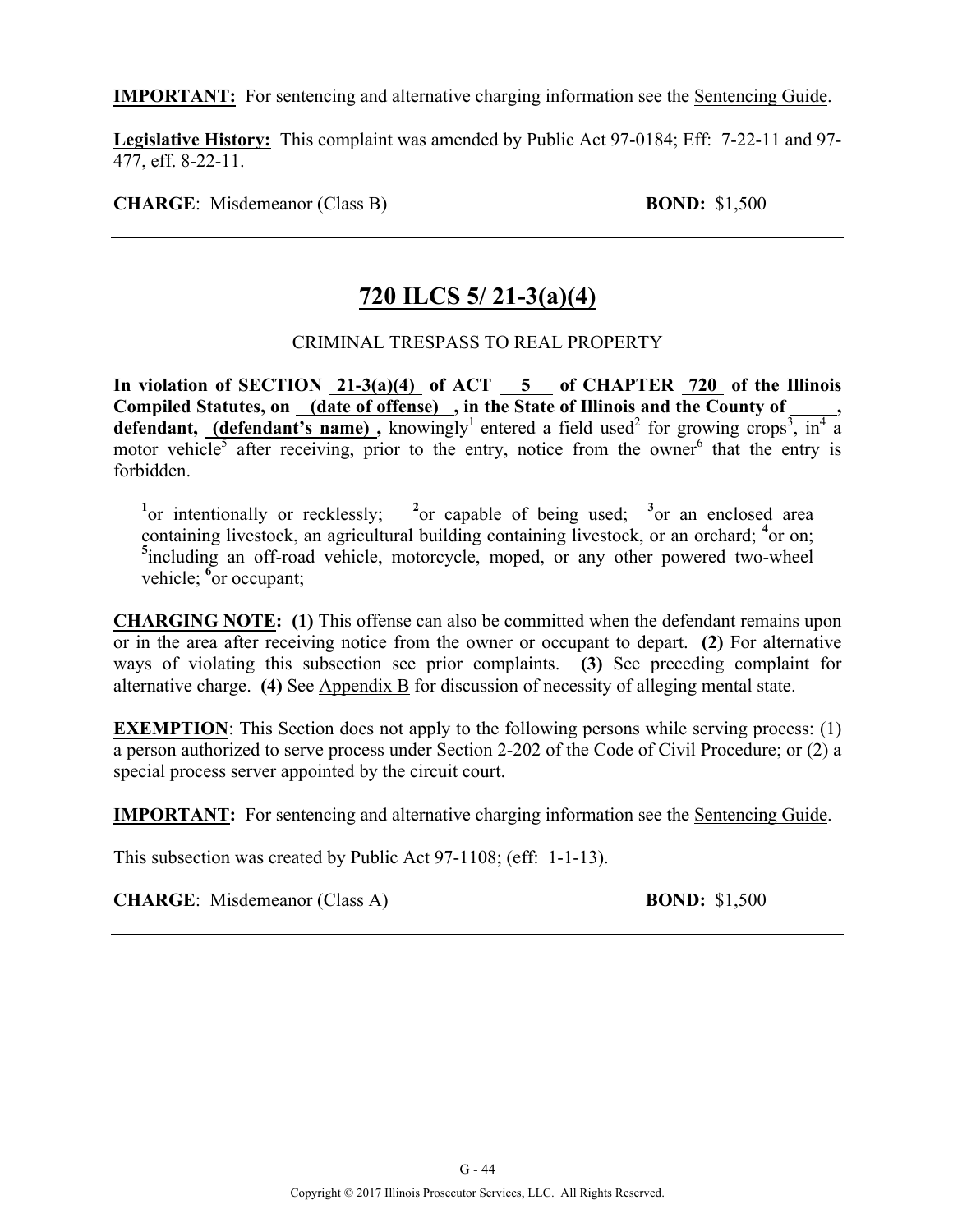### **720 ILCS 5/ 21-5(a)**

#### CRIMINAL TRESPASS TO STATE SUPPORTED LAND

**In violation of SECTION 21-5(a) of ACT 5 of CHAPTER 720 of the Illinois**  Compiled Statutes, on **(date of offense)**, in the State of Illinois and the County of **defendant, (defendant's name)**, knowingly<sup>1</sup> entered a building,<sup>2</sup> the office of the Illinois Attorney General, located at 777 May Street, Union City, Union County, Illinois, and remained in the building**<sup>3</sup>**after receiving notice from Assistant Attorney General Don Smith, a representative of the State of Illinois,**<sup>4</sup>** to depart, and thereby interfered with the Illinois Attorney General's<sup>5</sup> lawful use<sup>6</sup> of such building,<sup>2</sup> which property is supported wholly<sup>7</sup> with State of Illinois funds.**<sup>8</sup>**

<sup>1</sup><sub>or</sub> intentionally or recklessly; <sup>2</sup><sub>or</sub> land; <sup>3</sup><sub>or</sub> upon the land; <sup>4</sup><sub>or</sub> from the State; <sup>5</sup><sub>or</sub> another; <sup>6</sup> or enjoyment; <sup>7</sup> in part; <sup>8</sup> or Federal funds administered or granted through State agencies

**NOTE:** See preceding complaint for alternative charge.

**NOTE:** See Appendix B for discussion of necessity of alleging mental state.

**IMPORTANT**: For sentencing and alternative charging information see the Sentencing Guide.

**CHARGE**: Misdemeanor (Class A) **BOND:** \$1,500

### **720 ILCS 5/ 21-5(a)**

### CRIMINAL TRESPASS TO STATE SUPPORTED LAND

In violation of SECTION 21-5(a) of ACT 5 of CHAPTER 720 of the Illinois Compiled Statutes, on (date of offense), in the State of Illinois and the County of **defendant,** (defendant's name), knowingly<sup>1</sup> entered a building,<sup>2</sup> the office of the Illinois Attorney General, located at 777 May Street, Union City, Union County, Illinois, after receiving prior to such entry, notice from Assistant Attorney General Don Smith, a representative of the State of Illinois,**<sup>3</sup>** that such entry was forbidden, and thereby interfered with the Illinois Attorney General's<sup>4</sup> lawful use<sup>5</sup> of such building, which property is supported wholly<sup>6</sup> with State of Illinois funds $^7$ 

<sup>1</sup> $\text{or}$  intentionally or recklessly; <sup>2</sup> $\text{or}$  land; <sup>3</sup> $\text{or}$  from the State; <sup>4</sup> $\text{or}$  another's; <sup>5</sup> $\text{or}$ enjoyment; **<sup>6</sup>** or in part; <sup>7</sup> or Federal funds administered or granted through State agencies

**NOTE:** See following complaint for alternative charge.

**NOTE:** See Appendix B for discussion of necessity of alleging mental state.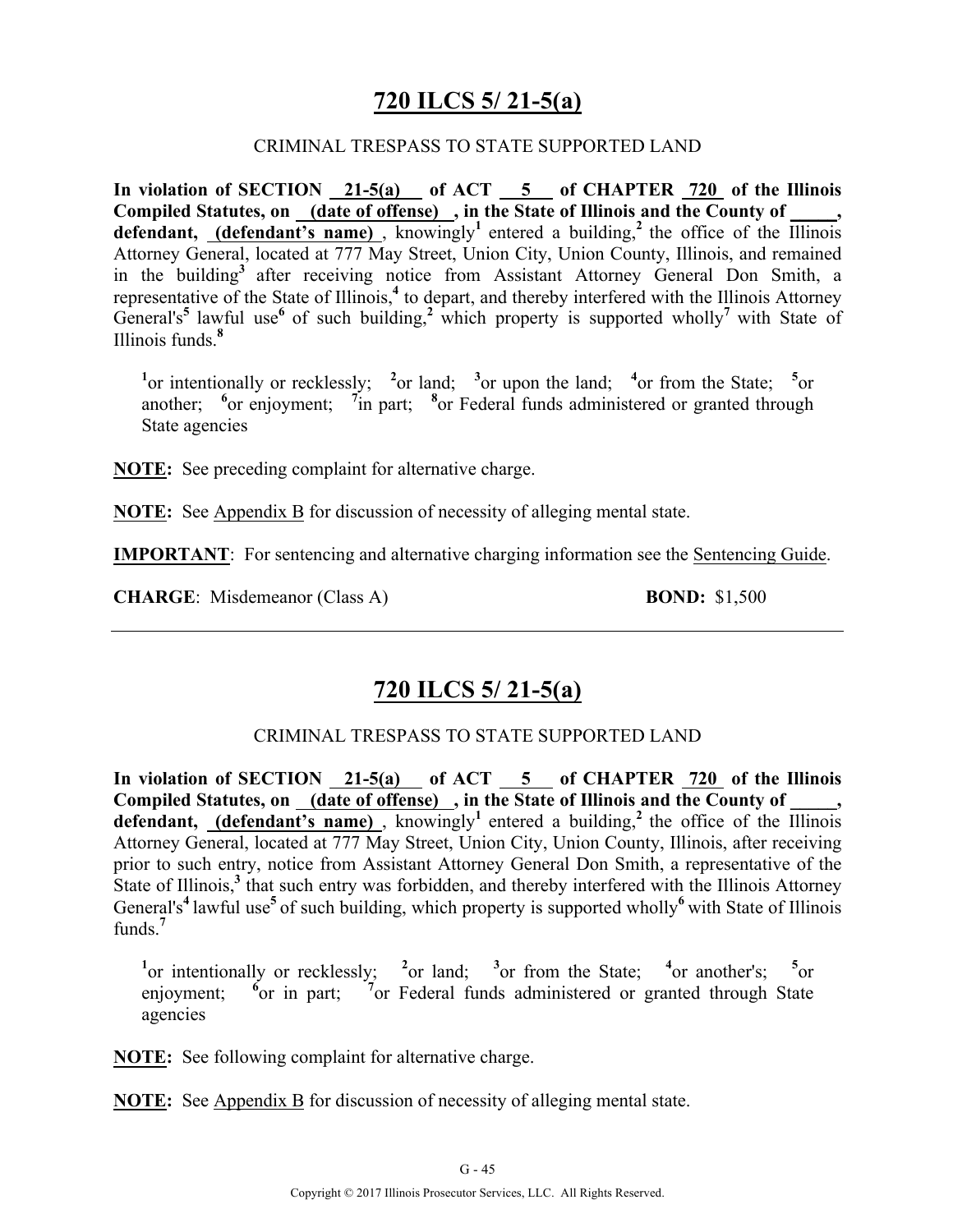**IMPORTANT**: For sentencing and alternative charging information see the Sentencing Guide.

**Legislative History:** Created - P.A. 76-1581 (September 26, 1969); Amended - P.A. 77-2638, 84-1041 and 94-263, eff. 1-1-06.

**CHARGE**: Misdemeanor (Class A) **BOND:** \$1500

# **720 ILCS 5/ 21-5(a-5)**

### CRIMINAL TRESPASS TO STATE SUPPORTED LAND

**In violation of SECTION 21-5(a-5) of ACT 5 of CHAPTER 720 of the Illinois**  Compiled Statutes, on (date of offense), in the State of Illinois and the County of defendant, (defendant's name), with the intent to compromise public safety by destroying property<sup>1</sup>, entered a parking lot located at 777 West May Street, Union City, Union County, Illinois, said property being a right of way**<sup>2</sup>** of the Union City Bus Service, a public body organized under the Local Mass Transit District Act**<sup>3</sup>** , and (Pick One**)** (remained on that right of way after receiving notice from Don Smith, a representative of the Union City Bus Service<sup>4</sup>, to depart.) OR (prior to the entry, the defendant received notice from Don Smith, a representative of the Union City Bus Service**<sup>4</sup>** , that the entry was forbidden.)

<sup>1</sup> or by causing a delay in transit service lasting more than 15 minutes; <sup>2</sup>including facilities and improvements thereon, owned, leased, or otherwise used by a public body or district organized under the Metropolitan Transit Authority Act, the Local Mass Transit District Act, or the Regional Transportation Authority Act; **<sup>3</sup>** or any public body or district organized under the Metropolitan Transit Authority Act, the Local Mass Transit District Act, or the Regional Transportation Authority Act; **<sup>4</sup>** or from the public body or district.

**CHARGING NOTE: (1)** A person has received notice from the public body or district within the meaning of this subsection if he or she has been notified personally, either orally or in writing, or if a printed or written notice forbidding entry to him or her has been conspicuously posted or exhibited at any point of entrance to the right of way or the forbidden part of the right of way. **(2)** A second or subsequent violation of this subsection is a Class 4 Felony. The charging instrument must state the prior conviction. See Appendix A for a discussion.

**DEFINITION:** As used in this subsection (a-5), "right of way" has the meaning ascribed to it in Section 18c-7502 of the Illinois Vehicle Code.

**IMPORTANT**: For sentencing and alternative charging information see *the* Sentencing Guide.

This Subsection was created by Public Act 98-0748; Eff: 1-1-15.

**CHARGE**: Misdemeanor (Class A) **BOND:** \$1,500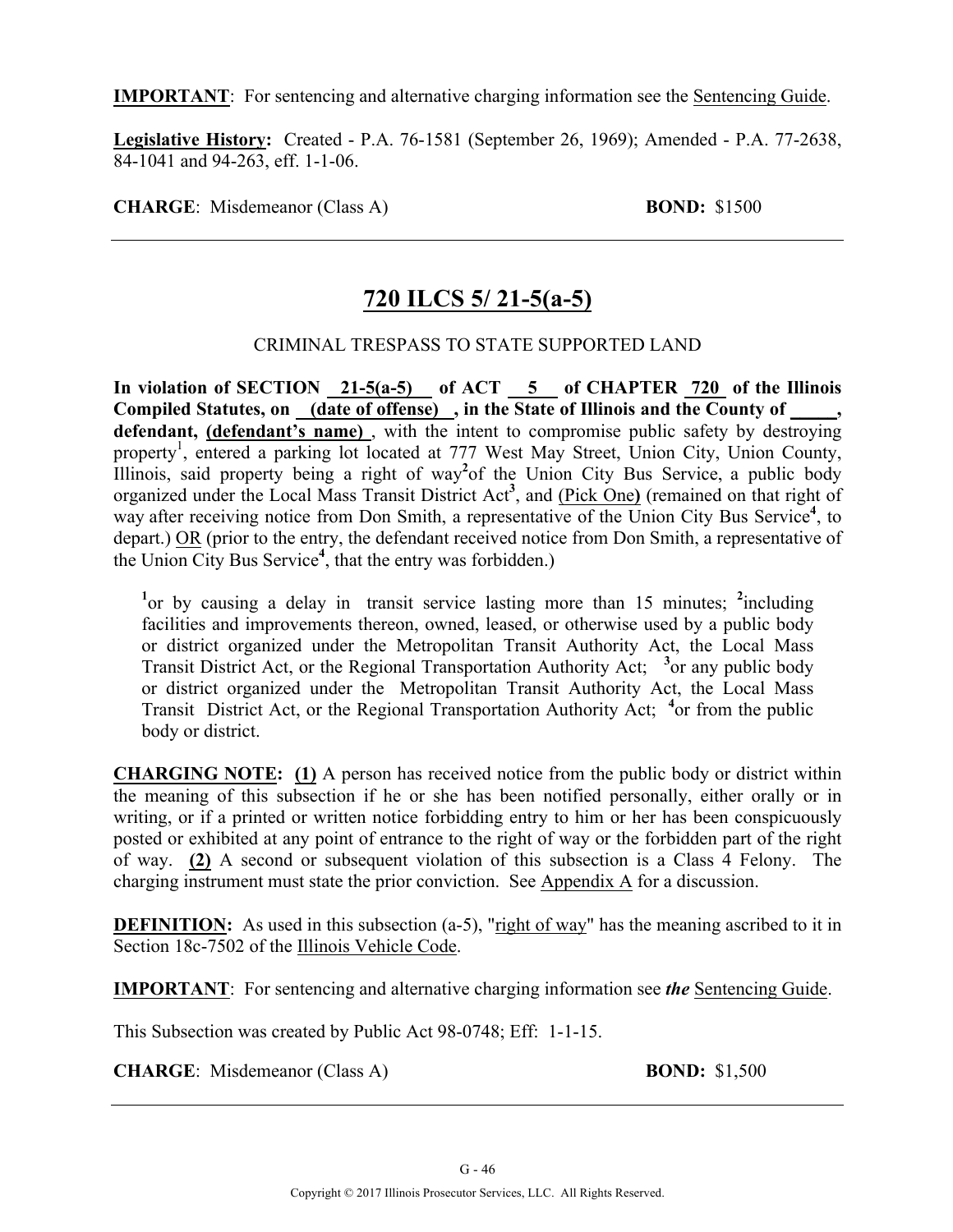### **720 ILCS 5/ 21-5(c)**

#### CRIMINAL TRESPASS TO STATE SUPPORTED LAND

**In violation of SECTION 21-5(c) of ACT 5 of CHAPTER 720 of the Illinois**  Compiled Statutes, on (date of offense), in the State of Illinois and the County of **defendant, (defendant's name)**, knowingly<sup>1</sup> entered a building,<sup>2</sup> the office of the Illinois Attorney General, located at 777 May Street, Union City, Union County, Illinois, by presenting false documents,<sup>3</sup> to Assistant Attorney General Don Smith, a representative of the State of Illinois,**<sup>4</sup>**and thereby interfered with the Illinois Attorney General's**<sup>5</sup>**lawful use**<sup>6</sup>** of such building,**<sup>2</sup>**which property is supported wholly**<sup>7</sup>** with State of Illinois funds.**<sup>8</sup>**

<sup>1</sup><sup>or</sup> intentionally or recklessly; <sup>2</sup><sup>or</sup> land; <sup>3</sup><sup>or</sup> by falsely representing his or her identity orally; <sup>4</sup> or to the State; <sup>5</sup> or another's; <sup>6</sup> or enjoyment; <sup>7</sup> or in part; <sup>8</sup> or Federal funds administered or granted through State agencies

**NOTE:** This subsection can also be violated when the defendant remains upon such land or in such building by presenting false documents or by representing his or her identity falsely in order to so remain.

**NOTE:** See Appendix B for discussion of necessity of alleging mental state.

**NOTE:** This subsection (c) does not apply to a peace officer or other official of a unit of government who enters upon land supported in whole or in part with State funds, or federal funds administered or granted through State agencies or any building on such land in the performance of his or her official duties.

**IMPORTANT**: For sentencing and alternative charging information see the Sentencing Guide.

**Legislative History:** Subsection created by P.A. 94-263, eff. 1-1-06.

**CHARGE**: Misdemeanor (Class A) **BOND:** \$1,500

### **720 ILCS 5/ 21-5.5(b)(1)**

CRIMINAL TRESPASS TO A SCHOOL SAFE ZONE

In violation of SECTION 21-5.5(b)(1) of ACT 5 of CHAPTER 720 of the Illinois **Compiled Statutes, on (date of offense) , in the State of Illinois and the County of \_\_\_\_\_,**  defendant, (defendant's name), a student<sup>1</sup> at the Union City High School who has been expelled<sup>2</sup> from that High School for disrupting the orderly operation of that High School and as a condition of that expulsion<sup>3</sup> the defendant has been denied access to the Union City School Safe Zone, knowingly and without lawful authority entered**<sup>4</sup>** in the Union City High School Building located at 123 West Main Street, Union City, Illinois, a School Safe Zone, after having been served in person<sup>5</sup> with notice that such conduct was forbidden,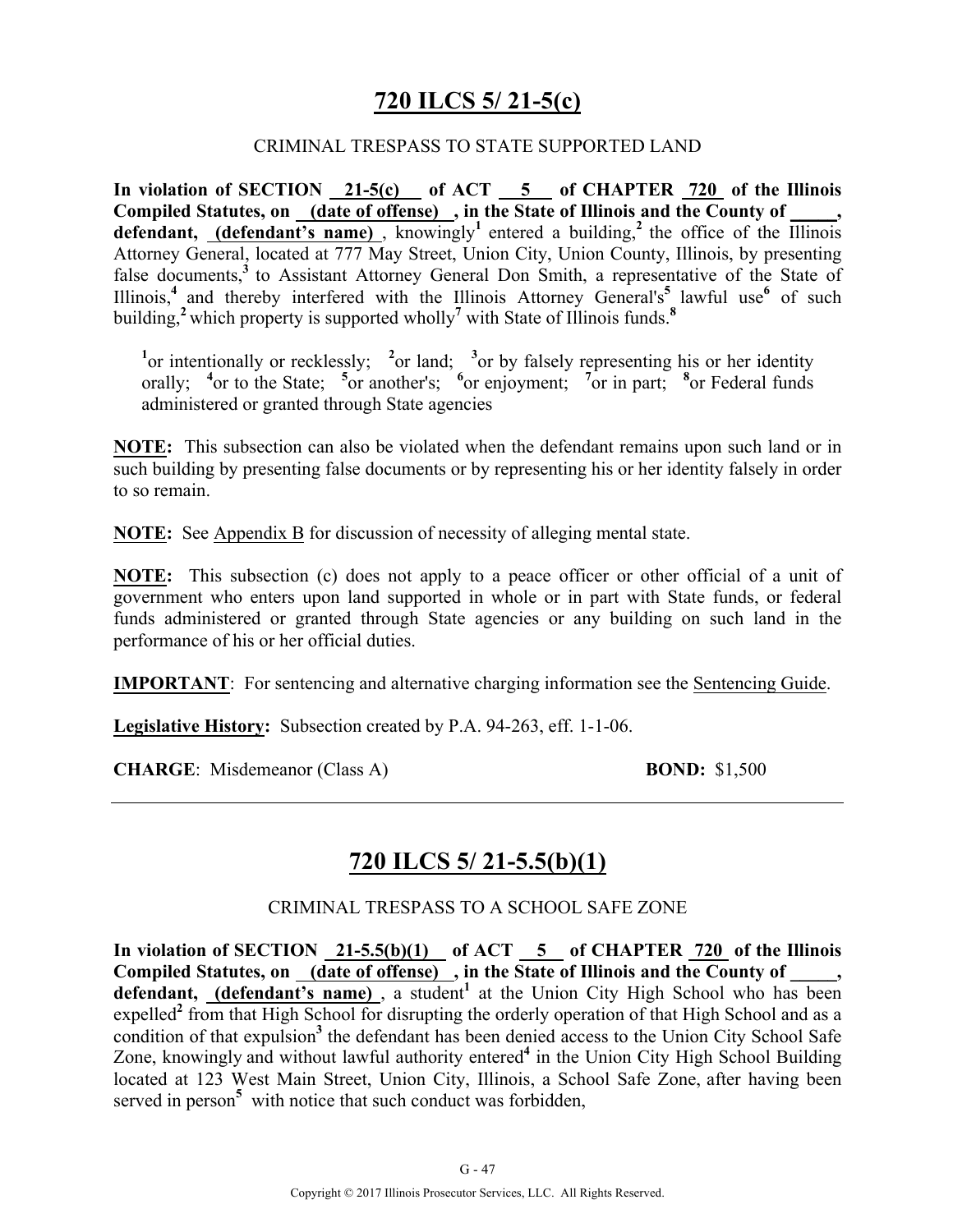<sup>1</sup><sub>or</sub> an employee; <sup>2</sup> <sup>2</sup><sub>or</sub> suspended or dismissed: <sup>3</sup> or suspension or dismissal:  $^{4}$ or remained; <sup>5</sup> or by registered or certified mail, at the last address given by that person.

**NOTE:** As used in this Section: "Employee" means a person employed by a school whose relationship with that agency constitutes an employer-employee relationship under the usual common law rules, and who is not an independent contractor. "Employee" includes, but is not limited to, a teacher, student teacher, aide, secretary, custodial engineer, coach, or his or her designee. "School administrator" means the school's principal, or his or her designee. "Safe school zone" means an area that encompasses any of the following places during regular school hours or within 60 minutes before or after the school day or 60 minutes before or after a schoolsponsored activity. This shall include any school property, ground, or street, sidewalk, or public way immediately adjacent thereto and any public right-of-way situated immediately adjacent to school property. The safe school zone shall not include any portion of the highway not actually on school property. "School activity" means and includes any school session, any extracurricular activity or event sponsored by or participated in by the school, and the 60-minute periods immediately preceding and following any session, activity, or event. "Student" means any person enrolled or previously enrolled in a school.

**NOTE:** A defendant also violates this subsection when that defendant enters or remains in a safe school zone without lawful business, once being served either in person or by registered or certified mail that his or her presence has been withdrawn by the school administrator, or his or her designee, and whose presence or acts interfere with, or whenever there is reasonable suspicion to believe, such person will disrupt the orderly operation, or the safety, or peaceful conduct of the school or school activities. 720 ILCS 5/ 21-5.5(b) (2)

**IMPORTANT**: For sentencing and alternative charging information see the Sentencing Guide.

**Legislative History:** This subsection was created by Public Act: 97-0547; (Eff: 1-1-12).

**CHARGE**: Misdemeanor (Class A) **BOND:** \$1,500

### **720 ILCS 5/ 21-6(a)**

### UNAUTHORIZED POSSESSION**<sup>1</sup>**OF WEAPONS

In violation of SECTION 21-6(a) of ACT 5 of CHAPTER 720 of the Illinois Compiled Statutes, on (date of offense), in the State of Illinois and the County of defendant, (defendant's name), knowingly possessed<sup>2</sup> a weapon,<sup>3</sup> a .45 caliber pistol, in a building<sup>4</sup> supported in whole<sup>5</sup> with public funds,<sup>6</sup> the office of the Illinois Attorney General, located at 777 May Street, Union City, Union County, Illinois, without prior written permission from Don Smith, the chief security officer for such building.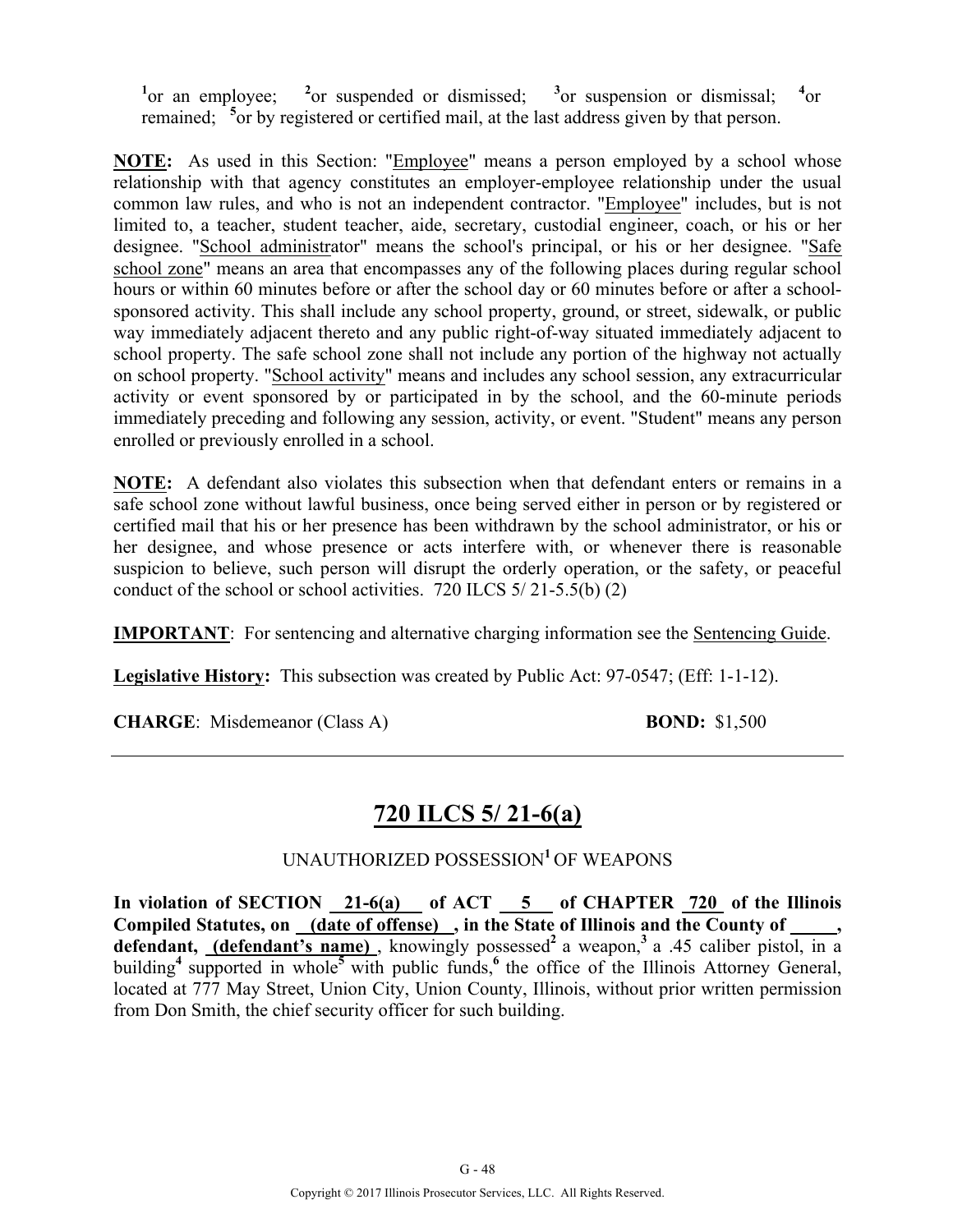<sup>1</sup> or storage; <sup>2</sup> or stored; <sup>3</sup> any weapon enumerated in Section 33A-1 listed below (pistol, revolver, rifle, shotgun, taser, knife with blade of at least 3 inches in length, dagger, dirk, switchblade knife, stiletto, bludgeon, blackjack, slingshot, sandbag, sand club, metal knuckles, billy club, or other dangerous weapon of like character); <sup>4</sup> or on land; <sup>5</sup> or in part; <sup>6</sup> or on any land supported in whole or in part with public funds

**IMPORTANT**: For sentencing and alternative charging information see the Sentencing Guide.

**Legislative History:** Created - P.A. 76-1581 (September 26, 1969); Amended - P.A.s 77-2638 & 89-685.

**CHARGE**: Misdemeanor (Class A) **BOND:** \$1,500

# **720 ILCS 5/ 21-7(a)(1)**

CRIMINAL TRESPASS TO A RESTRICTED AREA**<sup>1</sup>**

In violation of SECTION  $\frac{21-7(a)(1)}{2!}$  of ACT  $\frac{5}{2!}$  of CHAPTER  $\frac{720}{720}$  of the Illinois Compiled Statutes, on (date of offense), in the State of Illinois and the County of **defendant, (defendant's name)**, knowingly<sup>2</sup> entered into<sup>3</sup> the Union City Power Plant, a restricted area,<sup>1</sup> after having received notice that said entry into the restricted area was forbidden.

<sup>1</sup> or a Restricted Landing Area at an Airport; <sup>2</sup> <sup>2</sup><sub>or</sub> intentionally or recklessly;  $\sigma$ <sub>or</sub> remained within

**CHARGING AND SENTENCING NOTES:** *(1)* A violation of paragraph (2) of subsection (a) is a Class A misdemeanor. *(2)* A violation of paragraph (1) or (3) of subsection (a) is a Class 4 felony. *(3)* A violation of subsection (b) is a Class 3 felony. See the Sentencing Guide. *(4)* This offense may also be committed when: (1) a suspect enters upon, or remains in a restricted area or restricted landing area used in connection with an airport facility, or part thereof, in this State by presenting false documents or falsely representing his or her identity orally to the airport authority (21-7(a)(2)); and (2) a suspect enters upon, or remains is a restricted area or restricted landing area as prohibited in paragraph (1) of this subsection, while dressed in the uniform of, improperly wearing the identification of, presenting false credentials of, or otherwise physically impersonating an airman, employee of an airline, employee of an airport, or contractor at an airport (21-7(a)(3)).

**DEFINITION:** Notice that the area is "restricted" and entry thereto "forbidden," for purposes of this Section, means that the person or persons have been notified personally, either orally or in writing, or by a printed or written notice forbidding such entry to him or a group or an organization of which he is a member, such has been conspicuously posted or exhibited at every usable entrance to such area or the forbidden part thereof.

**IMPORTANT**: For sentencing and alternative charging information see the Sentencing Guide.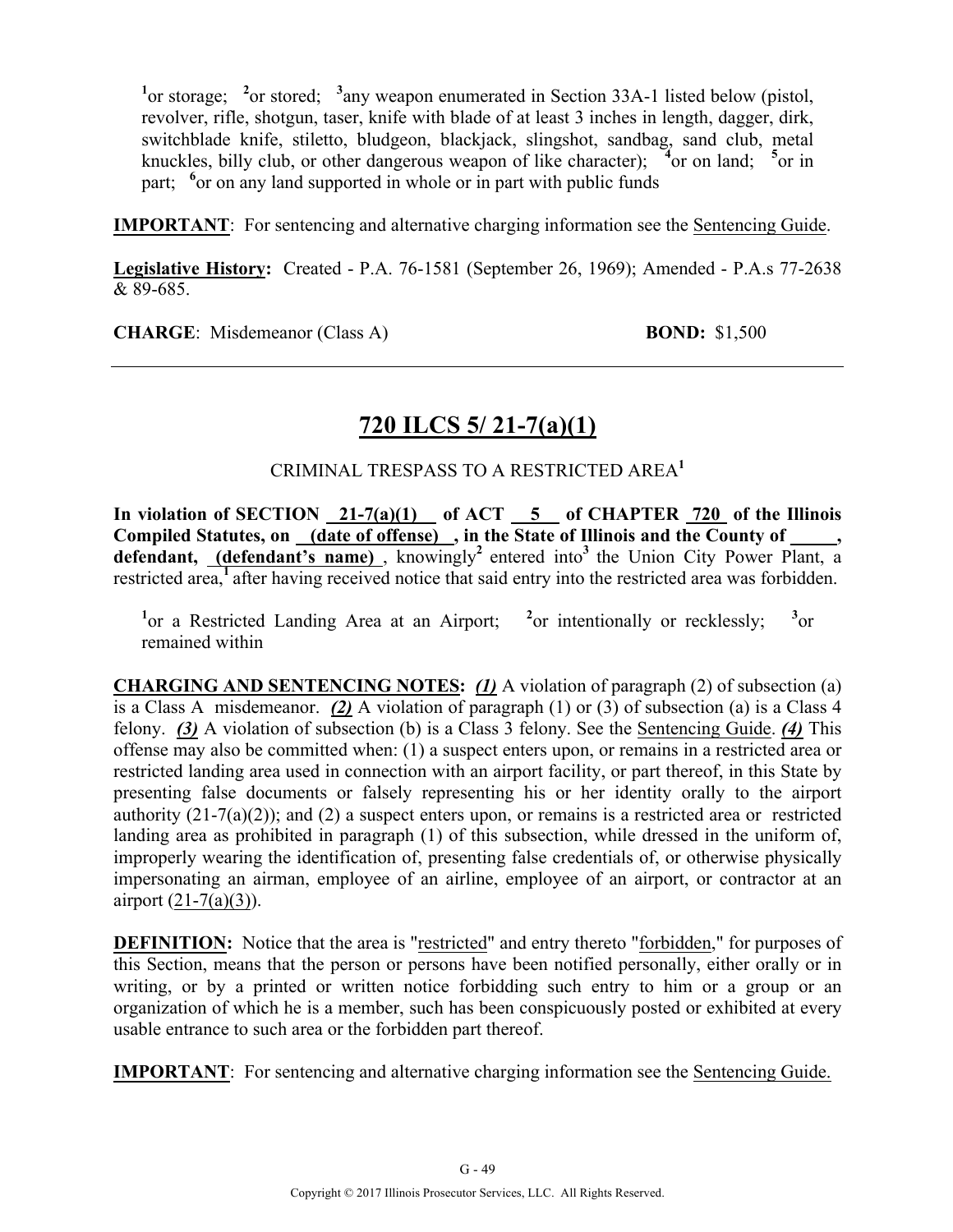**Legislative History:** Created by P.A. 92-575 (Eff:1-1-03). Amended by Public Acts 94-263, 94- 547, 94-548 and was amended and renumbered by P.A. 97-1108; (eff: 1-1-13).

**CHARGE**: Felony (Class 4) **BOND**: Must be Set By Judge

### **720 ILCS 5/ 21-7(b)**

### CRIMINAL TRESPASS TO A RESTRICTED AREA**<sup>1</sup>**

In violation of SECTION 21-7(b) of ACT 5 of CHAPTER 720 of the Illinois **Compiled Statutes, on (date of offense) , in the State of Illinois and the County of \_\_\_\_\_, defendant, (defendant's name)**, knowingly<sup>2</sup> entered into<sup>3</sup> the baggage area of the Union City Airport, a restricted area,**<sup>1</sup>** by falsely representing his identity**<sup>4</sup>**to Don Smith, a representative of the Union City Airport.

<sup>1</sup> or a Restricted Landing Area used in connection with an airport facility, or any part thereof, or any "restricted area"; <sup>2</sup> or intentionally or recklessly; <sup>3</sup> or remained within; <sup>4</sup> or by presenting false documents

**NOTE:** Notice that the area is "restricted" and entry thereto "forbidden," for purposes of this Section, means that the person or persons have been notified personally, either orally or in writing, or by a printed or written notice forbidding such entry to him or a group or an organization of which he is a member, which has been conspicuously posted or exhibited at every usable entrance to such area or the forbidden part thereof.

**NOTE:** This subsection (b) does not apply to a peace officer or other official of a unit of government who enters a restricted area or a restricted landing area used in connection with an airport facility, or part thereof, in the performance of his or her official duties.

**IMPORTANT**: For sentencing and alternative charging information see the Sentencing Guide.

**Legislative History:** Created by P.A. 92-575 (Eff:1-1-03). Amended by Public Act 94-263.

**CHARGE**: Misdemeanor (Class A) **BOND:** \$1,500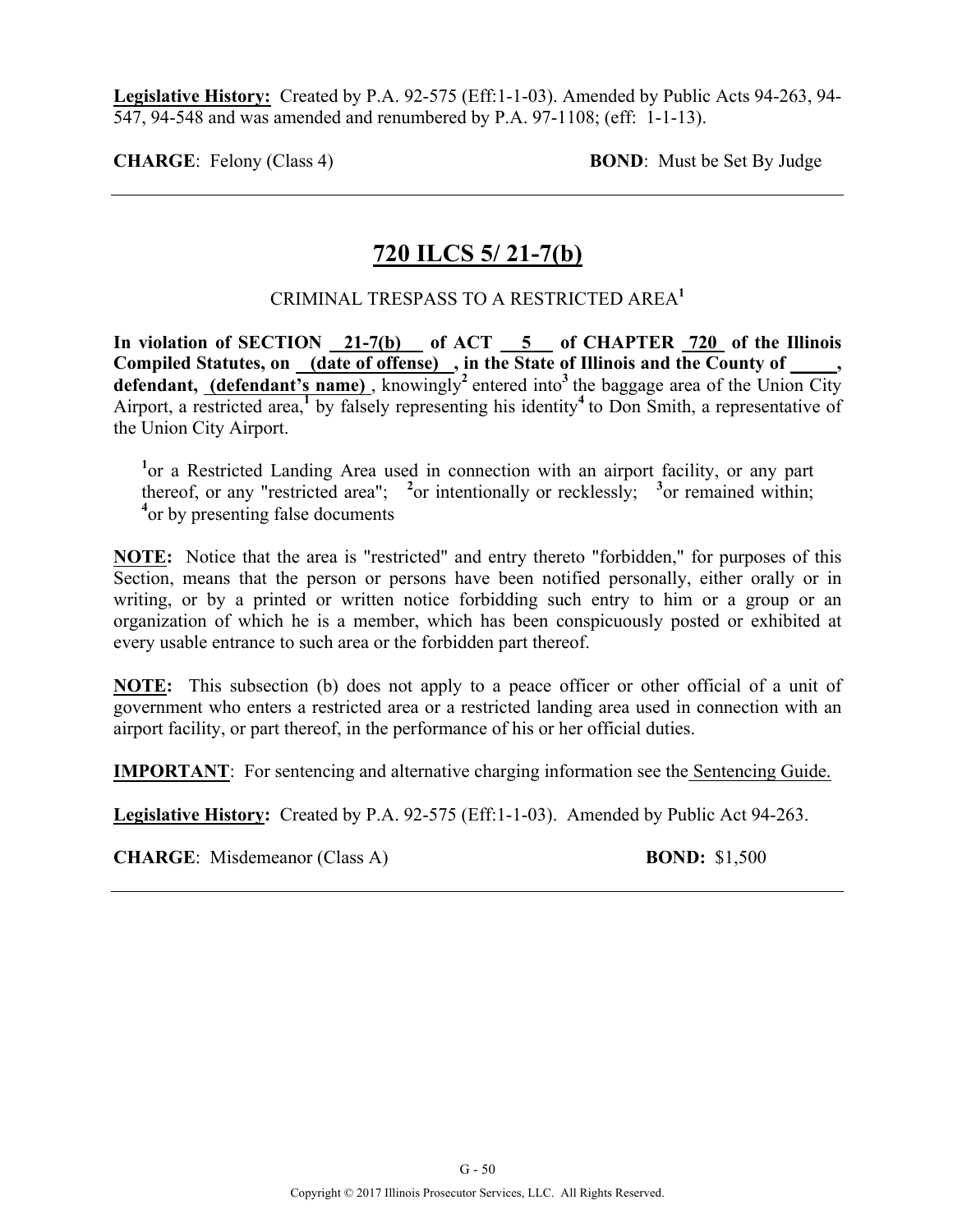### **720 ILCS 5/ 21-7(b)**

### CRIMINAL TRESPASS TO A RESTRICTED AREA**<sup>1</sup>**

**In violation of SECTION 21-7(b) of ACT 5 of CHAPTER 720 of the Illinois Compiled Statutes, on (date of offense) , in the State of Illinois and the County of \_\_\_\_\_,**  defendant, **(defendant's name)**, knowingly<sup>2</sup> entered into<sup>3</sup> the baggage area of the Union City Airport, a restricted area**<sup>1</sup>**in violation of Section 21-7(a) of Act 5 of Chapter 720 of the Criminal Code, while improperly wearing the identification of the Union City Airlines**<sup>4</sup>** .

<sup>1</sup> or a Restricted Landing Area at an Airport or any "restricted area"; <sup>2</sup> or intentionally or recklessly; <sup>3</sup> or remained within; <sup>4</sup> or while dressed in the uniform of, presenting false credentials of, or otherwise physically impersonating an airman, employee of an airline, employee of an airport, or a contractor at an airport

**NOTE:** Notice that the area is "restricted" and entry thereto "forbidden," for purposes of this Section, means that the person or persons have been notified personally, either orally or in writing, or by a printed or written notice forbidding such entry to him or a group or an organization of which he is a member, such has been conspicuously posted or exhibited at every usable entrance to such area or the forbidden part thereof.

**CHARGING NOTE:** Whoever enters upon, or remains in, any restricted area or restricted landing area used in connection with an airport facility, or a part thereof, in this State, while in possession of a weapon, a replica of a weapon, or ammunition, after the person has received notice from the airport authority that the entry is forbidden, commits a Class 3 felony. See the Sentencing Guide.

**IMPORTANT**: For sentencing and alternative charging information see the Sentencing Guide.

**Legislative History:** Created by P.A. 81-564 (Eff:1-1-80). Amended by Public Act 94-263, 94- 547, 94-548, and 95-331, eff. 8-21-07.)

**CHARGE:** Felony (Class 4) **BOND:** Must be Set by Judge

### **720 ILCS 5/ 21-8(a)(1)**

CRIMINAL TRESPASS TO A NUCLEAR FACILITY

**In violation of SECTION 21-8(a)(1) of ACT 5 of CHAPTER 720 of the Illinois**  Compiled Statutes, on (date of offense), in the State of Illinois and the County of defendant, (defendant's name), knowingly entered into<sup>1</sup> the Union City Power Plant, a nuclear facility, after having received notice that said entry into the nuclear facility was forbidden.

**1** or remained within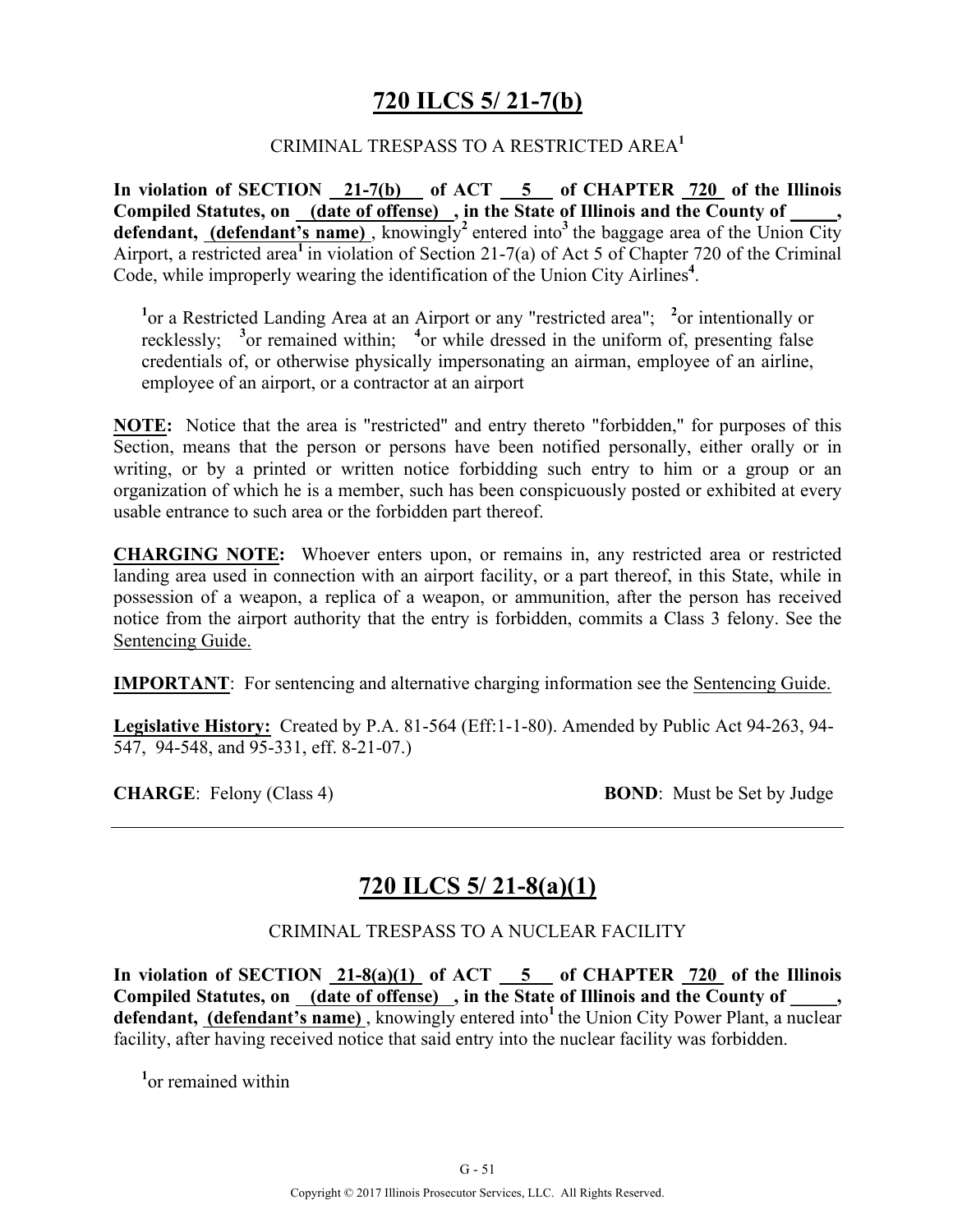**NOTE:** For an alternative method of charging this offense, see the next two pages.

**NOTE:** The phrase "without legal authority" has been deleted. See Appendix B for an explanation.

**IMPORTANT**: For sentencing and alternative charging information see the Sentencing Guide.

**Legislative History:** Created by P.A. 92-575 (Eff:1-1-03). Amended by Public Act 94-263.

**CHARGE**: Felony (Class 4) **BOND**: Must be Set by Judge

### **720 ILCS 5/ 21-8(a)(2)**

#### CRIMINAL TRESPASS TO A NUCLEAR FACILITY

**In violation of SECTION 21-8(a)(2) of ACT 5 of CHAPTER 720 of the Illinois Compiled Statutes, on (date of offense) , in the State of Illinois and the County of \_\_\_\_\_,**  defendant, (defendant's name), knowingly remained within the Union City Power Plant,<sup>1</sup> a nuclear facility, after said defendant received notice from Don Smith, the manager<sup>2</sup> of the Union City Power Plant to depart from that facility.**<sup>3</sup>**

<sup>1</sup> or on the grounds of that facility; <sup>2</sup> or the owner of the facility or any other person authorized by the owner or manager of the facility to give such notice;  $\frac{3}{2}$  or from the grounds of that facility

**NOTE:** For an alternative method of charging this offense, see the prior complaint and the following complaint.

**NOTE:** The phrase "without legal authority" has been deleted. See Appendix B for an explanation.

**IMPORTANT**: For sentencing and alternative charging information see the Sentencing Guide.

**CHARGE**: Felony (Class 4) **BOND**: Must be Set by Judge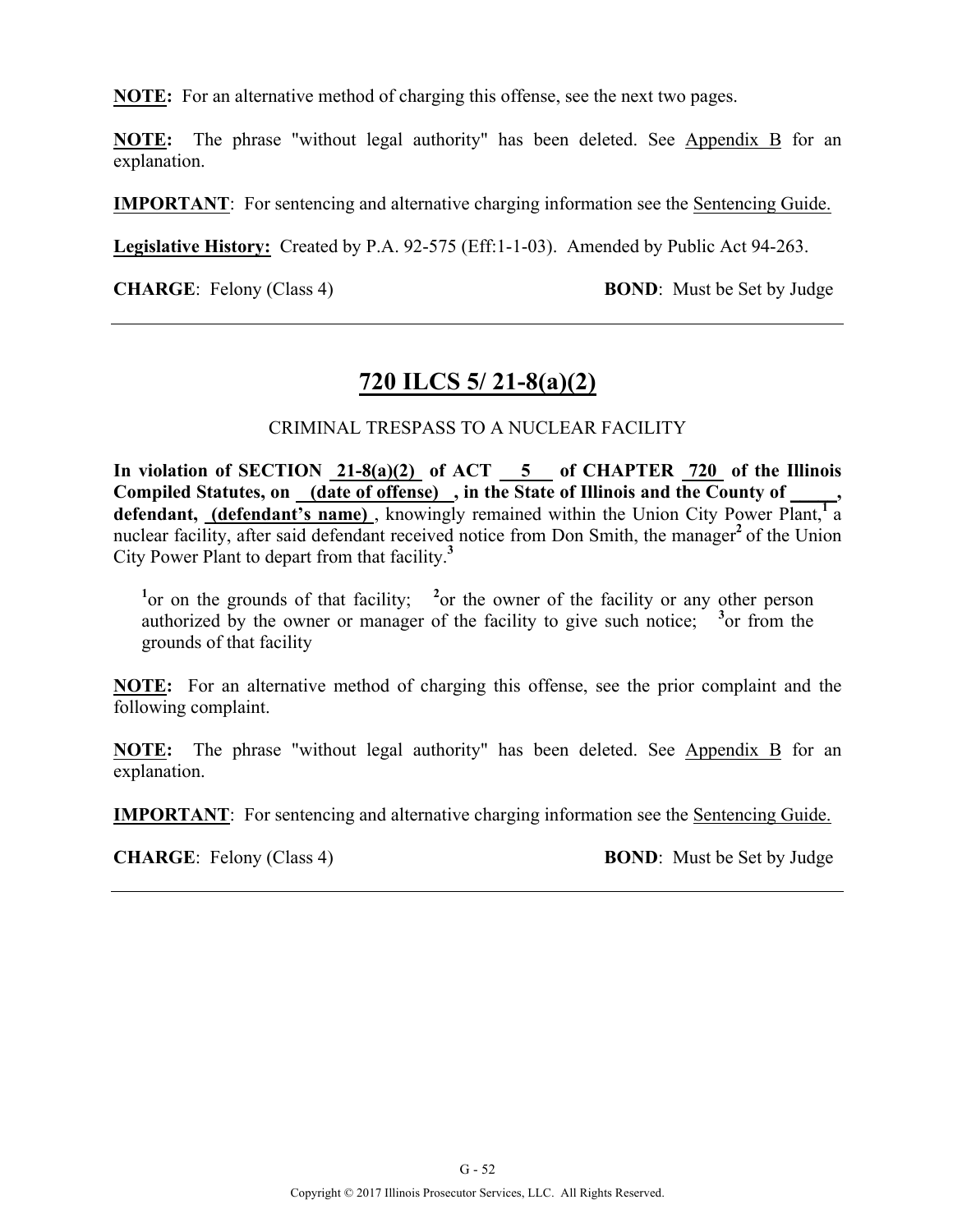# **720 ILCS 5/ 21-8(a)(3)**

### CRIMINAL TRESPASS TO A NUCLEAR FACILITY

**In violation of SECTION 21-8(a)(3) of ACT 5 of CHAPTER 720 of the Illinois**  Compiled Statutes, on (date of offense), in the State of Illinois and the County of, defendant, (defendant's name), knowingly<sup>1</sup> entered into<sup>2</sup> the Union City Power Plant, a nuclear facility, by falsely representing his identity<sup>3</sup> to Don Smith, the manager of the Union City Power Plant.

<sup>1</sup><sup>or</sup> intentionally or recklessly; <sup>2</sup><sub>or</sub> remained within; <sup>3</sup><sub>or</sub> by presenting false documents

**NOTE:** For alternative methods of charging this offense, see the two previous pages.

**NOTE:** This subsection (b) does not apply to a peace officer or other official of a unit of government who enters a restricted area or a restricted landing area used in connection with an airport facility, or part thereof, in the performance of his or her official duties.

**IMPORTANT**: For sentencing and alternative charging information see the Sentencing Guide.

**Legislative History:** Created by P.A. 92-575 (Eff:1-1-03). Amended by Public Act 94-263.

**CHARGE:** Felony (Class 4) **BOND**: Must be set by Judge

### **7720 ILCS 5/ 21-9(a)**

CRIMINAL TRESPASS TO A PLACE OF PUBLIC AMUSEMENT

**In violation of SECTION 21-9(a) of ACT 5 of CHAPTER 720 of the Illinois Compiled Statutes, on (date of offense) , in the State of Illinois and the County of \_\_\_\_\_,**  defendant, **(defendant's name)**, knowingly entered<sup>1</sup> into the locker room of the Union City baseball field**<sup>2</sup>**located at 777 May Street, Union City, Illinois, a place of public amusement, after said defendant had received notice that the general public was restricted from access to that locker room.

<sup>1</sup><sup>or</sup> remained; <sup>2</sup><sup>or</sup> on any portion of a place of public amusement

**NOTE:** In this Section, a "place of public amusement" means a stadium, a theater, or any other facility of any kind, whether licensed or not, where a live performance, a sporting event, or any other activity takes place for other entertainment and where access to the facility is made available to the public regardless of whether admission is charged. 720 ILCS 5/ 21-9(d)

**NOTE:** For an alternative method of charging this subsection see the following page.

**IMPORTANT**: For sentencing and alternative charging information see the Sentencing Guide.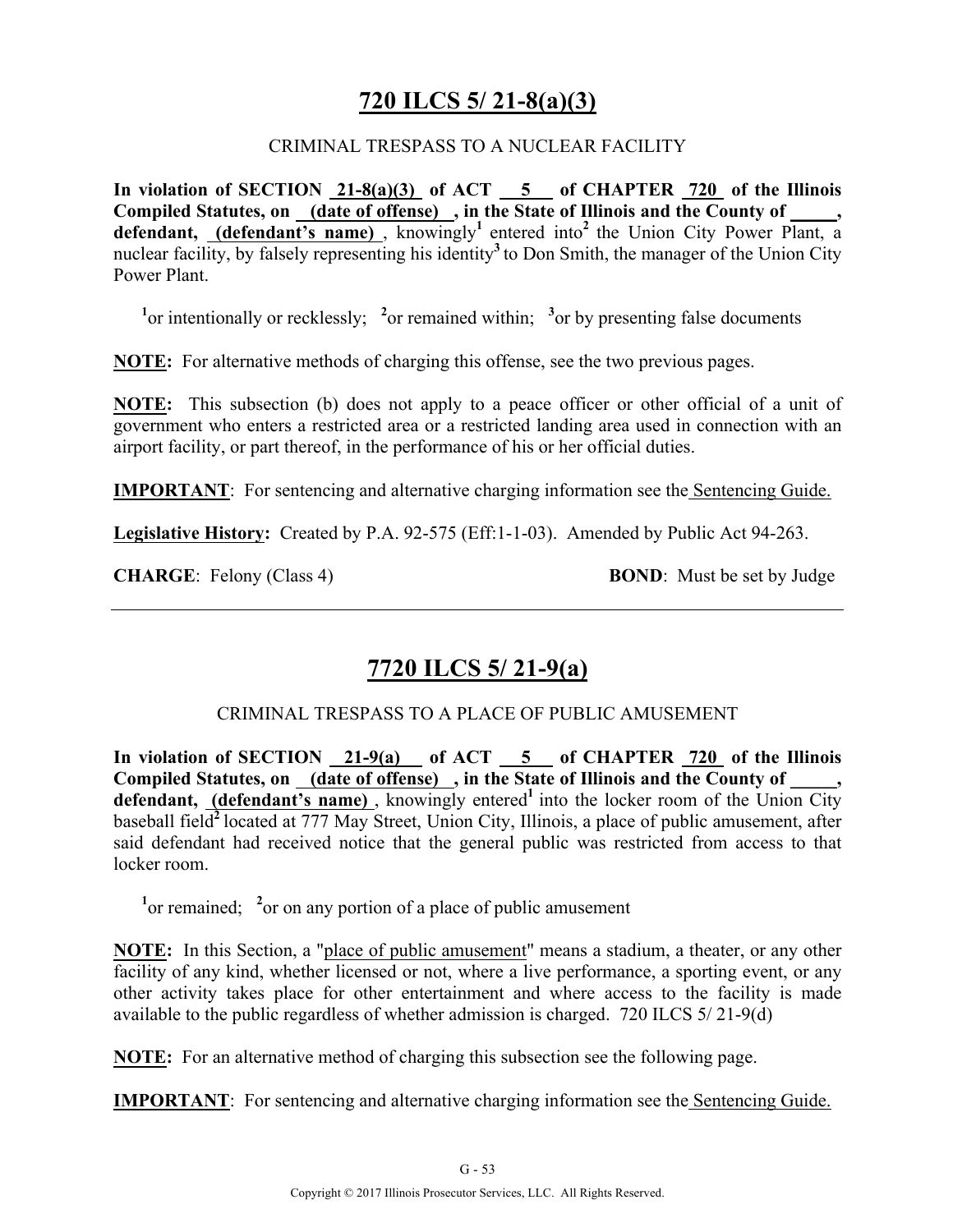**Legislative History:** Added by P.A. 93-407, eff. 1-1-04. Amended by P.A. 94-263, eff. 1-1-06.

**CHARGE**: Felony (Class 4) **BOND:** Must be Set By Judge

# **720 ILCS 5/ 21-9(a-5)**

CRIMINAL TRESPASS TO A PLACE OF PUBLIC AMUSEMENT

In violation of SECTION 21-9(a-5) of ACT 5 of CHAPTER 720 of the Illinois **Compiled Statutes, on (date of offense) , in the State of Illinois and the County of \_\_\_\_\_, defendant, (defendant's name)** , knowingly**<sup>1</sup>**gained access into**<sup>2</sup>**the Union City Action Park, a place of public amusement, by falsely representing his identity orally**<sup>3</sup>**to Don Smith, the owner of the Union City Action Park**<sup>4</sup>** .

<sup>1</sup><sup>or</sup> intentionally or recklessly; <sup>2</sup><sup>or</sup> remained in any portion of; <sup>3</sup><sup>or</sup> by presenting false documents; <sup>4</sup> or to a lessee of the place of public amusement or to an agent of either the owner or a lessee, or to performer or a participant at the place of public amusement.

**NOTE:** For alternative methods of charging this offense, see the previous page.

**NOTE:** In this Section, a "place of public amusement" means a stadium, a theater, or any other facility of any kind, whether licensed or not, where a live performance, a sporting event, or any other activity takes place for other entertainment and where access to the facility is made available to the public regardless of whether admission is charged. 720 ILCS 5/ 21-9(d)

**NOTE:** This subsection (b) does not apply to a peace officer or other official of a unit of government who enters a restricted area or a restricted landing area used in connection with an airport facility, or part thereof, in the performance of his or her official duties.

**IMPORTANT**: For sentencing and alternative charging information see the Sentencing Guide.

**Legislative History:** Added by Public Act 94-263, eff. Jan. 1, 2006.

**CHARGE:** Felony (Class 4) **BOND:** Must be Set By Judge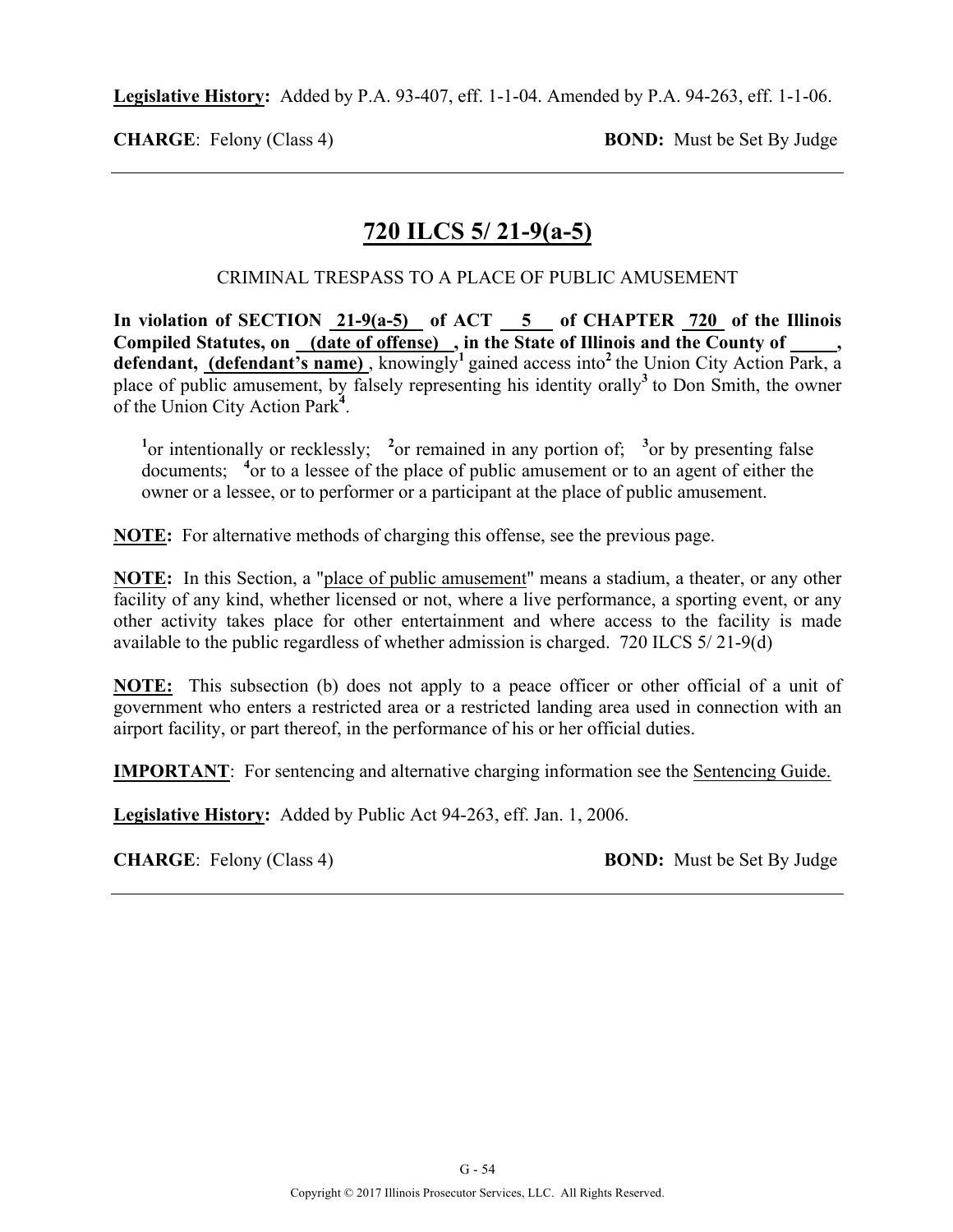# **720 ILCS 5/ 21-10(a)**

### CRIMINAL USE OF A MOTION PICTURE EXHIBITION FACILITY

In violation of SECTION 21-10(a) of ACT 5 of CHAPTER 720 of the Illinois **Compiled Statutes, on (date of offense) , in the State of Illinois and the County of \_\_\_\_\_,**  defendant, (defendant's name), while seated in the Union City Theater, a motion picture exhibition facility, knowingly operated an audiovisual recording function of a device without consent of Don Smith, the owner**<sup>1</sup>**of the Union City Theater.

**1** or lessee

**IMPORTANT**: For sentencing and alternative charging information see the Sentencing Guide.

**Legislative History:** This offense was added by Public Act 93-804 (Eff: 7-24-04).

**CHARGE**: Felony (Class 4) **BOND**: Must be Set by Judge

# **720 ILCS 5/ 21.2-2(a)(3)**

### INTERFERENCE WITH A PUBLIC INSTITUTION OF EDUCATION

**In violation of SECTION 21.2-3(a)(3) of ACT 5 of CHAPTER 720 of the Illinois Compiled Statutes, on (date of offense) , in the State of Illinois and the County of \_\_\_\_\_, defendant, (defendant's name),** when on the campus<sup>1</sup> of a public institution of education, the University of Illinois, Union City Campus, Union City, Union County, Illinois, without authority from the institution, he, through force or violence,**<sup>2</sup>**knowing denied to Don Smith, a trustee**<sup>3</sup>**of the institution, the right of ingress<sup>4</sup> to the campus in that he shoved, kicked and struck Don Smith.

<sup>1</sup> or at or in any building or other facility owned, operated or controlled by the institution; <sup>2</sup> force or violence may be actual or threatened; <sup>3</sup> or employee, student or invitee; <sup>4</sup> or egress

**CHARGING NOTE:** Alternative forms of the charge can be found in subsection 21.2-2(a)(1) and (2); (1) freedom of movement at such place, or (2) use of the property or facilities of the institution.

**CHARGING AND SENTENCING NOTE:** A person convicted of violation of this Article commits a Class C misdemeanor for the first offense and for a second or subsequent offense commits a Class B misdemeanor. If the interference with the public institution of education is accompanied by a threat of personal injury or property damage, the person commits a Class 3 felony and may be sentenced to a term of imprisonment of not less than 2 years and not more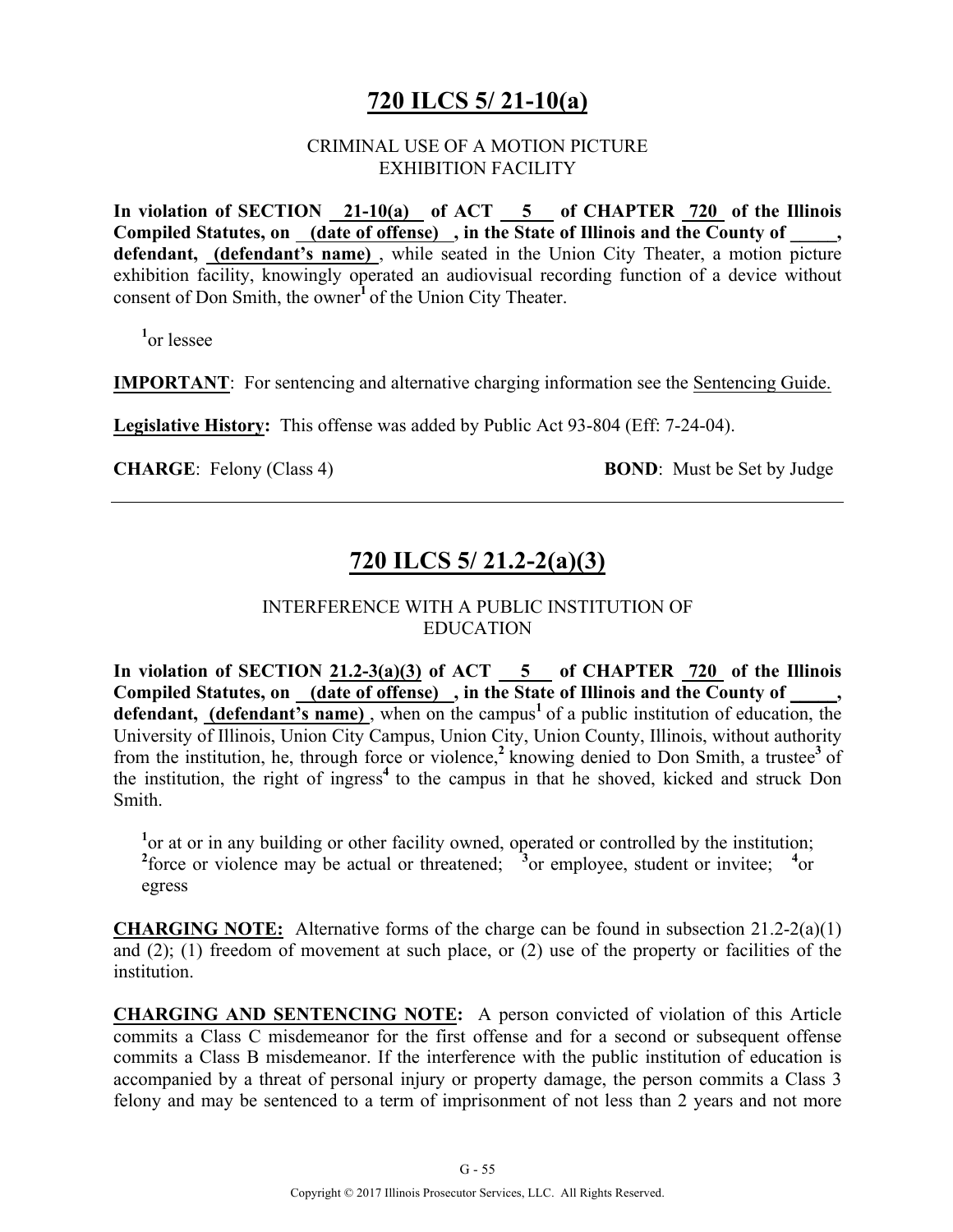than 10 years and may be prosecuted for intimidation in accordance with Section 12-6 of this Code. See **Appendix A**.

**IMPORTANT**: For sentencing and alternative charging information see the Sentencing Guide.

**Legislative History:** Created - P.A. 76-1582 (September 26, 1969); Amended - P.A. 77-2638, 96-807 amended by P. A. 97-1108; (Eff: 1-1-13).

**CHARGE**: Misdemeanor (Class C **BOND: BOND:** \$120

# **720 ILCS 5/ 21.2-2(b)(1)**

### INTERFERENCE WITH A PUBLIC INSTITUTION OF EDUCATION

**In violation of SECTION 21.2-2(b)(1) of ACT 5 of CHAPTER 720 of the Illinois**  Compiled Statutes, on <u>(date of offense)</u>, in the State of Illinois and the County of \_\_\_\_, defendant, (defendant's name), when on the campus<sup>1</sup> of a public institution of education, the University of Illinois, Union City Campus, Union City, Illinois, without authority from the institution, he, through force or violence,<sup>2</sup> knowingly disrupted<sup>3</sup> the performance of institutional duties by Don Smith, a trustee,<sup>4</sup> of the institution in that he refused to permit Don Smith to enter his office on the campus.

<sup>1</sup> or operated at or in any building or other facility owned, operated or controlled by the institution; <sup>2</sup> force or violence may be actual or threatened; <sup>3</sup> or impeded, obstructed or interfered; **<sup>4</sup>** or employee

**CHARGING NOTE:** Alternative form of charge can be found in subsection 21.2-2(b)(2); (2) the pursuit of educational activities, as determined or proscribed by the institution, by a trustee, employee, student or invitee of the institution.

**CHARGING AND SENTENCING NOTE:** A person convicted of violation of this Article commits a Class C misdemeanor for the first offense and for a second or subsequent offense commits a Class B misdemeanor. If the interference with the public institution of education is accompanied by a threat of personal injury or property damage, the person commits a Class 3 felony and may be sentenced to a term of imprisonment of not less than 2 years and not more than 10 years and may be prosecuted for intimidation in accordance with Section 12-6 of this Code. See Appendix A.

**IMPORTANT**: For sentencing and alternative charging information see the Sentencing Guide.

This complaint was last amended by P. A. 97-1108; (Eff: 1-1-13).

**CHARGE**: Misdemeanor (Class C) **BOND:** \$120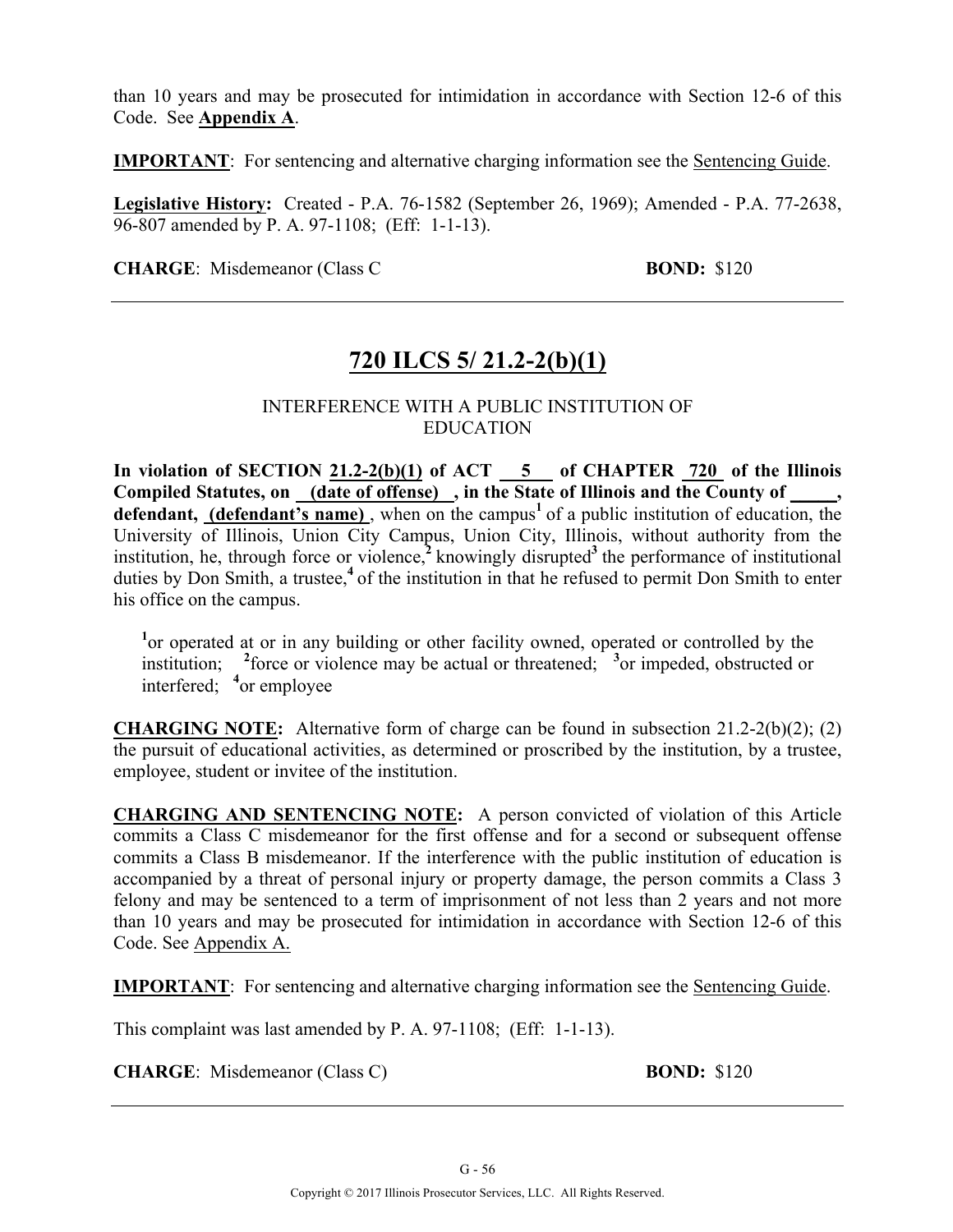# **720 ILCS 5/ 21.2-2(c)**

### INTERFERENCE WITH A PUBLIC INSTITUTION OF HIGHER EDUCATION

**In violation of SECTION 21.2-2(c) ACT 5 of CHAPTER 720 of the Illinois Compiled**  Statutes, on (date of offense), in the State of Illinois and the County of defendant, *(defendant's name)*, when on the campus<sup>1</sup> of a public institution of higher education, the University of Illinois, Union City Campus, Union City, Union County, Illinois, without authority from the institution, he, through force of violence,<sup>2</sup> knowingly occupied<sup>3</sup> Smith Hall, a building<sup>4</sup> owned<sup>5</sup> by the institution after receiving due notice to depart from Don Smith, a trustee of the institution.

<sup>1</sup> or at, or in any building or other facility owned, operated or controlled by the institution; <sup>2</sup> force or violence may be actual or threatened; <sup>3</sup> or remained in or at; <sup>4</sup> or property or other facility; **<sup>5</sup>** or operated or controlled

**CHARGING NOTE:** A second or subsequent offense is a Class B misdemeanor. The charging instrument must state prior conviction. See Appendix A.

**IMPORTANT**: For sentencing and alternative charging information see the Sentencing Guide.

**CHARGE**: Misdemeanor (Class C) **BOND:** \$120

# **720 ILCS 5/ 21.3-5**

UNLAWFUL SOLICITATION ON SCHOOL PROPERTY

**In violation of SECTION 21.3-5 of ACT 5 of CHAPTER 720 of the Illinois Compiled**  Statutes, on <u>(date of offense)</u>, in the State of Illinois and the County of \_\_\_\_, defendant, (defendant's name), knowingly<sup>1</sup> delivered<sup>2</sup> a written<sup>3</sup> solicitation on the property of the Union City High School located at 777 May Street, Union City,**<sup>4</sup>**for the purpose of inviting the students of the Union City High School to a party**<sup>5</sup>**that was to be held in an abandoned building located at 221B Baker Street, Union City, Illinois.**<sup>6</sup>**

<sup>1</sup><sup>or</sup> intentionally or recklessly; <sup>2</sup><sup>or</sup> distributed; <sup>3</sup><sup>or</sup> printed; <sup>4</sup><sup>or</sup> any school or within 1,000 feet of school property; <sup>5</sup> or any event; <sup>6</sup> or when a significant purpose of the event was to commit illegal acts or to solicit attendees to commit illegal acts

**NOTE:** See Appendix B for discussion of necessity of alleging mental state.

**IMPORTANT**: For sentencing and alternative charging information see the Sentencing Guide.